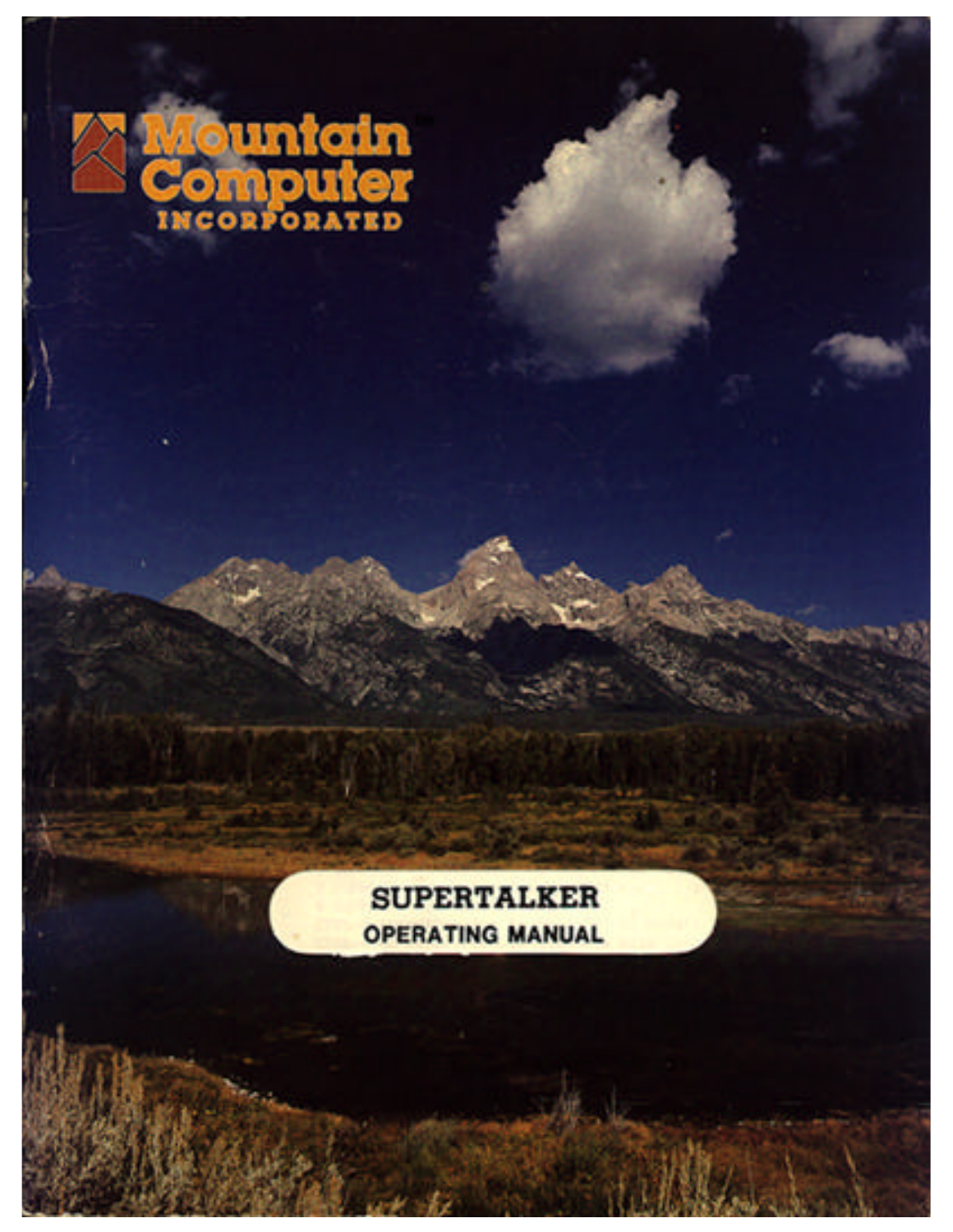

## **SUPERTALKER OPERATING MANUAL**

Manual Number 11—00231—03 Copyright 1981

# **Mountain Computer™**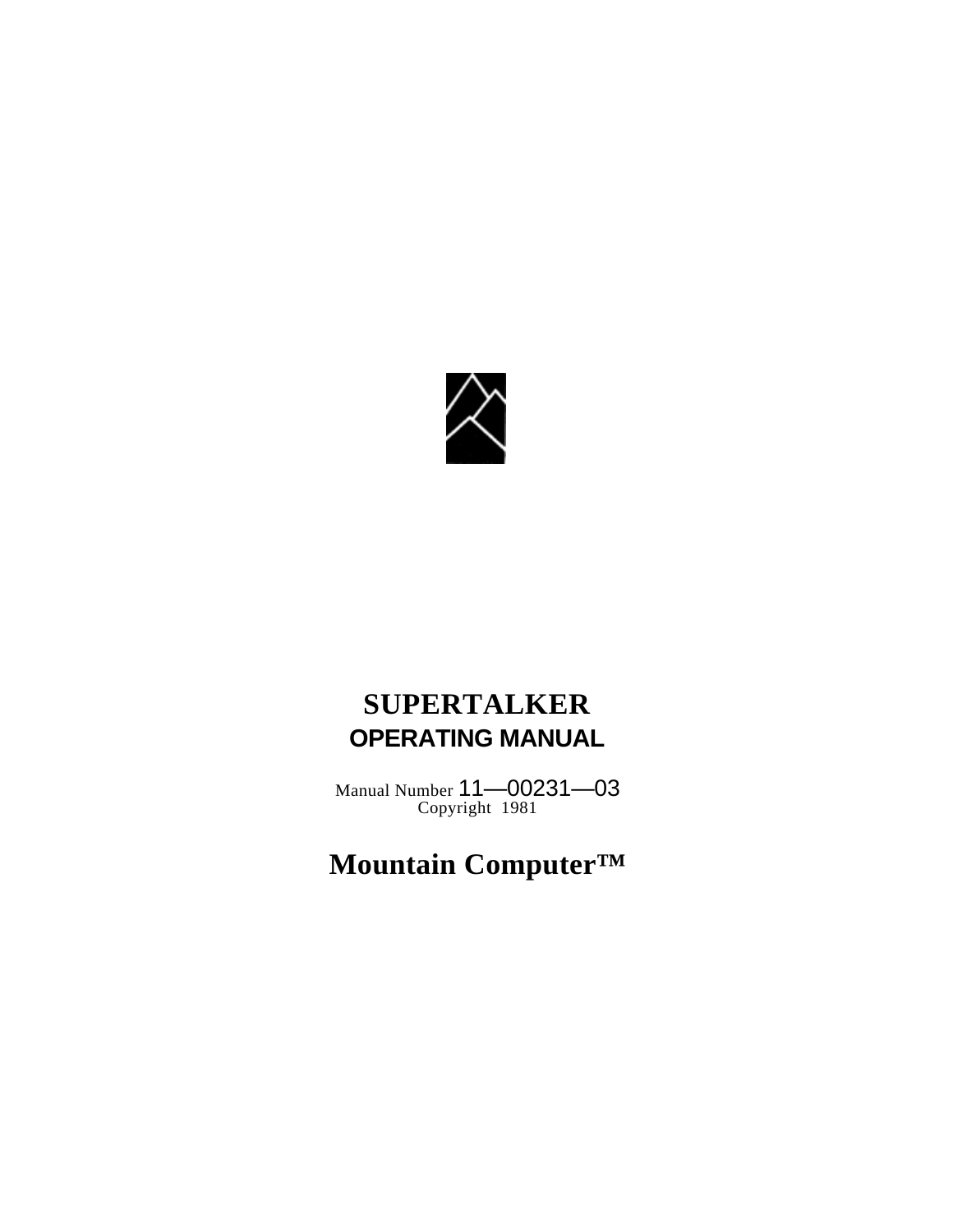### **CONTENTS**

| <b>Section 1 INSTALLATION</b>                                        |  |
|----------------------------------------------------------------------|--|
|                                                                      |  |
|                                                                      |  |
|                                                                      |  |
|                                                                      |  |
| <b>Section 2 APPLICATION DEMONSTRATION PROGRAMS</b>                  |  |
| ACCENT DEMONSTRATION PROGRAM  2-1                                    |  |
| TALKING COLOR MATH DEMONSTRATION  2-1                                |  |
| <b>Section 3 PHRASE TABLE DEVELOPMENT</b>                            |  |
| PHRASE TABLE DEVELOPMENT  3-1                                        |  |
|                                                                      |  |
|                                                                      |  |
|                                                                      |  |
|                                                                      |  |
| APPENDIX A PHRASE DISKETTE COMMANDS                                  |  |
| MAIN COMMAND LEVEL A-1                                               |  |
|                                                                      |  |
| <b>D</b> COMMAND — Delete a Phrase Table $A - 4$                     |  |
| E COMMAND - Edit a Phrase Table $A-4$                                |  |
| F COMMAND - Default Silence in Front of Phrase . A-4                 |  |
| $COMMAND$ - Initialize a Phrase Table Diskette . A-5<br>$\mathbf{I}$ |  |
| L COMMAND - List Phrases in Phrase Table $A - 5$                     |  |
| M COMMAND-Set Default Length of Phrase Tables A-5                    |  |
| $O$ COMMAND – Output  A-5                                            |  |
| $Q$ COMMAND – Quit  A-6                                              |  |
| <b>R COMMAND</b> - Rate Command $A - 6$                              |  |
| $T$ COMMAND - Talk Phrases  A-6                                      |  |
| <b>V COMMAND</b> — Volume Command $\dots \dots \dots \dots$ . A -6   |  |
|                                                                      |  |
| <b>A COMMAND</b> — Append Phrases Command $A - 7$                    |  |
| <b>D COMMAND</b> $\_\$ Delete Phrases Command $A - 8$                |  |
| $COMMAND$ - Insert Phrases Command  A-8<br>$\mathbf{I}$              |  |
| L COMMAND - List Phrases $A - 8$                                     |  |
| M COMMAND - Set Maximum Table Length Command A-8                     |  |
| R COMMAND - Set Digitizing Bate Command  A-9                         |  |
| <b>S COMMAND</b> - Statistics on the Phrase Table $A - 9$            |  |
| T COMMAND - Talk Phrases Command   A-9                               |  |
| <b>V COMMAND</b> $-$ Set Volume Command  A-9                         |  |
| $CTRL-S$ COMMAND - Rtn to Main Cmd No Update  A-10                   |  |
| CTRL-E COMMAND-Rtn to Main Cmd With Update A-10                      |  |
|                                                                      |  |
| APPENDIX B COMMAND SYNTAX  B-1                                       |  |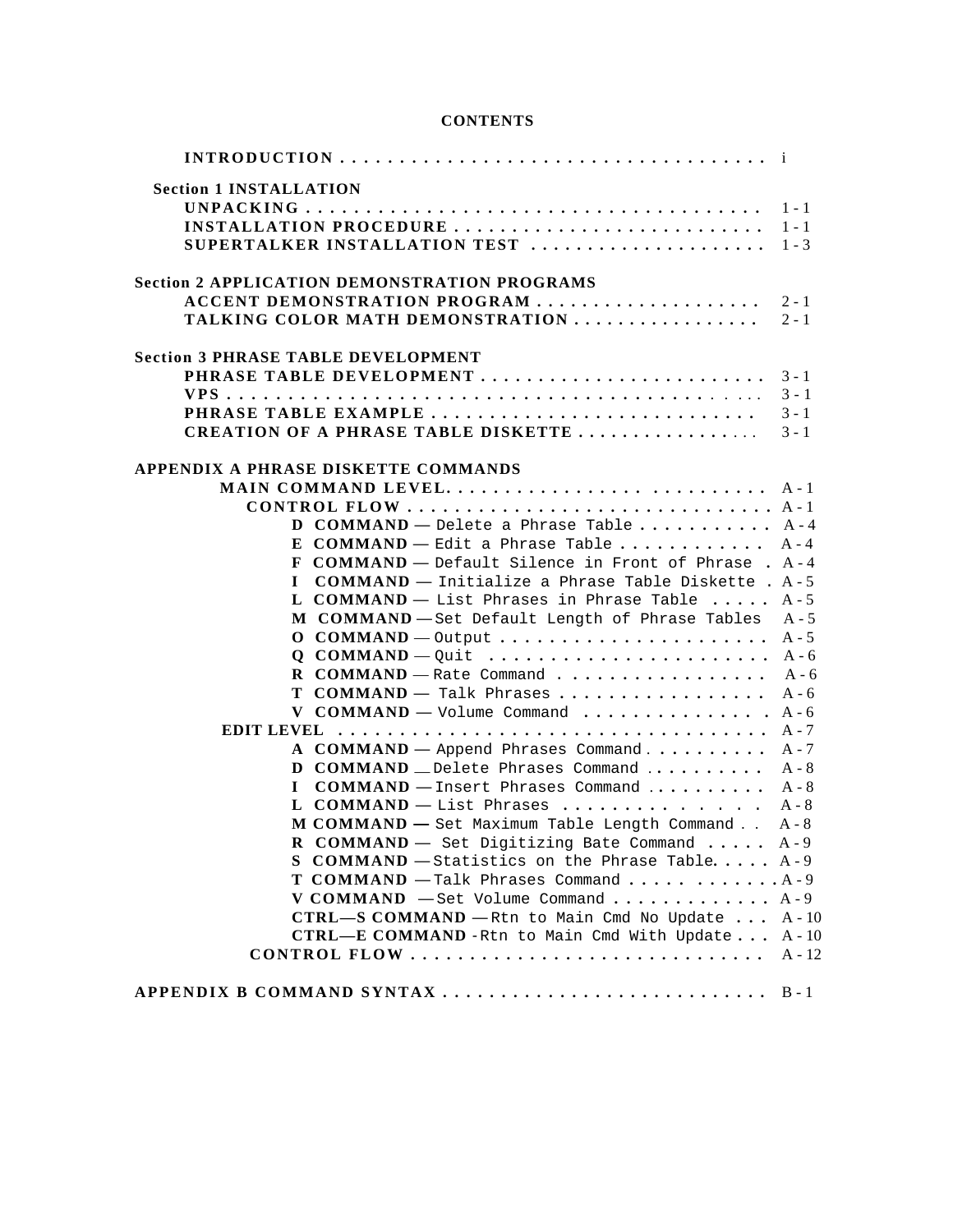| APPENDIX C USING SUPERTALKER IN PROGRAMS           |  |
|----------------------------------------------------|--|
|                                                    |  |
|                                                    |  |
|                                                    |  |
|                                                    |  |
|                                                    |  |
|                                                    |  |
|                                                    |  |
| APPENDIX D SUPERTALKER FUNCTIONAL DESCRIPTION  D-1 |  |
|                                                    |  |
|                                                    |  |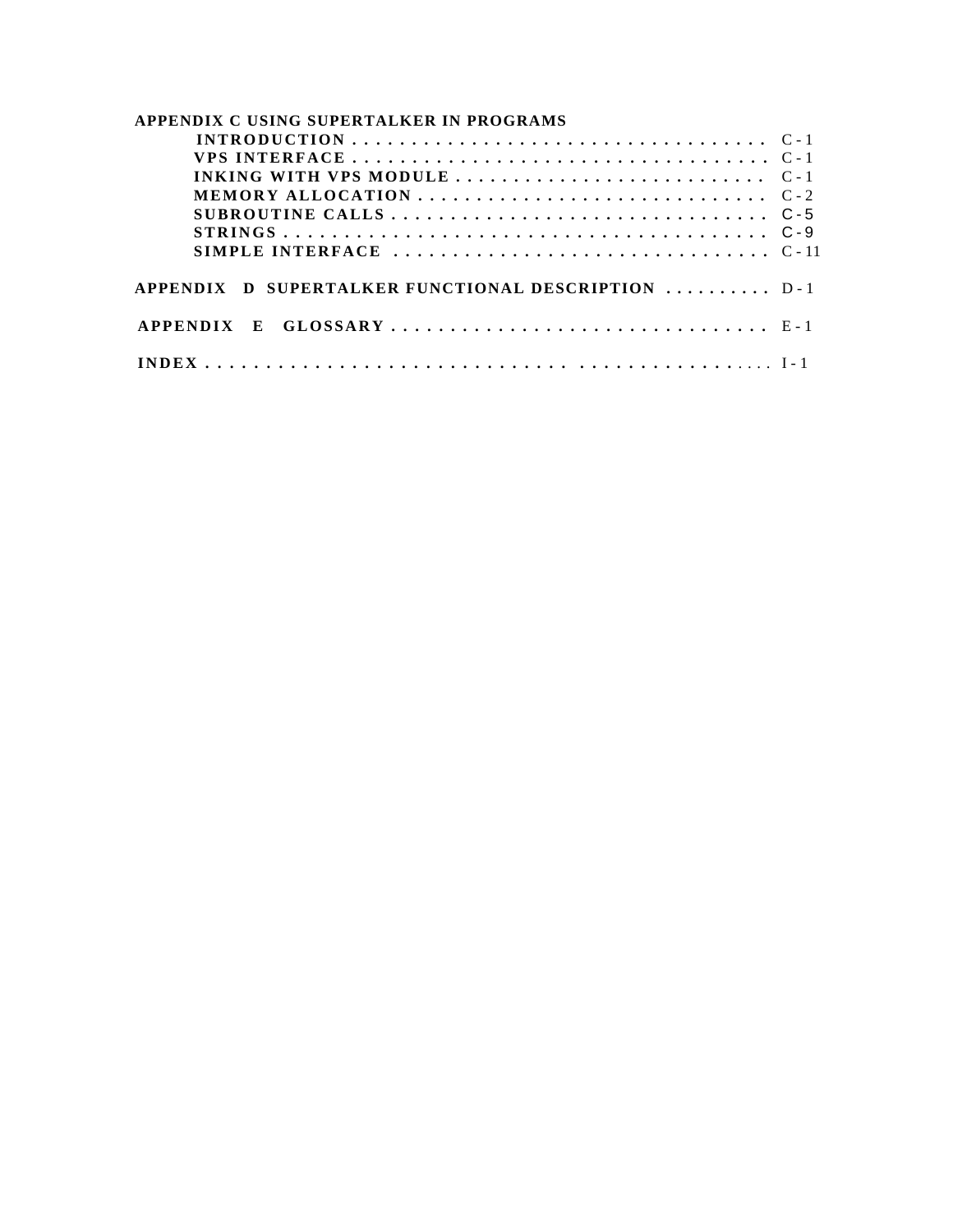#### <span id="page-4-0"></span>**INTRODUCTION**

The MCI SUPERTALKER installs in the Apple II, Apple II+ and Apple IIe\* and provides the user with the ability to digitize human speech and store it on diskettes. SUPERTALKER can replay the stored digitized speech information via the speaker supplied with the system.

The software includes the Vocal Preparation System (VPS). VPS allows the user to develop a phrase diskette. This diskette can contain numerous tables containing user developed phrases. Each phrase table can contain words, phrases, or complete sentences.

The user can select, via software, the audio quality and level of the recorded speech data. The quality of recorded data is dependent on the selected digitizing rate. The higher the rate the better the quality. Four rates can be selected: 512 Bytes/ Sec, 2048 Bytes/Sec, 2048 Bytes/Sec, and 4096 Bytes/Sec. The playback volume has four software selectable levels.

\* Apple II, Apple II+ and Apple IIe are trademarks of Apple Computer, Inc., Cupertino, CA.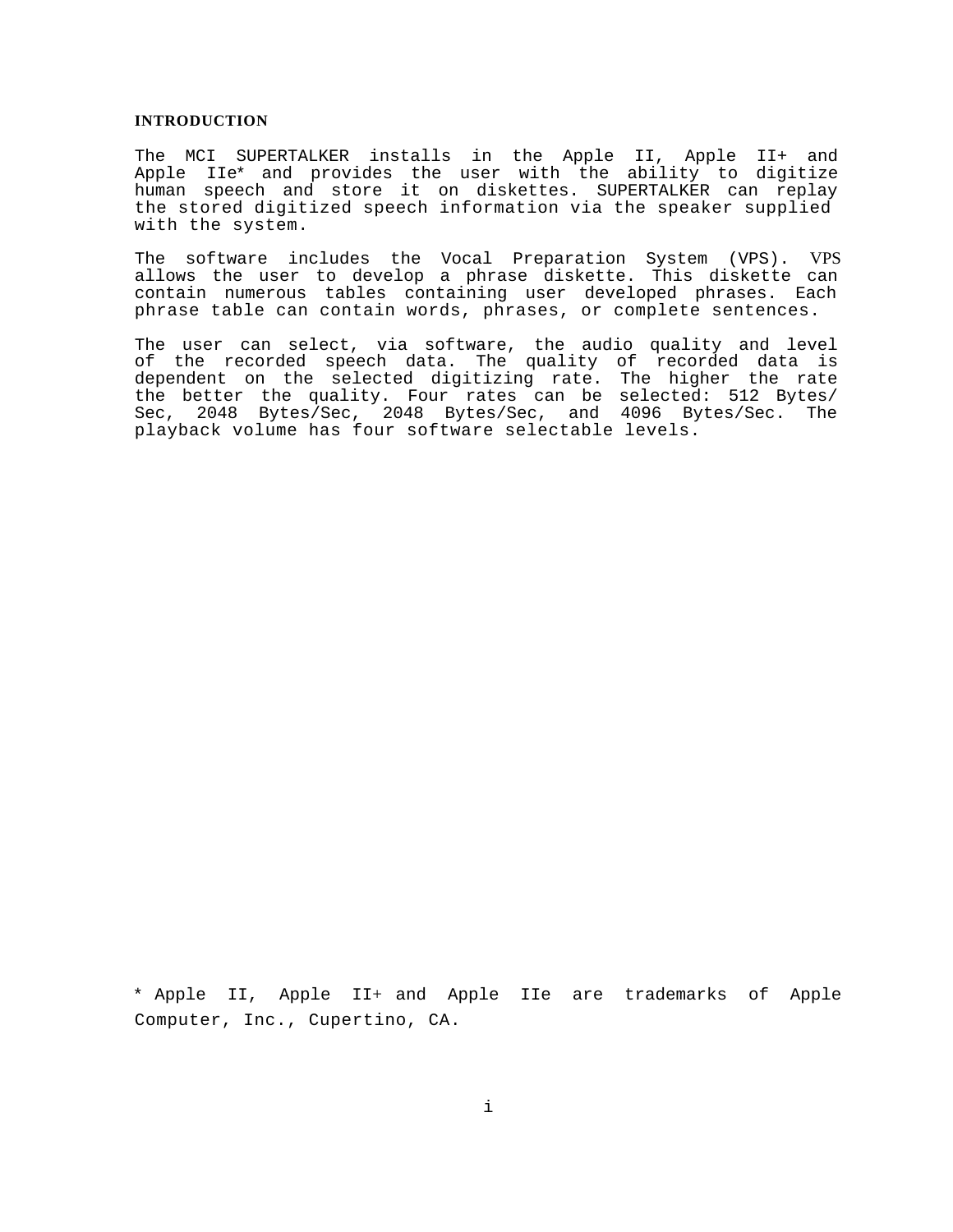#### **Section 1**

#### **INSTALLATION**

SUPERTALKER comes with a 16 sector diskette containing a Vocal Preparation System (VPS) and two demonstration programs: Accent and Talking Color Math. These software packages will only work on a system with a minimum of 48K of RAM, the Applesoft Language card or Mountain Computer RAM+ card, and one disk drive. It is Possible to use the SUPERTALKER without these programs in systems that have less memory.

#### **UNPACKING**

Carefully unpack the SUPERTALKER System. Handle the circuit card gently, holding it by the edges. Take note of the way it was packed (save the packing materials) in case you need to repack it for shipping at a later date.

<span id="page-5-0"></span>The following items should be included in the SUPERTALKER box:

- This manual
- The SUPERTALKER circuit card
- A microphone
- A speaker
- A SUPERTALKER Diskette (16 sector)
- A Warranty Registration Card

If any of these items are missing, contact your dealer.

Fill out and mail the Warranty Registration Card. This card helps Protect your investment by letting us know where to send updates and improvements that may be developed for your system.

#### **INSTALLATION PROCEDURE**

Perform the following steps to install the SUPERTALKER System in your Apple II.

- 1. Turn the Apple II rear panel Power switch to the OFF position.
- 2. Remove the Apple II top cover.
- 3. Insert the microphone connector into SUPERTALKER Circuit Card connector J2 (MICROPHONE INPUT) as shown in Figure 1-1.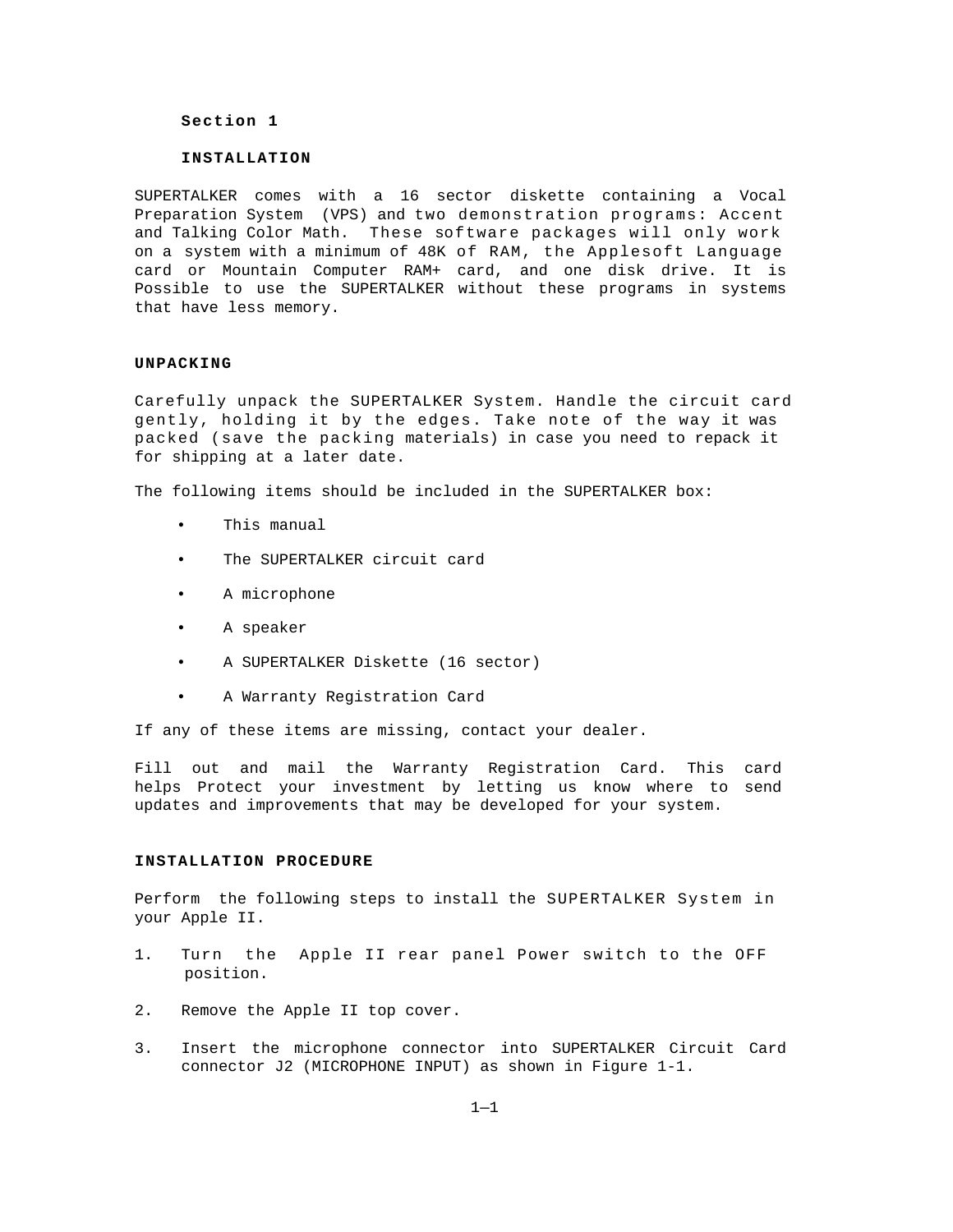### **SECTION 1 INSTALLATION**

4. Insert the speaker connector into SUPERTALKER connector J1 (SPEAKER OUTPUT).

#### NOTE

J1 can also be connected to the input of a stereo or public address system.



Figure 1—1 SUPERTALKER Microphone and Speaker Jacks

- 5. Plug the SUPERTALKER Card into an Apple II I/O slot.
- 6. Verify that the card is firmly seated in the I/O connector, then route the speaker and microphone cables through the Apple II rear panel slots.
- 7. Verify that an Apple Language card or the Mountain Computer RAM+ card resides in slot 0.
- 8. Replace the Apple II cover and turn the power on.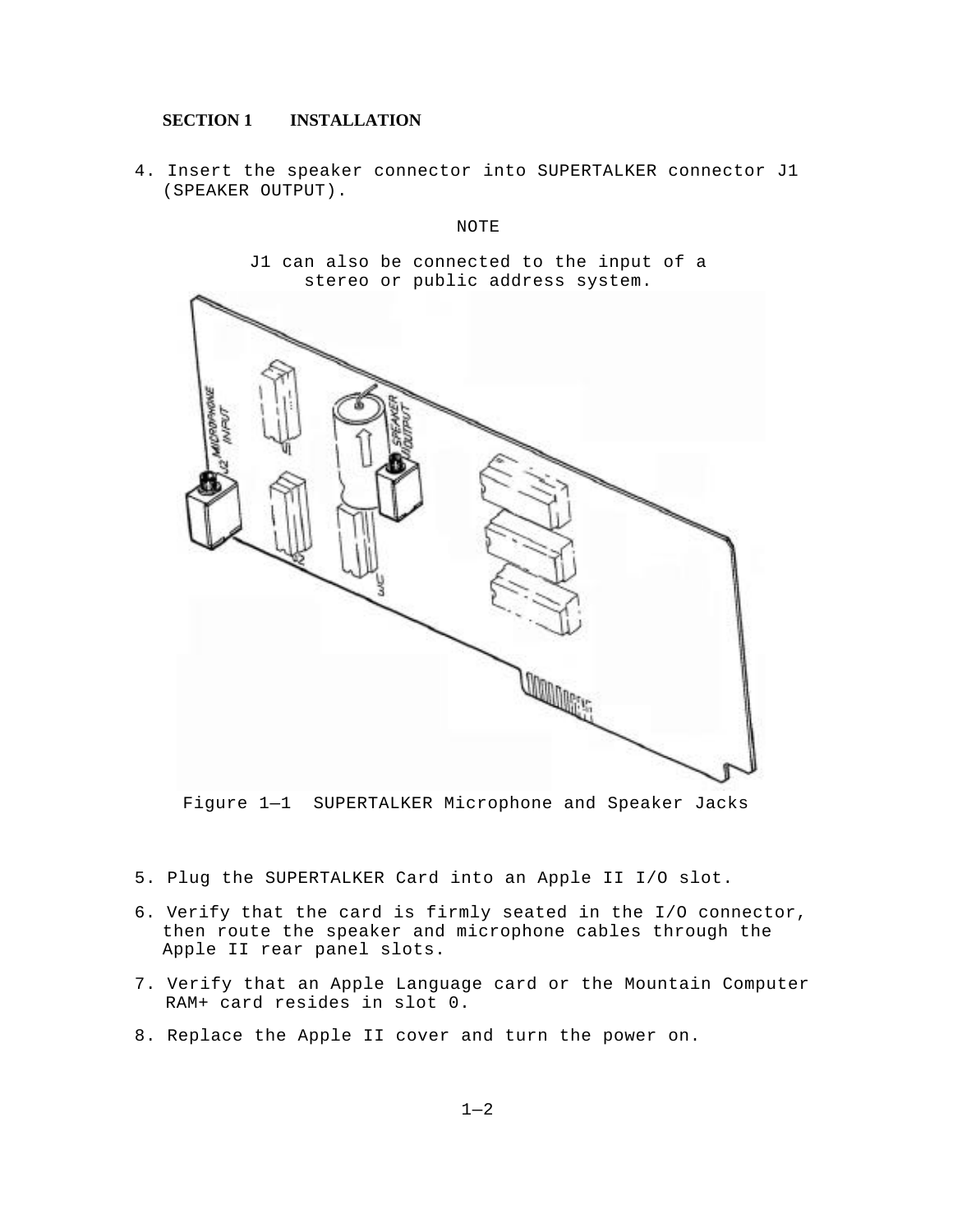### **SECTION 1 INSTALLATION**

### **SUPERTALKER INSTALLATION TEST**

The following test will verify that the SUPERTALKER System is functioning properly.

- 1. Make a working copy of the MCI SUPERTALKER SD200 diskette (12—00246) (making sure your working copy is not write protected). Creating this backup copy is a safety measure, in case anything should happen to your master copy.
- As indicated on the diskette label, two demonstration Phrase Tables (Accent and Talking Color Math) are on the reverse side of the SUPERTALKER SD200 diskette. Make a backup copy of the Phrase Tables also.
- 2. Boot side 1 of the SUPERTALKER diskette.
- 3. Type **RUN SUPERTALKER TEST** and press RETURN key. The Apple II monitor will display the following prompt:

### **SUPERTALKER IS IN SLOT X**

### **IS THIS CORRECT (Y OR N)?**

<span id="page-7-0"></span>4. Answer the **Y** es or **N** o question. Enter **N** if the slot is not correct. This will display the following on the monitor.

#### **ENTER TALKER SLOT 1(1-7)?**

5. Enter the slot number. This will display the following prompt:

#### **CONFIGURING FOR NEW SLOT I**

### **IT WILL BE SAVED ON DISK**

#### NOTE:

Verify that there is no write protect tab on the diskette.

### **SUPERTALKER IS IN SLOT 1**

#### **IS THIS CORRECT (Y OR N)?**

**6.** Enter **Y** to display Figure 1-2 on the monitor.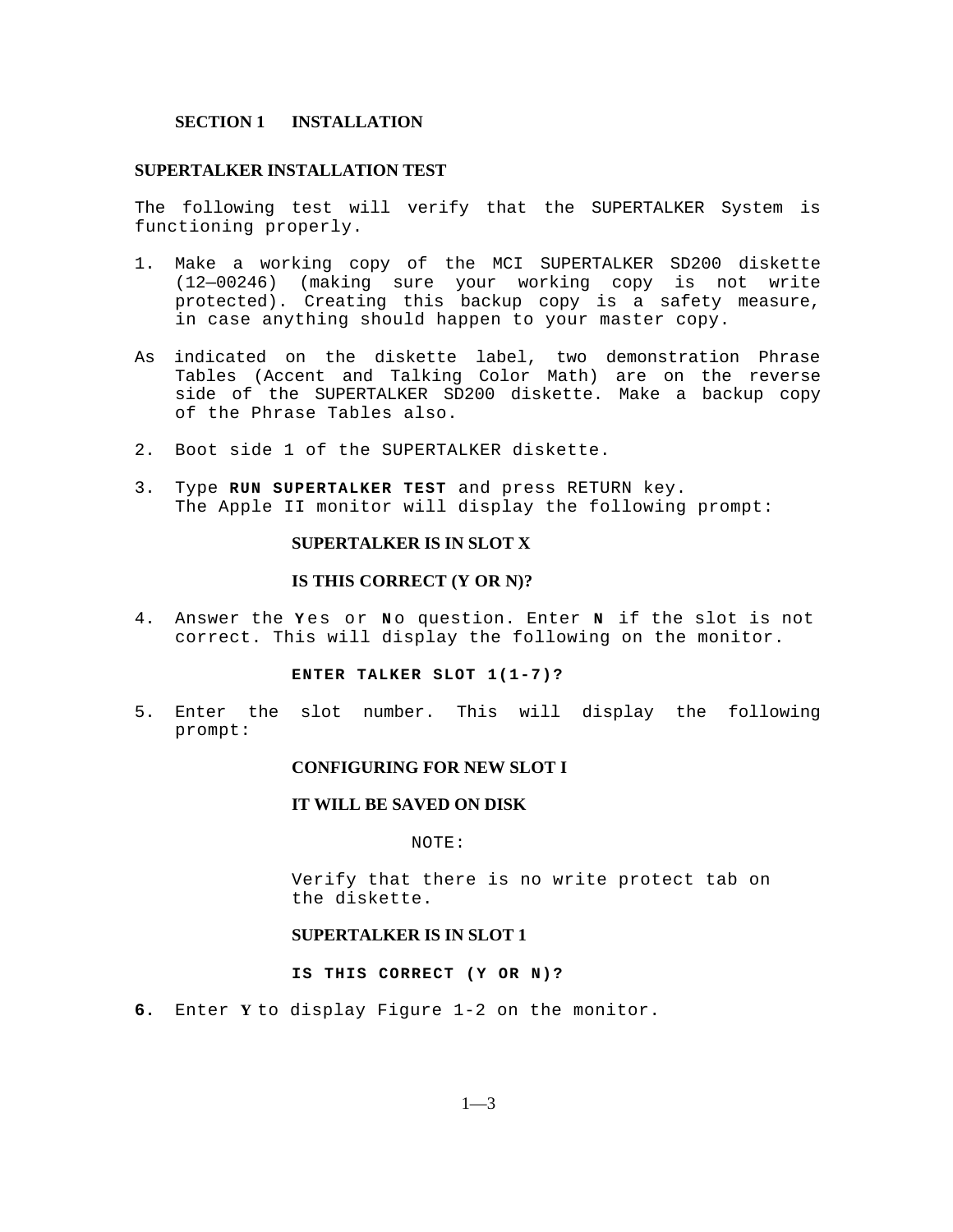### **SECTION 1 INSTALLATION**

**HIT 'E' TO EXIT PROGRAM HIT 'H' TO CHANGE RATE HIT 'V' TO CHANGE VOLUME**

### **HIT RETURN KEY WHEN YOU ARE READY TO BEGIN RECORDING.**

### **HIT RETURN KEY A SECOND TIME WHEN YOU ARE DONE RECORDING.** Figure 1—2 SUPERTALKER Test Menu

7. Follow the instructions displayed in Figure 1-2 and verify that the recorded voice data is reproduced by the speaker. You are ready to begin recording when the blinking square appears on the monitor. Press RETURN and record. To play back what you have recorded, press RETURN again. The process can be repeated each time the blinking square appears.

#### NOTE

For best results the microphone should be held about an inch away from your mouth. You should attempt to speak at a constant level (don't breathe directly into the microphone). Be aware of the background noise when you are recording; excessive noise will be recorded along with your voice input.

Try recording at several rates and volume levels to determine the quality and level of audio reproduction required for your application. Remember, the lower the rate the less memory required. When you are finished recording, press E to exit the program. (See VOCAL CREATION LEVEL in Appendix A.)

This completes the SUPERTALKER Test.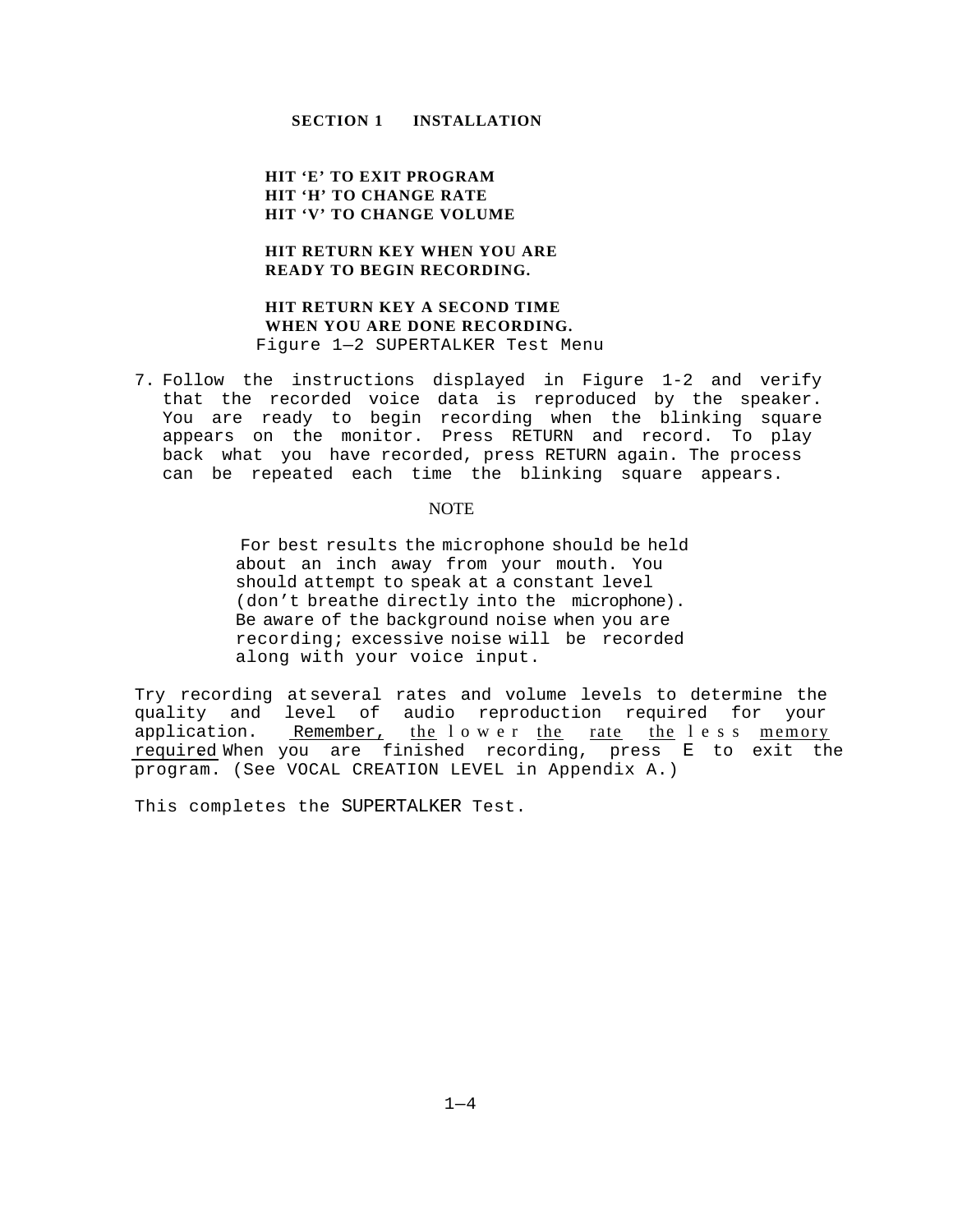### **Section 2**

#### **APPLICATION DEMONSTRATION PROGRAMS**

The following programs provide brief examples of SUPERTALKER system applications.

### **ACCENT DEMONSTRATION PROGRAM**

The Accent program demonstrates the potential for SUPERTALKER language education applications. To run Accent, perform the following steps:

1. Verify that the SUPERTALKER is located in an Apple I/O slot. (If the audio portion of the demonstration is missing, you may have keyed in the wrong I/O slot number.) The floppy disk drive interface card must be installed in slot 6 for this program. (The slot numbers are above the connectors in the rear of the Apple motherboard.)

#### NOTE

If you are a first time user, be sure to run the SUPERTALKER Installation Test first to verify that the system is operational.

<span id="page-9-0"></span>2. Boot the SUPERTALKER diskette and type **RUN ACCENT.** Press the RETURN key. This will display Figure 2-1 on the monitor.

#### **MOUNTAIN COMPUTER, INC. SCOTTS VALLEY, CALIFORNIA USA PRESENTS \*\*\*\*\*\*\*\*\*\*\*\*\*\*\*\*\*\*\*\*\*\*\*\*\*\*\*\*\*\*\*\*\*\*\*\*\*\*\*\*\*\*\*\*\*\*\*\*\*\*\*\* \* ACCENT ON WORDS \* \* VERSION 2.0 \* \*\*\*\*\*\*\*\*\*\*\*\*\*\*\*\*\*\*\*\*\*\*\*\*\*\*\*\*\*\*\*\*\*\*\*\*\*\*\*\*\*\*\*\*\*\*\*\*\*\*\*\***

#### **CONFIGURED FOR 1 DISK DRIVES**

**DISKETTES IN DRIVE X, SLOT X**

#### **SUPERTALKER IN SLOT X**

### **CONFIGURATION CORRECT (Y OR N)?**

#### Figure 2—1 SUPERTALKER System Configuration

4. Verify that the system configuration is as shown in Figure 2—1, depending on whether you are using one or two drives. Type N to change the system configuration to match your requirements. This will display Figure 2—2.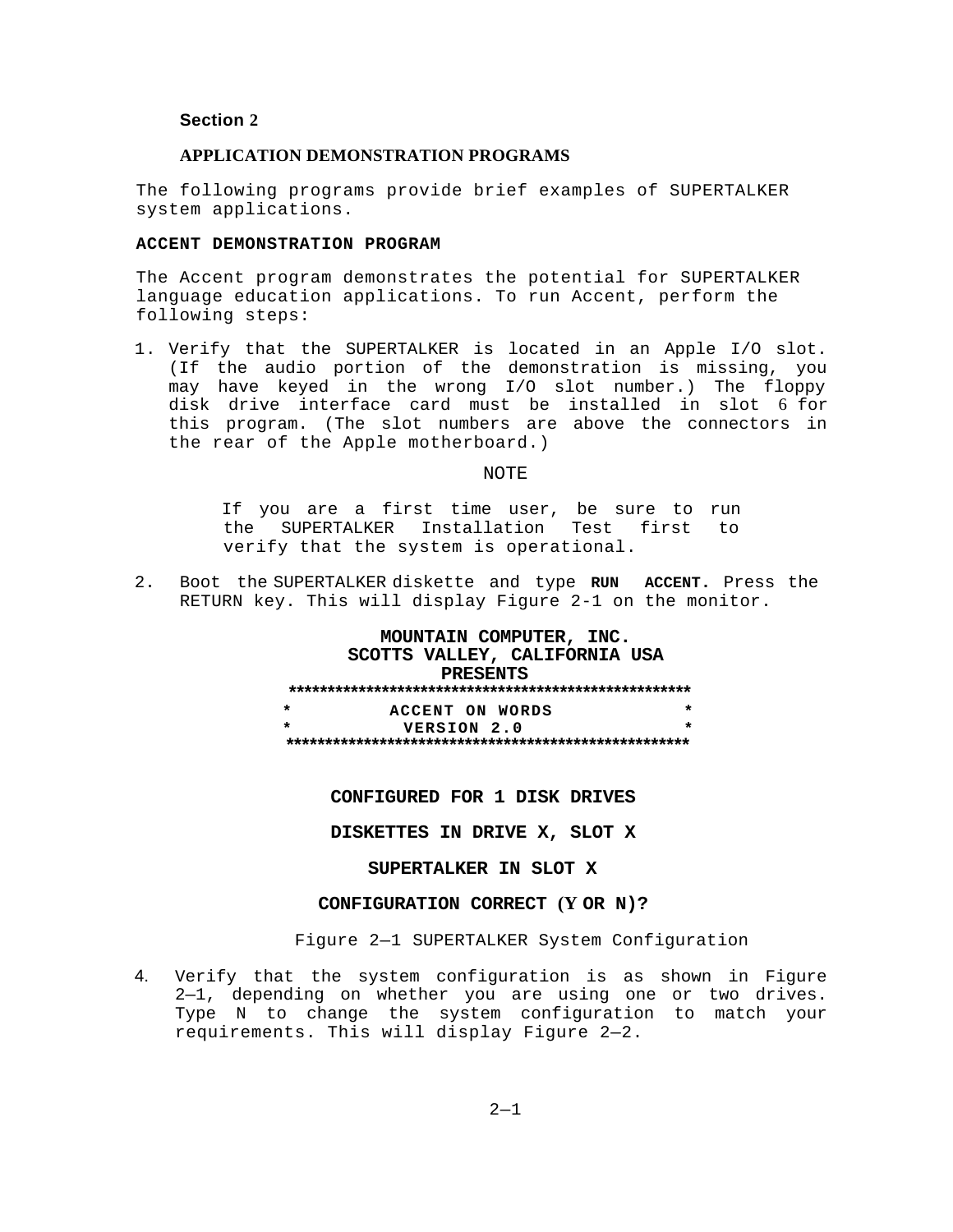### **SECTION 2 APPLICATION DEMONSTRATION PROGRAMS**

### **SUPERTALKER SLOT NUMBER (1** - **7)?**

### **NO. OF DISK DRIVES BEING USED (1 OR 2)?**

### **PROGRAM'S SLOT NUMBER (1** - **7)?**

### **PROGRAM'S DRIVE NUMBER (1-2)?**

Figure 2—2 Configuration Modification

Answer the questions as they appear. Once the modification is complete, the monitor will display the following message:

### **NEW CONFIGURATION** IN **PROGRESS. IT WILL BE SAVED ON DISK.**

The monitor then returns to Figure 2—1 for verification.

5. Type **Y** to display the following message:

### **REMOVE PROGRAM DISK AND THEN PLACE PHRASE TABLE DISKETTE INTO THE DRIVE** - **HIT RETURN THEN READY**

- **6.** a) If you are using a single drive, turn the SUPERTALKER SD200 diskette over.
	- b) If you are using two drives, ignore the above message. Leave the SUPERTALKER SD200 diskette in drive one. Place the backup copy you have made of the Phrase Tables in drive two (see Section 1). There will be a variation of the configuration of Fig. 2-2.

Press the RETURN key to display the following message:

### **DO YOU WANT INSTRUCTIONS (Y OR N)?**

and an audio prompt from the SUPERTALKER speaker will occur. Type Y to display Figures 2—3 and 2-4.

> **'ACCENT ON WORDS' IS A PHRASE TRANSLATOR. IT ALSO LETS YOU PRACTICE YOUR ACCENT.**

> **TO HEAR A PHRASE TRANSLATED TYPE IN THE NUMBER CORRESPONDING TO THE LANGUAGE DESIRED. TO PRACTICE YOUR ACCENT TYPE IN THE NUMBER 3, LISTEN TO THE PHRASE SPOKEN, THEN SAY IT YOURSELF. TO SELECT A NEW PHRASE FOR TRANSLATION ENTER THE NUMBER 2.**

**REMEMBER--ENTER THE COMMAND NUMBER ONLY WHEN YOU SEE A BLINKING SQUARE.**

Figure 2-3 Accent Instructions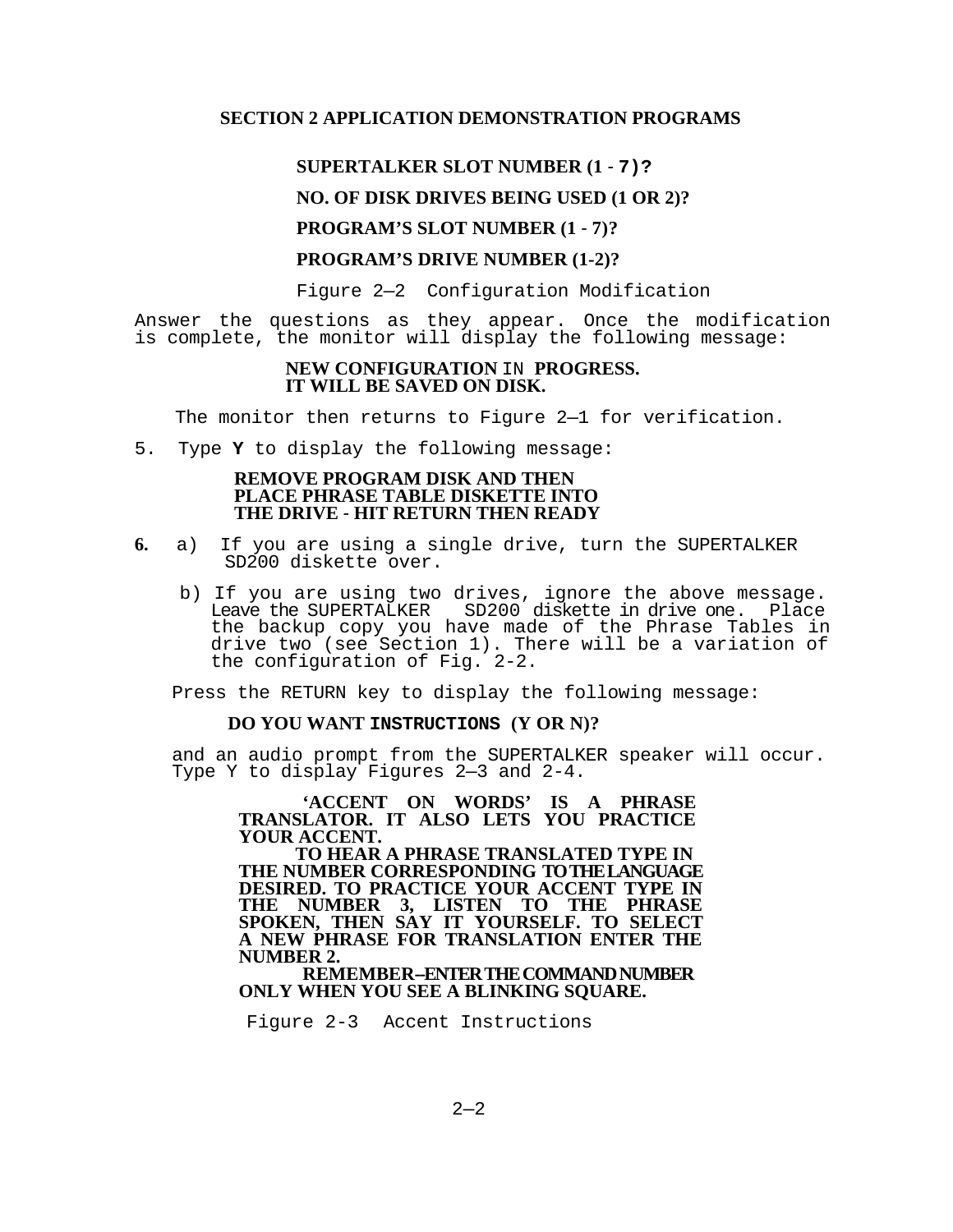### **SECTION 2 APPLICATION DEMONSTRATION PROGRAMS**

### **1 STOP THE SESSION**

**2 NEXT PHRASE SELECTED**

3 **PRACTICE YOUR ACCENT**

**4 PHRASE TRANSLATED TO GERMAN**

**5 PHRASE TRANSLATED TO FRENCH**

### **THE CURRENT PHRASE:**

### **XXX XXX XXXX**

### **THE SELECTED LANGUAGE - COMMAND NUMBER?**

Figure 2-4 Accent Menu

7. Follow the instructions and select one of the items listed in Figure 2—4

### NOTE

If you have difficulty in exiting one of the demonstration programs, press CTRL-C to return to Applesoft BASIC.

To end the session, press the 1 key. After a brief message, the following will appear on the monitor:

### **REMOVE PHRASE DISKETTE AND THEN PLACE PROGRAM DISKETTE INTO THE DRIVE AND HIT RETURN WHEN READY**

(If you are using one disk drive, turn the diskette over.) This completes the Accent demonstration.

## **TALKING COLOR MATH DEMONSTRATION**

The Talking Color Math program demonstrates the potential for SUPERTALKER education applications. The program was developed for use with a color monitor; however, a black and white monitor is acceptable. For this program you must have an MCI RAM+ Card or an Apple language card in Apple I/O slot 0. To run the Talking Color Math program, perform the following steps:

- 1. Verify that the SUPERTALKER card is installed in an Apple I/O slot. (If the audio portion of the demonstration is missin you may have keyed in the wrong I/O slot number.)
- 2. Verify that an MCI RAM+ Card or an Apple language card is installed in Apple I/O slot 0.
- 3. Boot the SUPERTALKER SD200 diskette and type **RUN TALKING COLOR MATH.** Press the RETURN key.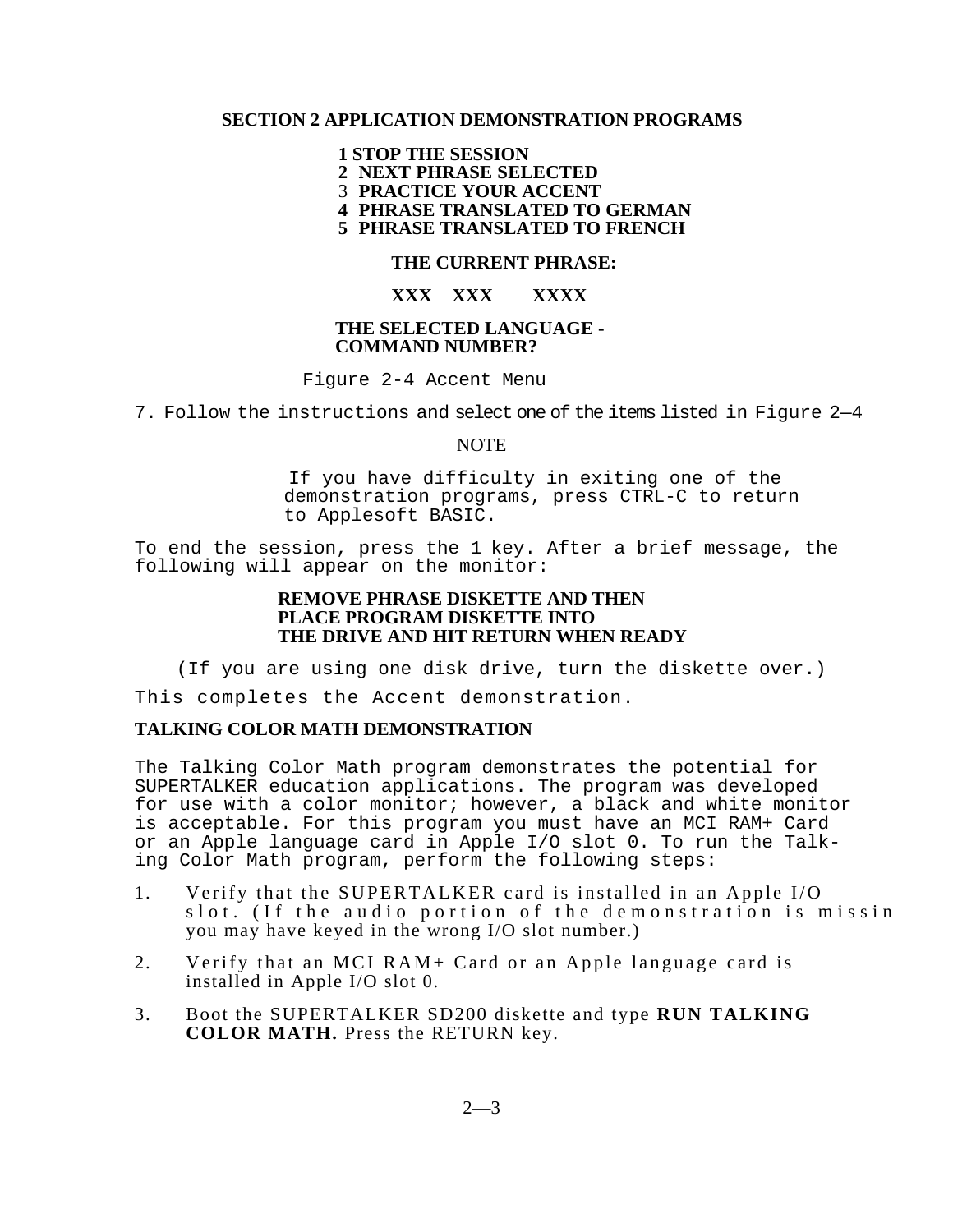### **SECTION 2 APPLICATION DEMONSTRATION PROGRAMS**

4. The following message will be displayed on the monitor:

### **SUPERTALKER SLOT?**

5. Enter the Apple I/O slot number that the SUPERTALKER resides in and press the RETURN key. The following will appear o the monitor:

### **REMOVE PROGRAM DISKETTE AND THEN**

### **PLACE PHRASE DISKETTE INTO**

### **DRIVE X, SLOT X** - **HIT RETURN WHEN READY**

6. Verify that your Apple disk drives are configured as indicated on the monitor, depending on whether you are using one or two drives.

7. Place the Phrase Tables diskette into the proper drive and press the RETURN key. (See Accent demonstration program,  $\frac{1}{1}$  step 6.) This will display the following message on monitor:

### *\*\*\*\*\*\*\** **COLOR MATH** *\*\*\*\*\*\*\**

### **I'LL GIVE YOU THE MATH PROBLEMS, AND YOU GIVE ME THE ANSWERS. IF YOU GET IT RIGHT, I'LL SMILE**

### **TO STOP -- TYPE AN 'S' INSTEAD OF THE ANSWER**

At this point SUPERTALKER should be talking and math problems should be displayed on the monitor. Answer each ma question by typing in the appropriate number and pressing the RETURN key. (Try giving several wrong answers in succession! )

8. To terminate the demonstration type S. This will display the following message:

### **REMOVE PHRASE DISKETTE AND PLACE PROGRAM DISKETTE INTO THE DRIVE HIT RETURN WHEN READY**

(If you are using one disk drive, turn the diskette over.)

This completes the Talking Color Math demonstration.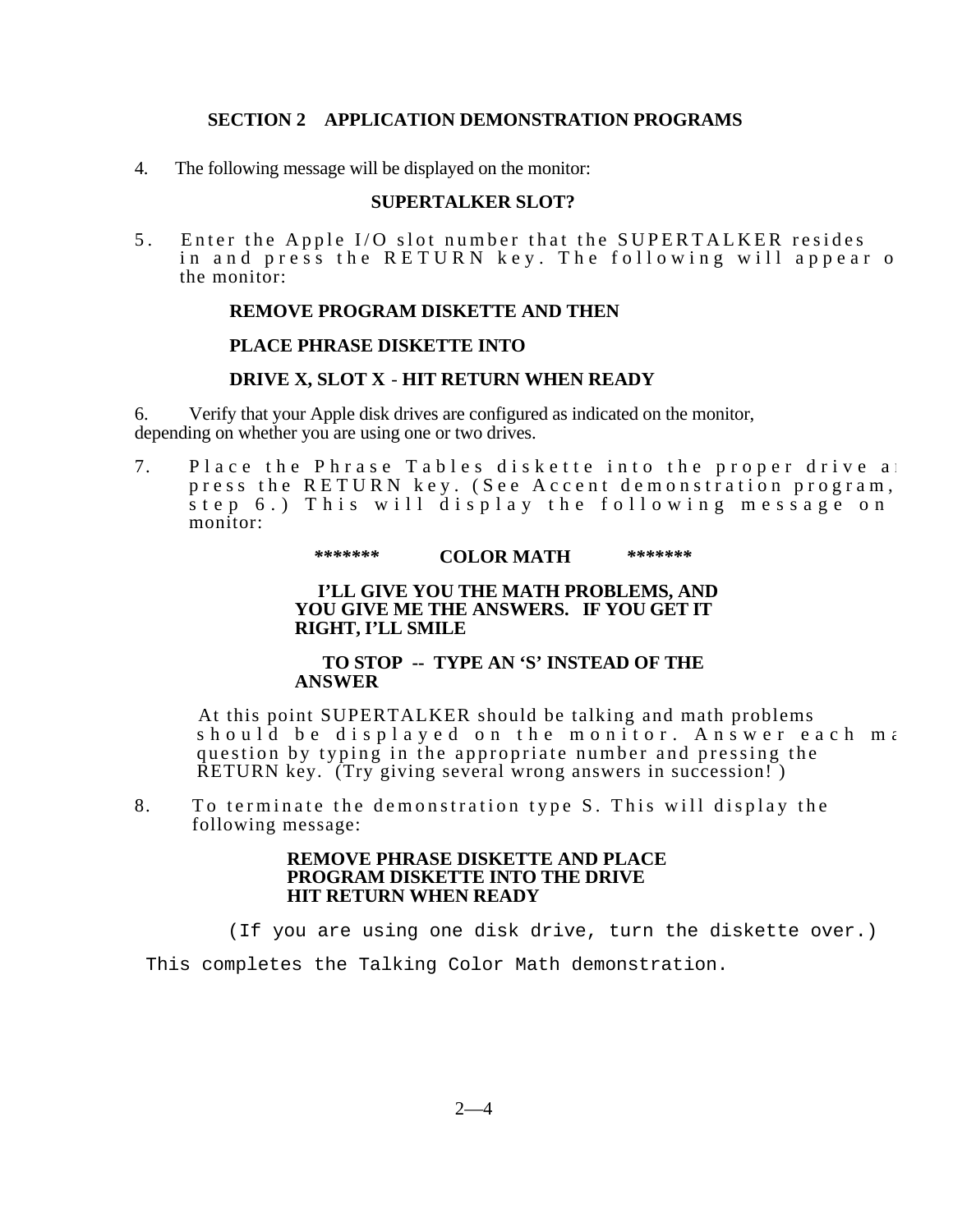### **Section 3 PHRASE TABLE DEVELOPMENT**

#### **VPS**

The Vocal Preparation System (VPS) allows the user to produce custom phrase tables that can be stored on diskettes. Each phrase diskette must be initialized by VPS. VPS stores identification and phrase directory information on track 0 at sector 0. The remaining sectors (16 sector format) are available for digitized speech and the strings associated with each phrase. Up to 147 phrase tables can be stored on one diskette.

A phrase table is the smallest unit that can be loaded from the diskette into Apple memory. Each phrase table can contain up to sixty-four phrases. Once the phrase table has been loaded into the Apple main memory, a user program can access any phrase within the table.

#### **PHRASE TABLE EXAMPLE**

#### **CREATION OF A PHRASE TABLE DISKETTE**

<span id="page-13-0"></span>This section of the manual is an example session. Read carefully. The phrase tables created in this session can be used with the Color Math SUPERTALKER Demo program. Follow along with the examples below and create your own phrase tables for use with the Color Math program. This session uses many of the commands described in Appendix A.

Before you may use your SUPERTALKER with VPS in your application program, you must first create one or more phrase tables with the VPS. Each table may contain one or more phrases. Although we use the term "phrase" throughout this manual, one "phrase" could be one spoken word, many spoken words, or an entire sentence. It is important to realize that this "phrase" is the basic data element accessible by SUPERTALKER. This means that you may pick any phrase from a phrase table for playback over the loudspeaker, but you cannot playback one-half of a phrase.

By way of example, let's suppose we wanted to speak a number that was the result of a calculation. This number would be a whole number between 0 and 9999. Clearly, we would have one phrase for each one of the ten thousand different numbers.

The problem here is that we need a lot of memory to store ten thousand phrases. there is a much better way. We store the words "thousand", "hundred", "ninety",..."thirty", "twenty", and each number from 19 to 0 inclusive. In this manner, we need to store only 30 phrases and just put them together in the correct sequence. For example, to speak the number 75143, we speak the phrases "seven", "thousand", "five", "hundred", "forty", "three". SUPERTALKER is fast enough to concatenate the phrases into an understandable spoken number.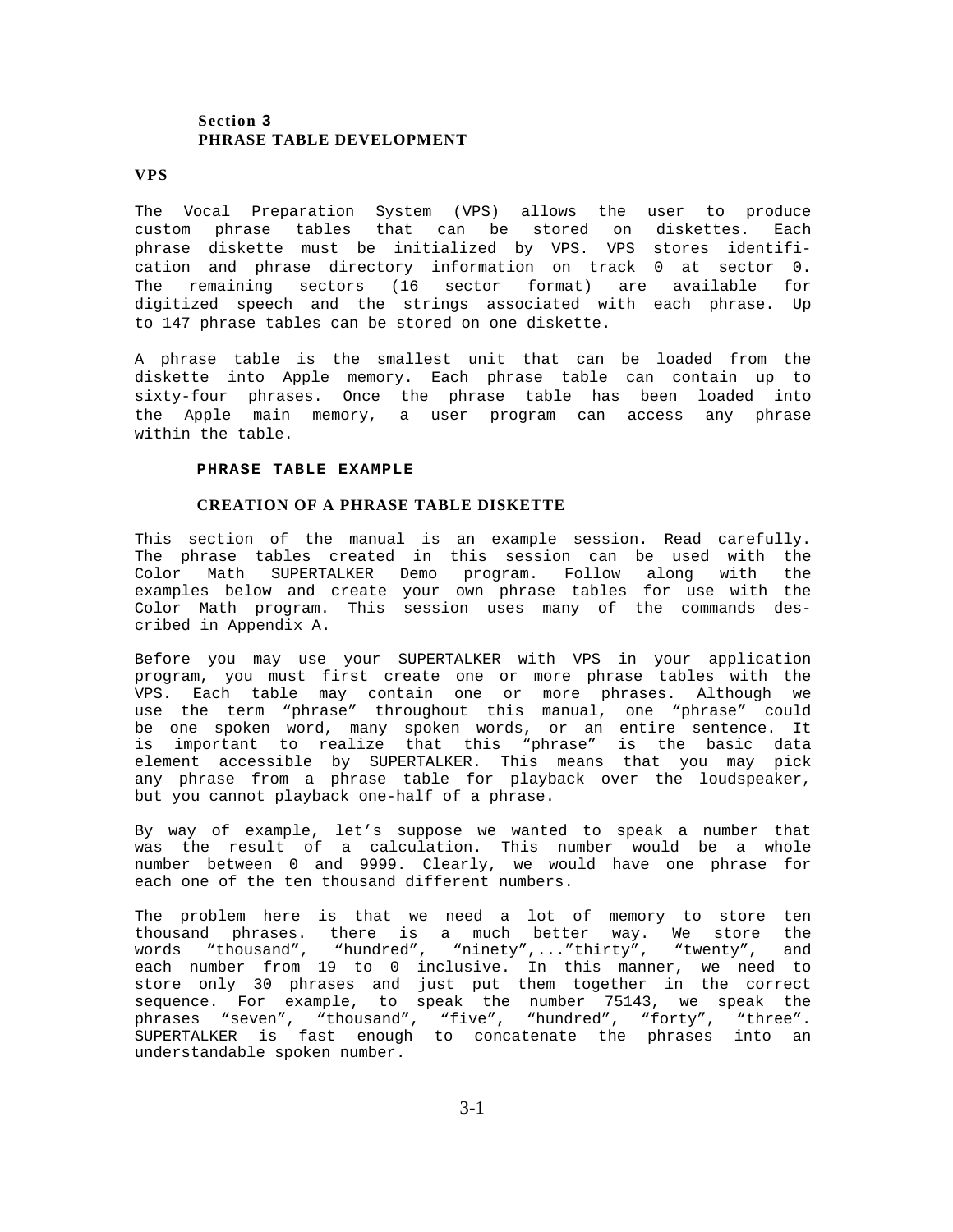We use the VPS (Vocal Preparation System) to produce our phrase diskettes. Each phrase diskette is initialized by VPS with information which identifies the diskette as a phrase diskette.

The Main Command Level of the command structure is indicated by a colon (:) prompt appearing on the screen. The commands on this level will generally affect whole phrase tables.

The next or middle level of the command structure is the Edit Command Level. It is entered from the Main Command Level and is indicated by an exclamation point (I) prompt. The commands on the Edit Level affect the one current phrase table which you are editing.

The bottom level is the Vocal Creation Level. This level is entered from the Edit Level and is indicated by a number followed by the phrase to be created. On this level, you will be creating the vocal phrases for the current phrase table.

Take two diskettes which have been initialized with DOS's INIT<br>routine. Use one diskette to create a backup copy of routine. Use one diskette to create a backup SUPERTALKER SD200 diskette (see Section 1). Use the other one for the new Phrase Table diskette.

Insert the new MCI SUPERTALKER diskette in drive 1. Run the VPS program by typing RUN VPS and pressing RETURN. (Wait approximately 20 seconds.) The following will appear on the screen:

### **MOUNTAIN COMPUTER, INC. SCOTTS VALLEY, CALIFORNIA USA PRESENTS**

**\*\*\*\*\*\*\*\*\*\*\*\*\*\*\*\*\*\*\*\*\*\*\*\*\*\*\*\*\*\*\*\*\*\*\*\*\*\*\*\*\*\*\*\*\*\*\*\*\*\*\*\*\*\*\***

**\* PREPARATION OF VOCAL PHRASE TABLES \* \* VPS VERSION 2.0 \* \*\*\*\*\*\*\*\*\*\*\*\*\*\*\*\*\*\*\*\*\*\*\*\*\*\*\*\*\*\*\*\*\*\*\*\*\*\*\*\*\*\*\*\*\*\*\*\*\*\*\*\*\*\*\***

**CONFIGURED FOR 2 DISK DRIVES**

**PROGRAM DISKETTE IN DRIVE 1, SLOT 6**

**PHRASE DISKETTE IN DRIVE 2, SLOT 6**

**SUPERTALKER IN SLOT 14**

**CONFIGURATION CORRECT (Y OR N)?**

Figure 3—1

Confirm your APPLE'S configuration. Enter **Y** to display the following:

> **PLACE PHRASE DISKETTE INTO DRIVE 2, SLOT 6 - HIT RETURN WHEN READY**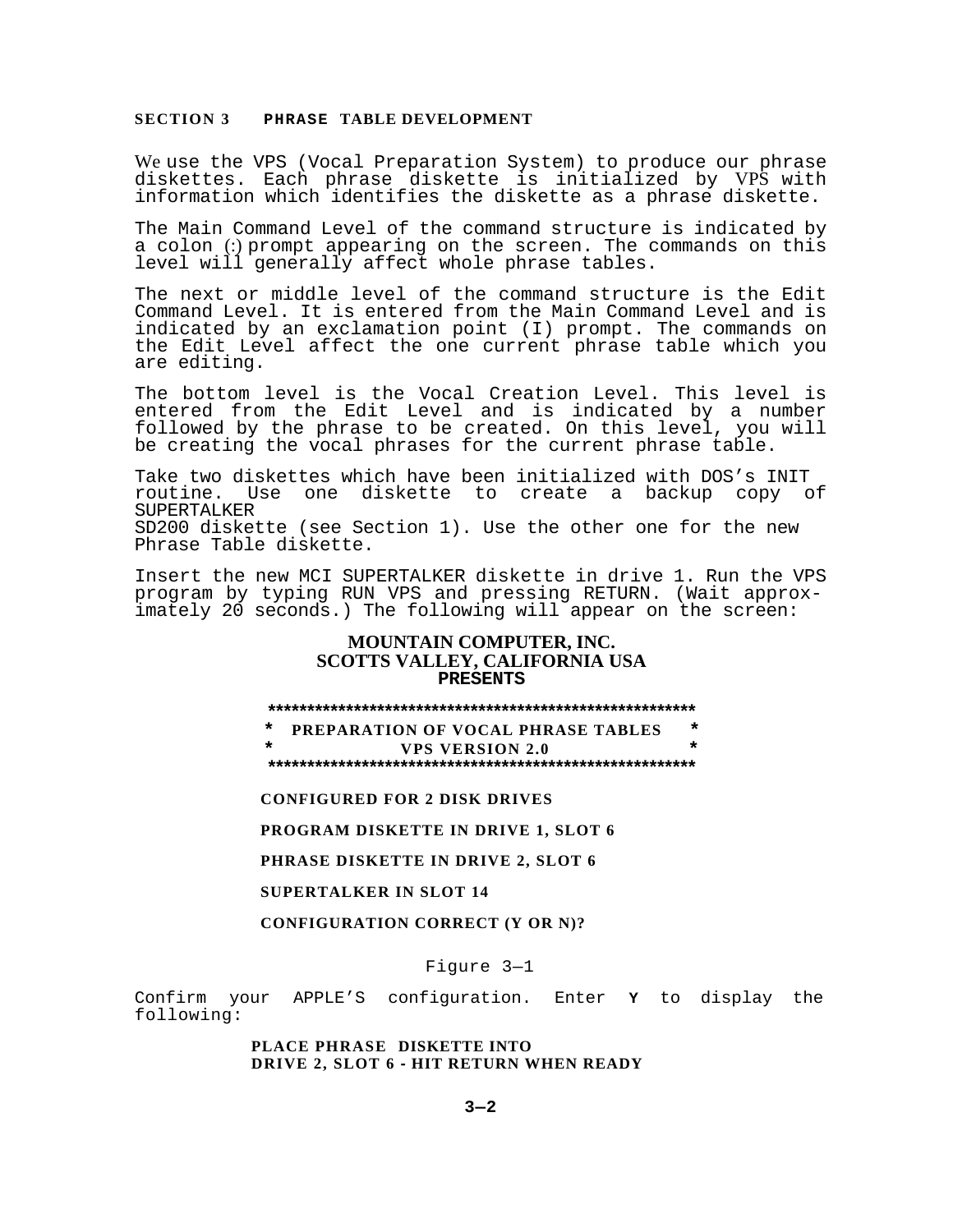Insert a blank phrase table diskette in drive 2, press RETURN, and observe this on the screen. Type in the missing words as you are prompted.

### **PHRASE TABLE DISKETTE IS UNRECOGNIZABLE DO YOU WANT IT INITIALIZED (Y OR N)? Y ENTER NAME FOR PHRASE DISK** - **MATH INITIALIZING NEW PHRASE TABLE DISK NEW PHRASE DISK, NAME** - **MATH**

Be sure to name the phrase diskette **"MATH".** You also see a command prompt (:) telling you that the VPS is ready to create your first phrase table.

The SUPERTALKER is now in the record mode. Place the microphone switch to the ON position and talk into the microphone. For best results hold the microphone an inch or more away and pointed at your mouth (angled slightly). Speak at a constant level of loudness and try not to breathe directly into the microphone.

In this particular program, you should be trying to conserve memory. Enter FØ to set the silence in front of a phrase to zero, and press RETURN. Enter EYE and press RETURN to edit a new phrase table as shown in Figure 3—2.

> **:FØ :E13 NEW PHRASE TABLE !A WAIT FOR SPEAK TO BLINK BEFORE TALKING HIT RETURN WHEN FINISHED 1—**

> > Figure 3-2

#### NOTE

Excessive background noise will override the pause compression feature. This will cause a marked reduction in the ability to store usable data (both speech and noise will be stored).

Now, start creating your new table. (Begin by typing **Ø** first.) Speak the numbers zero through nine. (Hit RETURN for SPEAK to blink.) After each prompt, type the next number and press RETURN; then speak the number and press RETURN.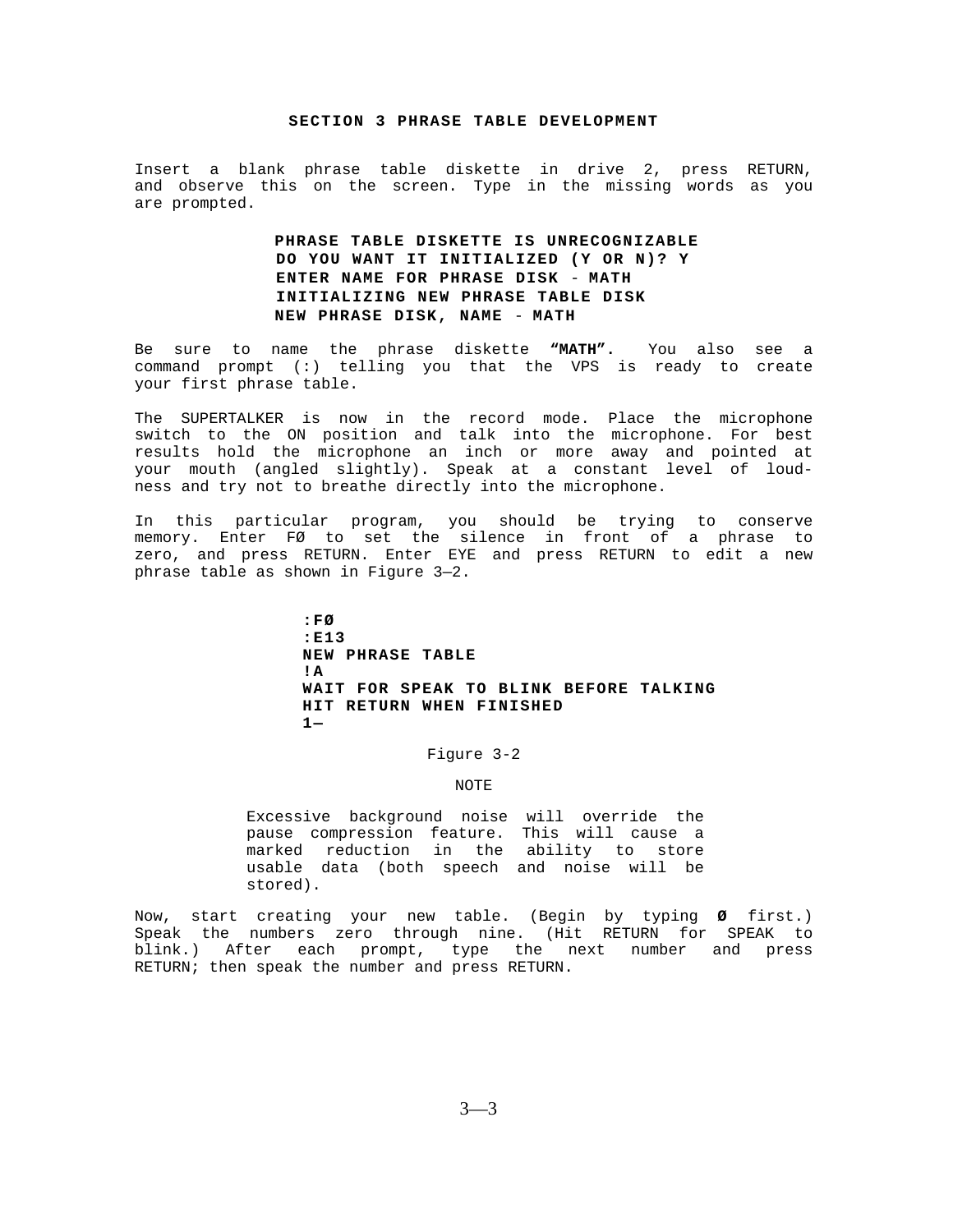**1—0 2—1 3—2 4-3 5-4 6—5 7—6 8—7 9—8 10—9 11—< !T**

When 11 appears, press CTRL-T to make prompt **!** appear. Then type **T** (for Talk) and press RETURN to play back what you have recorded.

Suppose you don't like the way numbers 7 and 8 sound, and 6 was clipped in the beginning. Delete phrase numbers 7, 8 and 9 by typing D7—9 (D for Delete) after the **!** prompt on the screen. Press RETURN. Then insert new phrases starting at phrase number 7 by typing IT (I for insert). Press RETURN. You may also add one unit of silence in front of the number 6.

> **!D7—9 !I7 WAIT FOR SPEAK TO BLINK BEFORE TALKING HIT RETURN WHEN FINISHED 7—(1,O) 6 8—7 9—8 1 O-<**

Press CTRL—T to cause the I prompt to appear. Now, play back the phrases by typing T and pressing RETURN. If they sound good, check the statistics to see how much memory you have used and how much is left in your table by typing S and pressing RETURN. The following will appear:

| lТ                      |        |                                          |       |
|-------------------------|--------|------------------------------------------|-------|
| ! S                     |        |                                          |       |
| SUMMARY<br>BYTE         |        |                                          |       |
| #<br>PHRASE             | BYTES  |                                          |       |
| 1                       | 785    | (311)                                    |       |
| $\mathbf{2}$            | 772    | (304)                                    |       |
| 3                       | 783    | (30F)                                    |       |
| $\overline{\mathbf{4}}$ | 741    | (2E5)                                    |       |
| 5                       | 840    | (348)                                    |       |
| 6                       | 755    | (2F3)                                    |       |
| 7                       | 974    | (3CE)                                    |       |
| 8                       | 731    | (2DB)                                    |       |
| 9                       | 502    | (1F6)                                    |       |
|                         |        | 10<br>927                                | (39F) |
| TOTAL BYTES             | UNUSED | 12536 (30F8)<br>$\overline{\phantom{a}}$ |       |
| <b>PHRASE TABLE</b>     | LENGTH | <b>PAGES</b><br>IN<br>80<br>-            | (50)  |
| ΙA                      |        |                                          |       |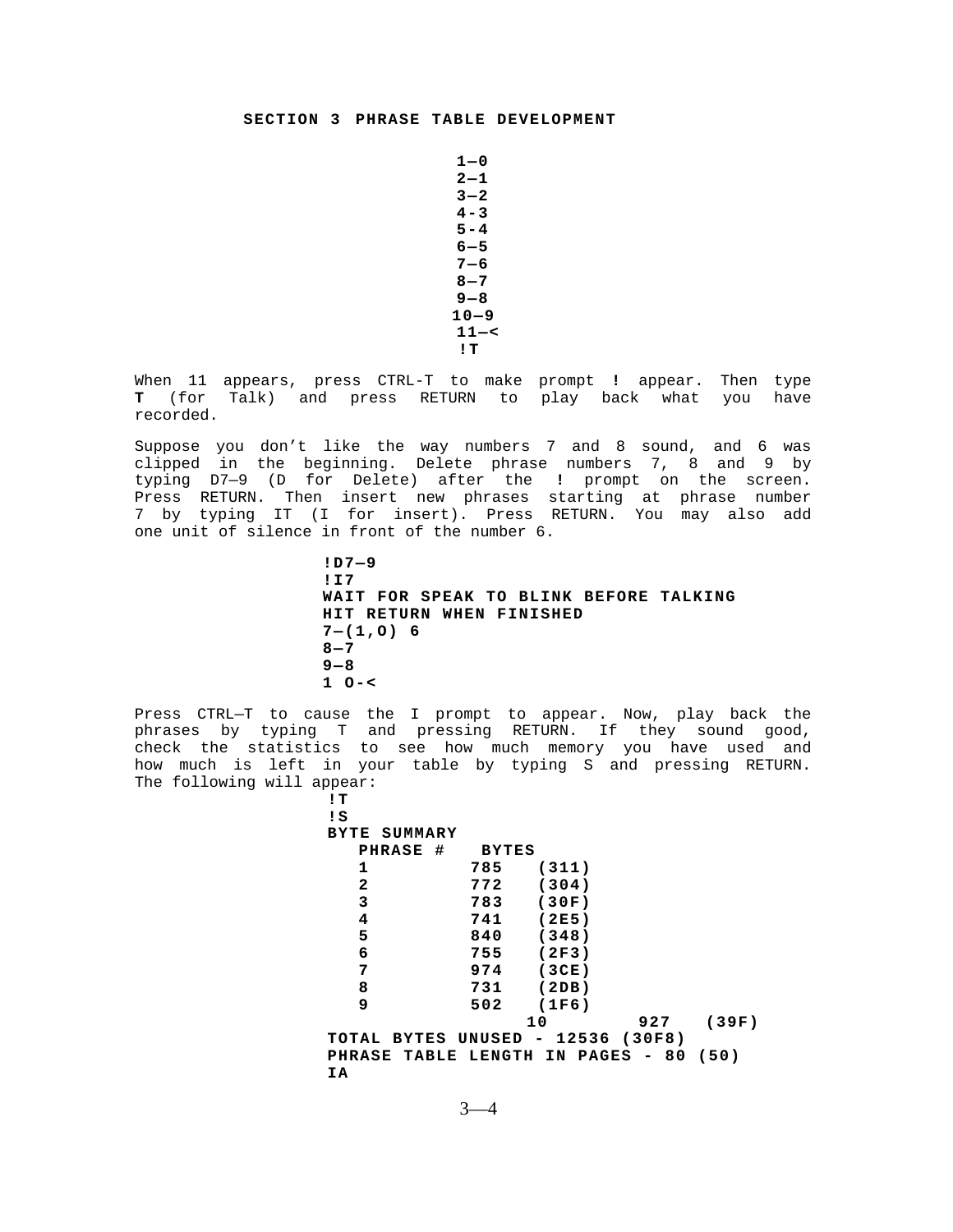This time, add (append) the words ten, eleven, twelve, and the syllables twen, thir, teen, fif, ty and =. Again you check how large the table is.

|       | $11 - 10$<br>$12 - 11$<br>$13 - 12$<br>$14 - TWEN$<br>$15-THIR$<br>$16 - TEEN$<br>$17 - FIF$<br>$18 - TY$<br>$19 - =$<br>$20 - 5$ |         |              |       |        |                    |  |
|-------|-----------------------------------------------------------------------------------------------------------------------------------|---------|--------------|-------|--------|--------------------|--|
|       | BYTE                                                                                                                              | SUMMARY |              |       |        |                    |  |
|       | <b>PHRASE</b>                                                                                                                     | #       | <b>BYTES</b> |       |        |                    |  |
|       | 1                                                                                                                                 |         | 785          | (311) |        |                    |  |
|       | $\overline{a}$                                                                                                                    |         | 772          | (304) |        |                    |  |
|       | 3                                                                                                                                 |         | 783          | (30F) |        |                    |  |
|       | 4                                                                                                                                 |         | 741          | (2E5) |        |                    |  |
|       | 5                                                                                                                                 |         | 840          | (348) |        |                    |  |
|       | 6                                                                                                                                 |         | 755          | (2F3) |        |                    |  |
|       | 7                                                                                                                                 |         | 974          | (3CE) |        |                    |  |
|       | 8                                                                                                                                 |         | 731          | (2DB) |        |                    |  |
|       | 9                                                                                                                                 |         | 502          | (1F6) |        |                    |  |
|       | 10                                                                                                                                |         | 927          | (39F) |        |                    |  |
|       | 11                                                                                                                                |         | 755          | (2F3) |        |                    |  |
|       | 12                                                                                                                                |         | 915          | (393) |        |                    |  |
|       | 13                                                                                                                                |         | 1145         | (479) |        |                    |  |
|       | 14                                                                                                                                |         | 759          | (2F7) |        |                    |  |
|       | 15                                                                                                                                |         | 697          | (2B9) |        |                    |  |
|       | 16                                                                                                                                |         | 1137         | (471) |        |                    |  |
|       | 17                                                                                                                                |         | 809          | (329) |        |                    |  |
|       | 18                                                                                                                                |         | 886          | (376) |        |                    |  |
|       | 19                                                                                                                                |         | 1126         | (466) |        |                    |  |
| TOTAL | <b>BYTES</b>                                                                                                                      | UNUSED  |              | 4307  | (10D3) |                    |  |
|       | <b>PHRASE</b>                                                                                                                     | TABLE   | LENGTH       |       |        | IN PAGES $-80(50)$ |  |

If you wonder how fifty-five might sound, check it.

### **!T17, 18,6**

The "ty" syllable did not sound right. The syllable "ty" was closer to "five" than it was to "fif", so record the phrase with a little silence behind it.

> **!D18 !118 WAIT FOR SPEAK TO BLINK BEFORE TALKING HIT RETURN WHEN FINISHED 18—(,2) TY 19-< IT 17,18,6**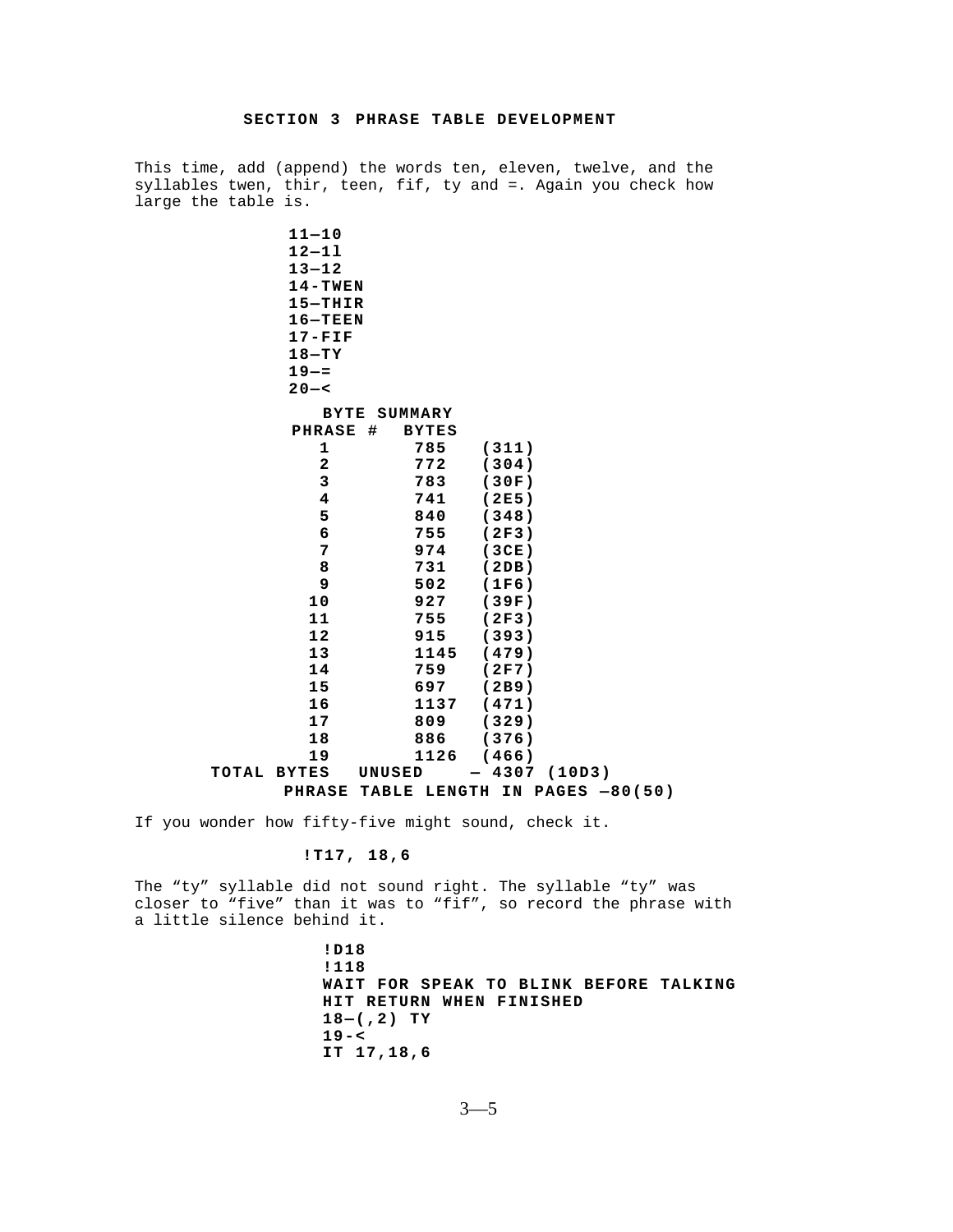**It sounds better, so save your table** by **typing** CTRL-E.

Now move on to the second table, and set silence in front of phrase to one. You then append the new phrases into the table.

> **:FØ :E14 NEW PHRASE TABLE IA WAIT FOR SPEAK TO BLINK BEFORE TALKING BIT RETURN WHEN FINISHED 1-PLUS 2-MINUS 3-TIMES 4-DIVIDED B! 5-IS 6—RIGHT 7-WRONG 8-BUT GETTING 9-WARMER 10—COLDER 11—( !**

Play back the phrases, and since they sound good, save this table also. Now create table 15.

> **:FØ :E15 NEW PHRASE TABLE !A WAIT FOR SPEAK TO BLINK BEFORE TALKING HIT RETURN WHEN FINISHED 1—**

Now, start creating your new table as shown below.

**1—INTRO 2-LANGUAGES 3—ARITH 4-< !T**

For phrase 1 enter a short introduction (e.g. HI! THIS IS GEORGE SMITH'S). For phrase 2 enter a short description phrase (e.g. LANGUAGE DEMO) and for phrase 3 enter a short description phrase (e.g. TALKING MATH PROGRAM). When **4** appears, press CTRL-T to make prompt **!** appear. Then type T (for Talk) and press RETURN to play back what you have recorded. (Type CTRL-E to save.)

In order for these three phrase tables to operate with the MCI Talking Color Math program they must be positioned in Apple memory at specific locations so that they are compatible with the program. These locations are shown in the following figure.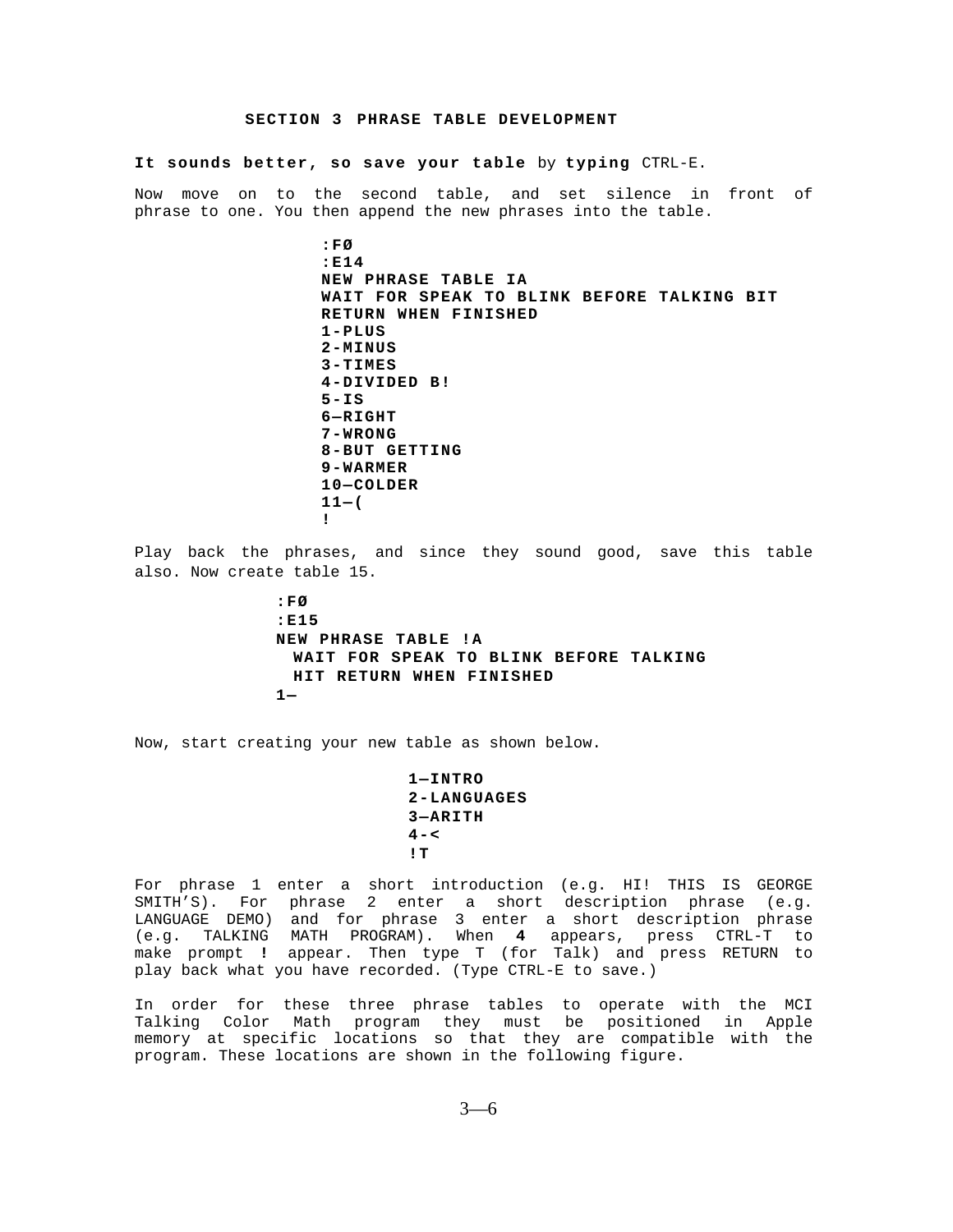#### **APPLE MEMORY MAP**

+-----------------------------+\$0000 | | SYSTEM AREA | | +-----------------------------+ \$0800 | | TALKING COLOR | MATH PROGRAM | +-----------------------------+ \$2300 (Page 35) | | TABLE 14 ............|.................... \$4400 (Page 68) | . | . +-----------------------------+ \$4D00(Page 77)  $\mathcal{L} = \{ \mathcal{L} \mid \mathcal{L} \in \mathcal{L} \mid \mathcal{L} \in \mathcal{L} \}$  . The contract of  $\mathcal{L} = \{ \mathcal{L} \mid \mathcal{L} \in \mathcal{L} \}$  | TABLE 13 . TABLE 15 (TEMP) .  $\|$  . In the contract of the contract of  $\|$  . In the contract of the contract of the contract of the contract of the contract of the contract of the contract of the contract of the contract of the contract of the contr | . | . | .......................... +-----------------------------+ \$9100 (Page 1145) | | PHRASE TABLE DIRECTORY | | +-----------------------------+ \$9200 | | | USER.BIN | | | +-----------------------------+ \$9600 | | | DOS 3.3 | | | +-----------------------------+ \$FFFF

Notice that the three phrase tables overlap in Apple memory. This does not cause a memory conflict because Table 15 is used only once, then Tables 13 and 114 are brought in. **You must be sure that the three tables you have created are within the boundaries indicated in the figure above; if not, recreate them.** To specify the correct page address for each of the tables perform the following steps. Enter **A13** after the colon and enter the page address, then enter the page address for Tables 14 and 15.

> **:A13 ENTER PAGE ADDRESS** — 77 **:A114 ENTER PAGE ADDRESS** - **35 :A15 ENTER PAGE ADDRESS** — **68**

> > $3 - 7$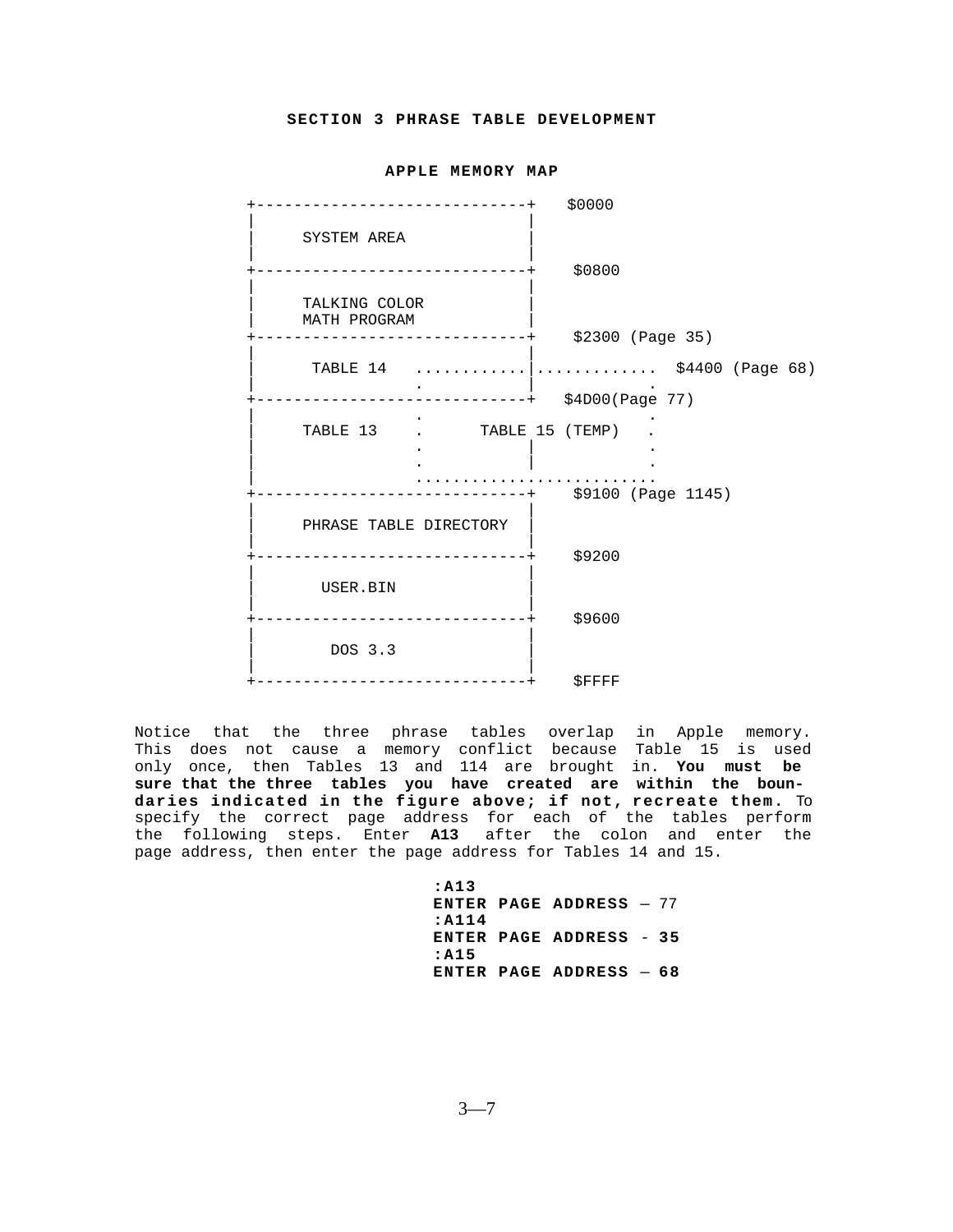Verify that phrase tables 13 through 15 will be routed to the memory locations shown in the figure above by entering the following.

> **:01 :C13—15 CATALOGUE FOR PHRASE DISK MATH ID# ----**

- **13 LENGTH=65 SECTORS STARTING TRACK=O, SECTOR=1 LOAD INFO.=77 [19712] (4D00) VOL.=3 FREQ.=3**
- **14 LENGTH=42 SECTORS STARTING TRACK=3, SECTOR=14 LOAD INFO.=35 [8960] (2300) VOL.3 FREQ.=3**
- **15 LENGTH=37 SECTORS STARTING TRACK=6, SECTOR=8 LOAD INFO.=68 171108 (111100) VOL. =3 FREQ. =3**

**NUMBER OF UNUSED SECTORS= 419**

Verify that the following do not overlap: Tables 13 and 14, Table 13 and the Phrase Table Directory, and Table 1 5 and the Phrase Table Directory. This can be done by multiplying the LENGTH IN SECTORS of each table by 256 and adding this to the decimal value in LOAD INFO. (value in brackets). Verify that the starting address for each table is correct (the first value in LOAD INFO. is the page ). If an overlap exists, recreate the table (try to make the phrases shorter).

Your tables may now be used with the Color Math Demo program.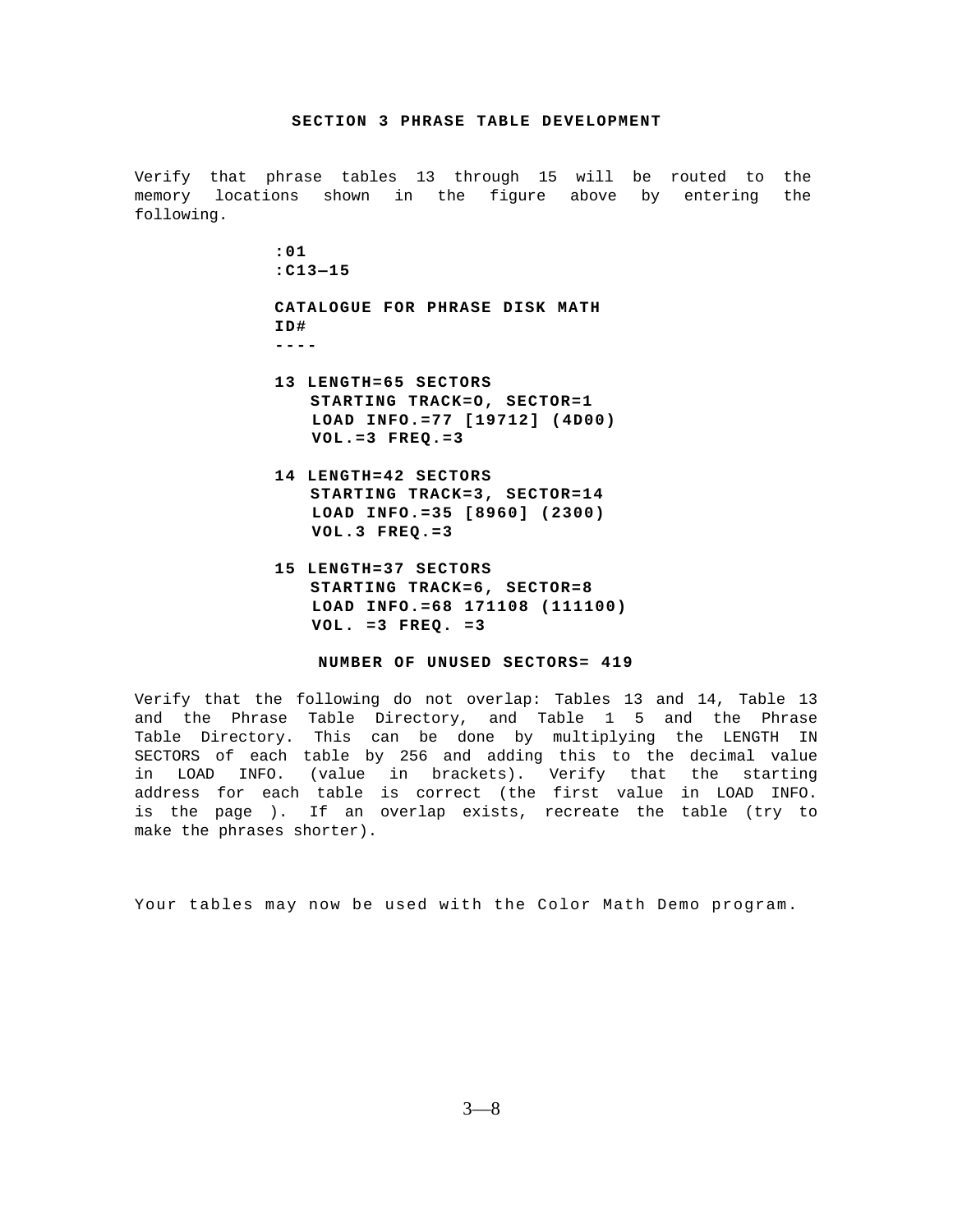#### **MAIN COMMAND LEVEL**

This is the main level of the VPS program. The prompt for this level is a colon (:). Most of the commands at this level return control back to this level.

This is the top level of the VPS. The commands at this level affect the phrase tables you will create. While at this level, there are no current tables in memory. The commands which set parameters (B,F,M,H and V) establish these parameters for all subsequent phrase tables you produce. Any phrase tables which already exist on the diskette are not affected. That is to say, if you change a parameter (M), the VPS will not change the length of the phrase tables out on the diskette. Any new phrase tables made after you change the length (via M) will be affected. In general, the commands at this level affect phrase tables subsequent to the command's execution.

#### **CONTROL FLOW**

<span id="page-21-0"></span>The flow of control is shown in the flow chart (Figure A-1). The commands in this Main Command Level which return control back to the Main Command Level are:

#### A,B,C,D,F,I,L,M,O,H,T,and V

After you execute any one of these commands, you will get the : prompt again. If you execute the Command E, you go down to the next lower level, the Edit Level, and you get the Edit Level prompt, **!** . At this command level (: prompt), the Q command or the CTRL—C will reboot DOS and leave the Main Command Level, returning the user to APPLESOFT.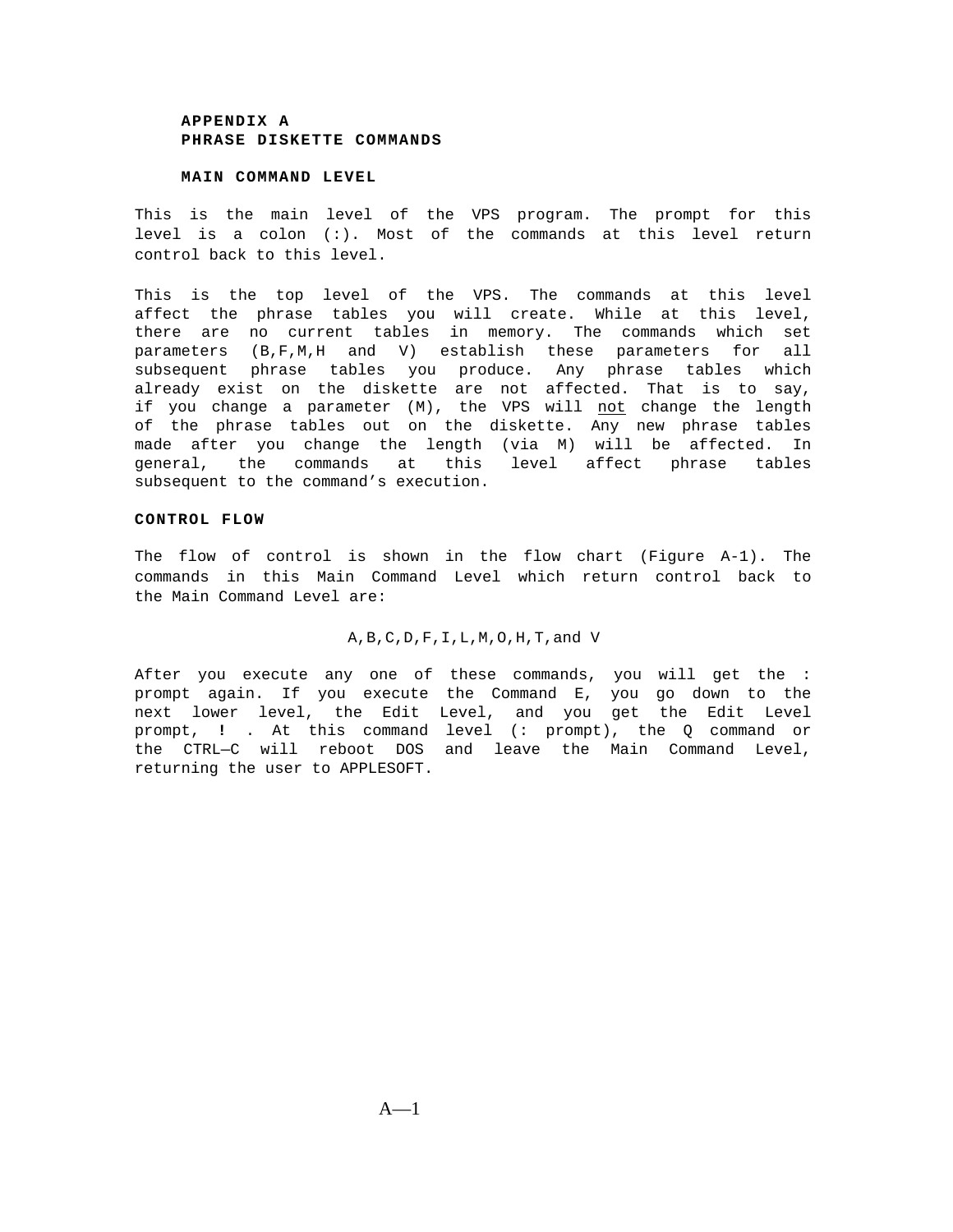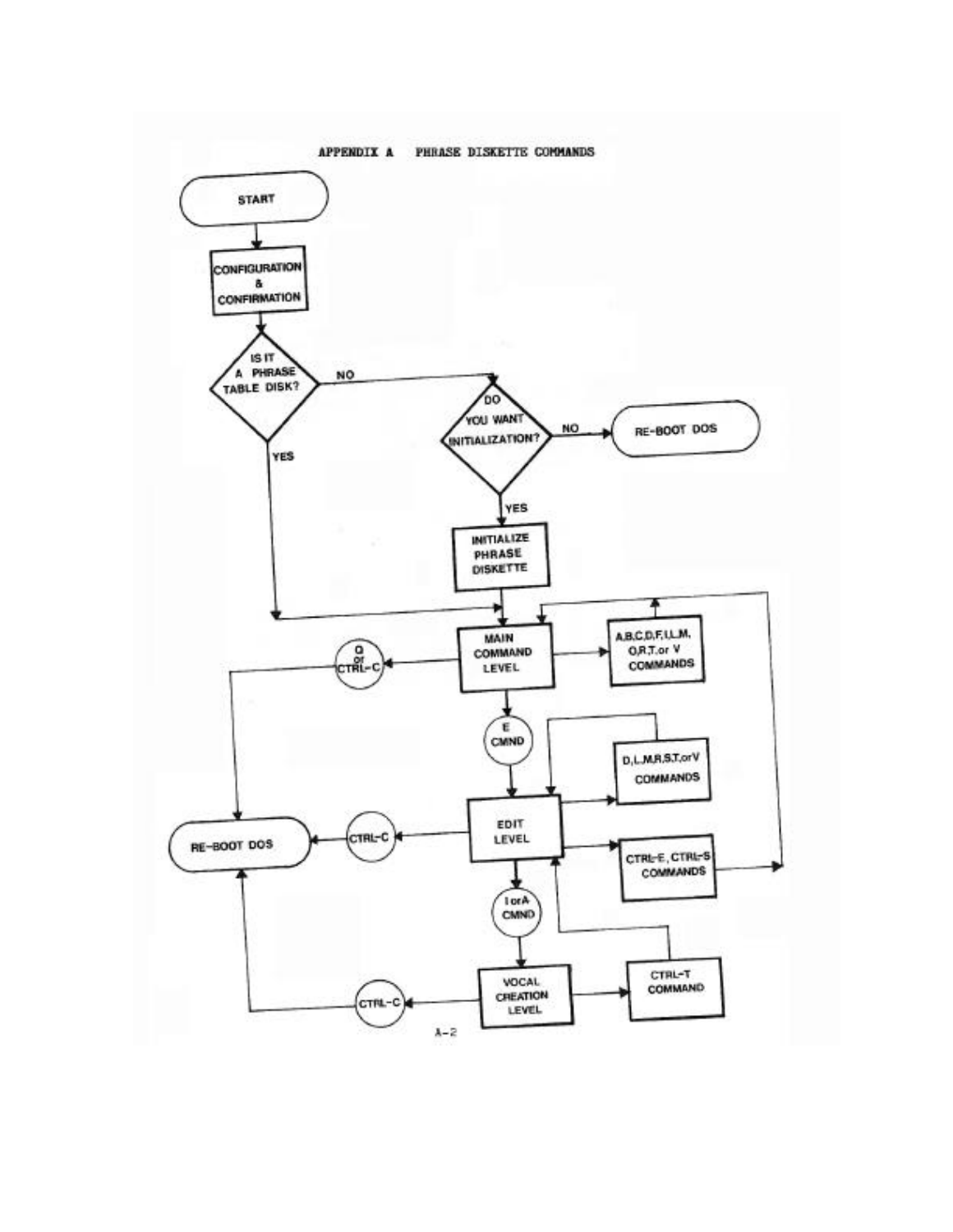This section contains a detailed explanation of each command, their effects, and examples of the commands as they are used.

**A COMMAND** - Address Origin

Syntax : A range (CR) Example  $:AL(CR)$  or  $:A3-6(CR)$ 

This command will prompt for the page address origin of the phrase table(s) specified. The origin address is a page number, and represents the address where the phrase table will be loaded when used by the user program. The number entered may be hexidecimal. This origin address is written into the phrase diskette's directory entry for the particular table(s) involved. Before setting this parameter with this command, it assumes a default of page 65 (ADDR \$44100).

A phrase table is always at least 2 pages (512 bytes) long. You may find the origin address by doing a C command. See the M command section for cautions and more information.

B **COMMAND** - Default Silence Behind Phrase Syntax :B # (CR) Example  $:B 16 (CR)$  or  $:B(CR)$ 

This command sets the amount of silence to be appended behind each phrase. The number must be an integer between 0 and 256. It represents the number of 1/16 second units of silence to be appended. This defaults to a value of 0. See F Command. Affects subsequent phrase tables like other commands at this level.

**C COMMAND** - Catalog of Phrase Tables Syntax : C range (CR) Examples  $:C(CR)$  or  $:C1$ ,  $3-5(CR)$ 

This command displays directory information for a phrase diskette. A sample output:

> **CATALOGUE FOR PHRASE DISK MATH ID# ----**

- **1 LENGTH=60 SECTORS STARTING TRACK=O, SECTOR=1 LOAD INFO.=88 22528 (5800) VOL.=3 FREQ.=3**
- **2 LENGTH=25 SECTORS STARTING TRACK=4, SECTOR=9 LOAD INFO.=60 15360 (3C00) VOL.=3 FREQ.=3**

**NUMBER OF UNUSED SECTORS= 369**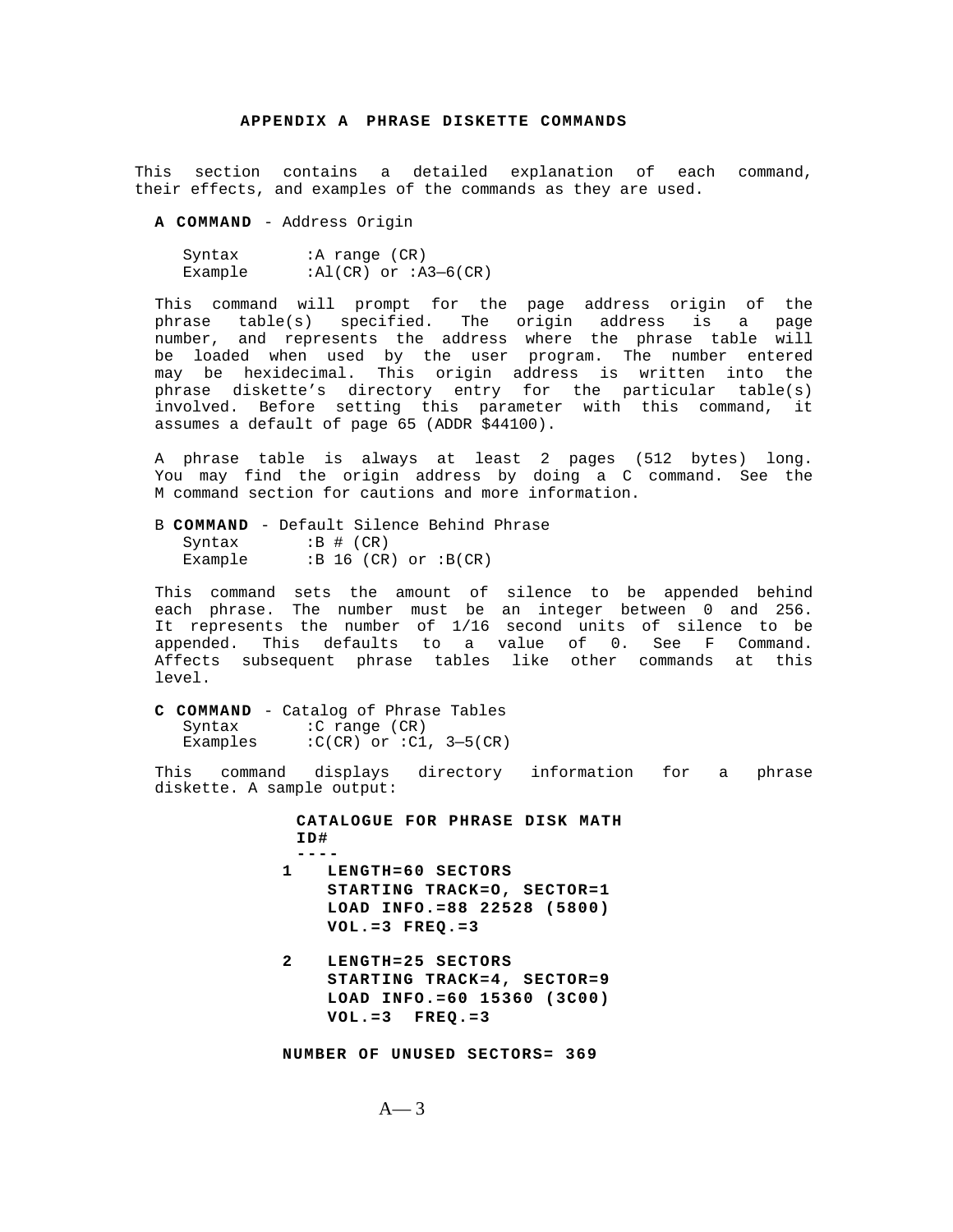On the first line you have the phrase table identification number and the length of the phrase table in disk sectors. The next line gives you information on where the phrase table begins on the diskette. The loading address is the page number (in decimal) where the phrase table will be loaded when used by the user program. The square brackets contain the calculated load address. It will often correspond to the suggested HIMEM value. See section on VPS Interface for explanation of its use. The number in parenthesis is the hexidecimal address equivalent. The last line provides information about the rate and volume that are associated with the phrase table.

During the listing of the catalogue, the only way to stop the listing is by hitting the CTRL—S character. If this has been done, the listing may be terminated by typing CTRL-C. To resume the listing, however, another CTRL—S must be struck. See Command Syntax in Appendix B for information on CTRL—C and CTRL—S characters.

D **COMMAND** - Delete a Phrase Table

| Syntax  |  | :D range $(CR)$ |                                |
|---------|--|-----------------|--------------------------------|
| Example |  |                 | :D 14 (CR) or :D1-3,14,7-6(CR) |

<span id="page-24-0"></span>This command will simply delete the phrase table(s) specified by range from the phrase diskette. This frees the sectors allocated to the phrase tables deleted.

**E COMMAND** - Edit a Phrase Table

Syntax :E#(CR) Example : El(CR) or : E\$F(CR) Not allowed :E1—3(CR)

This command affects the flow of control. After this command is executed, you enter the Edit Level and get the Edit Level prompt (**!**). The phrase table you selected is known and available to the Edit Level for editing. A message is given before the Edit Level prompt indicating whether the phrase table is an old phrase table or a new phrase table. Of course, you may edit any one of the 47 possible phrase tables in any order. See Edit Level Commands section for more detail on its commands.

**F COMMAND** - Default Silence in Front of Phrase Syntax : F # (CR)<br>Example : F 16 (CR  $:F 16 (CR) or 'F(CH) or 'F$D(CH)$ 

This command sets the amount of silence inserted before each phrase. The number is a positive integer between 0 and 256, and it represents the number of 1/16 second units of silence inserted before the phrase. This defaults to a value of 2.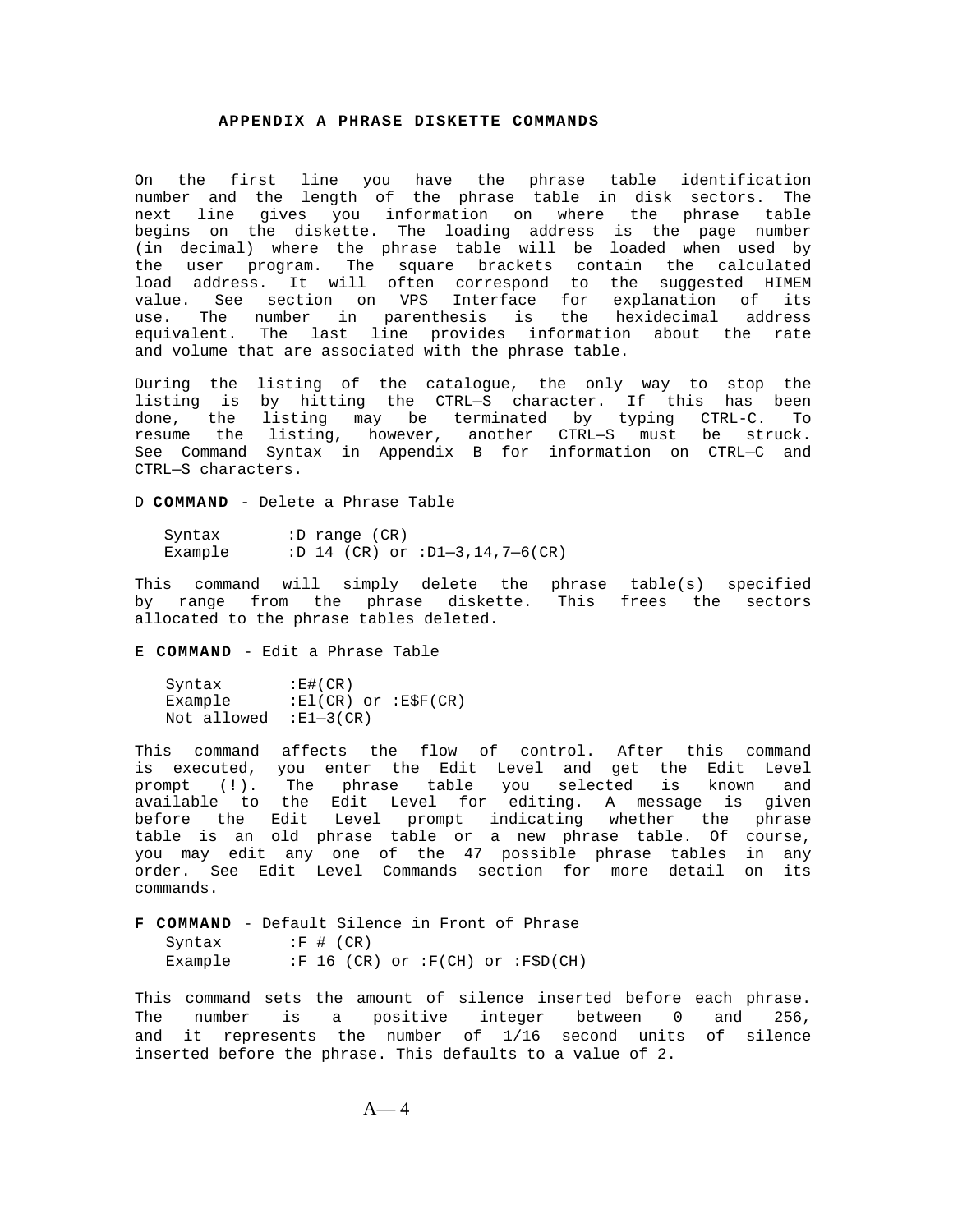This reflects the speaker turn-on time. If you use a value less than 2, you might clip the beginning of some words. (For example, words beginning with h, V or s.) You can playback the phrase to hear if it sounds acceptable. See B Command. Effects subsequent phrase tables.

**I COMMAND** — Initialize a Phrase Table Diskette

Syntax : I(CR) Example :I(CR) not :13(CR)

This command writes information onto a diskette which identifies the diskette to VPS as a phrase diskette. The program asks for a name for the phrase diskette. This name can be up to seven characters long. In every way, this command is the same as initializing a phrase diskette at the Configuration and Confirmation Level.

L **COMMAND** — List Phrases in Phrase Table

| Syntax  | :L range $(CR)$                        |  |
|---------|----------------------------------------|--|
| Example | :L(CR) or :L1-14(CR) or :L1,3,5,7 (CR) |  |

<span id="page-25-0"></span>This command lists on the screen or output device all the phrases contained in the phrase tables specified by range. The listing may be stopped by typing a CTRL—S. Subsequently, you may terminate the listing by typing CTRL-C or you may resume the listing by typing another CTRL-S.

M **COMMAND** - Set Default Length of Phrase Tables

| Syntax  | $:M$ # (CR) |  |                                       |
|---------|-------------|--|---------------------------------------|
| Example |             |  | $:M(CR)$ or $:MLO(CR)$ or $:M$14(CR)$ |

This command sets the default value for the maximum length of phrase tables. The number is the maximum length of the table expressed in pages of memory. A page of memory is equal to 256 bytes. All phrase tables have a minimum length of two pages. The default length before being changed by this command is 80 pages of memory (\$5000 bytes). Keep in mind that there is a consideration involving the maximum length and the origin address. If one adds the origin to the length and the resultant value is greater than the USER.BIN origin (\$9100), then you will be destroying these routines when you load your table. To prevent this, appropriate messages will appear to warn of this condition.

**O COMMAND** - Output

| Syntax  | $:0$ II $(CR)$ |
|---------|----------------|
| Example | $:0$ 3(CR)     |
| Illegal | :010(CR)       |

The 0 Command allows the user to direct output from the C, L and T commands to the device whose controller is in the slot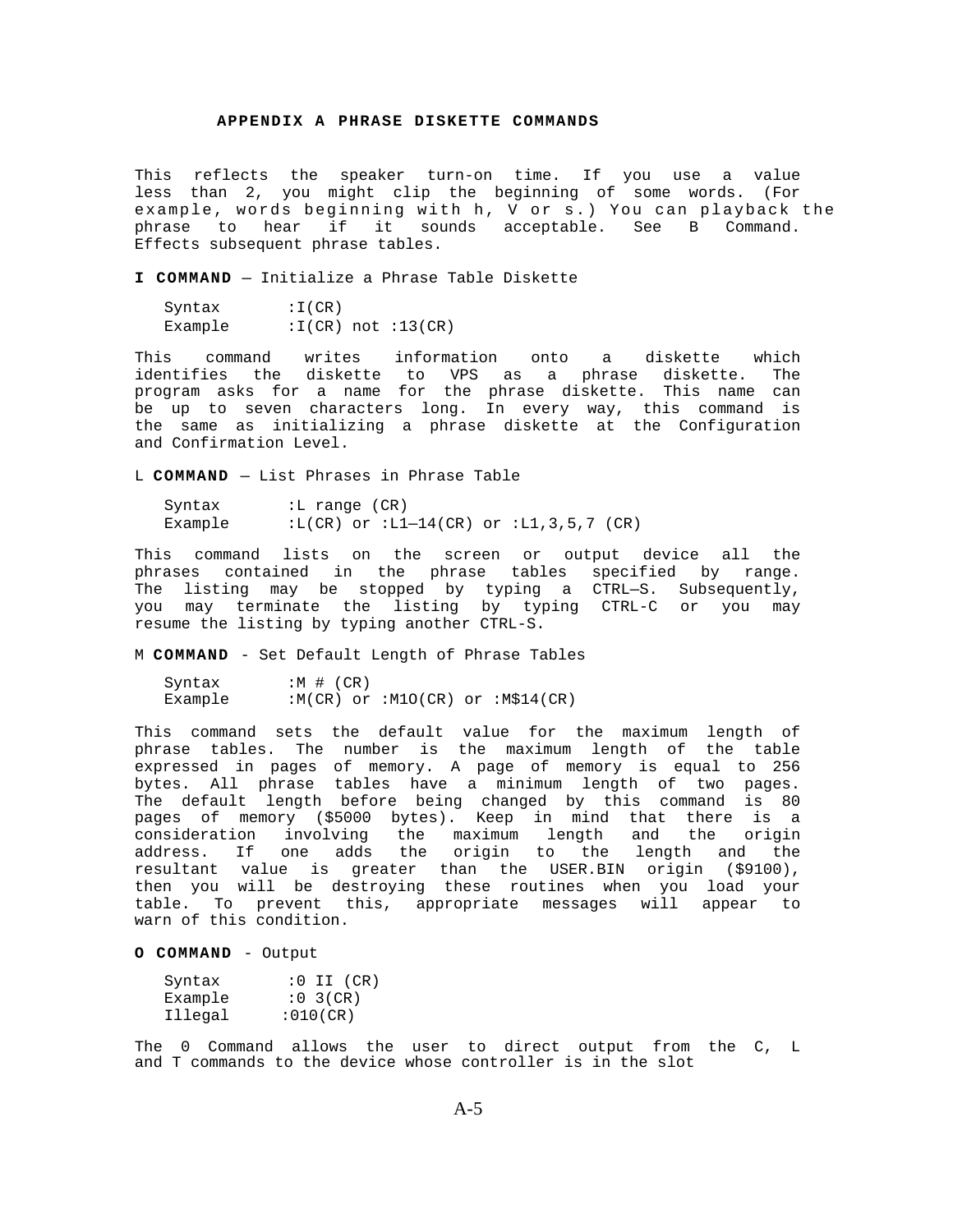number given. Output continues to the screen, always. This command is the same as saying "PR#N" in APPLESOFT. To stop the output to the device, you would give the command  $0 \varnothing$  (CR) or simply O(CR) which returns output to the default device only (the CRT). CAUTION: An attempt to output to a device not powered—up will cause the program to hang.

#### **Q COMMAND** - Quit

| Syntax  | :Q(CR) |
|---------|--------|
| Example | :Q(CR) |

The Q Command is used to end a session with the VPS at the Main Command Level. DOS is rebooted from the disk. A CTRL-C character entered after the Main Command Level prompt (:) will have the same effect as the Q Command. See the Syntax appendix for more information on CTRL-C.

#### **R COMMAND** - Rate Command

| Syntax  | $:R$ # (CR)           |  |
|---------|-----------------------|--|
| Example | $:R1(CR)$ or $:R(CR)$ |  |

<span id="page-26-0"></span>This command sets the rate at which the SUPERTALKER records and plays back the speech. Allowable values and the associated rates are as follows:

| VALUE | RATE.                        |  |
|-------|------------------------------|--|
|       | 512 bytes/second of speech   |  |
| 2     | 10211 bytes/second of speech |  |
| ર     | 20118 bytes/second of speech |  |
| 11    | 11096 bytes/second of speech |  |

This command, like other commands at the Main Command Level which change default parameters, effects subsequent phrase tables only. Compare with R Command at Edit Level.

**T COMMAND** - Talk Phrases

Syntax :T range (CR) Examples :  $T1, 4, 3(CR)$  or  $:T1-3, 5-6(CR)$ 

This command is exactly like the L Command at the Main Command Level, except that in addition to listing the phrases, table by table, SUPERTALKER will also speak the phrases as they are listed. CTRL—S and CTRL-C act in the same fashion as explained under the L Command.

#### **V COMMAND** - Volume Command

Syntax  $:V$   $#$   $(CR)$ Examples  $:V2(CR)$  or  $:V(CR)$  not  $:V1-2(CR)$ 

The V Command sets the default playback volume for all sub-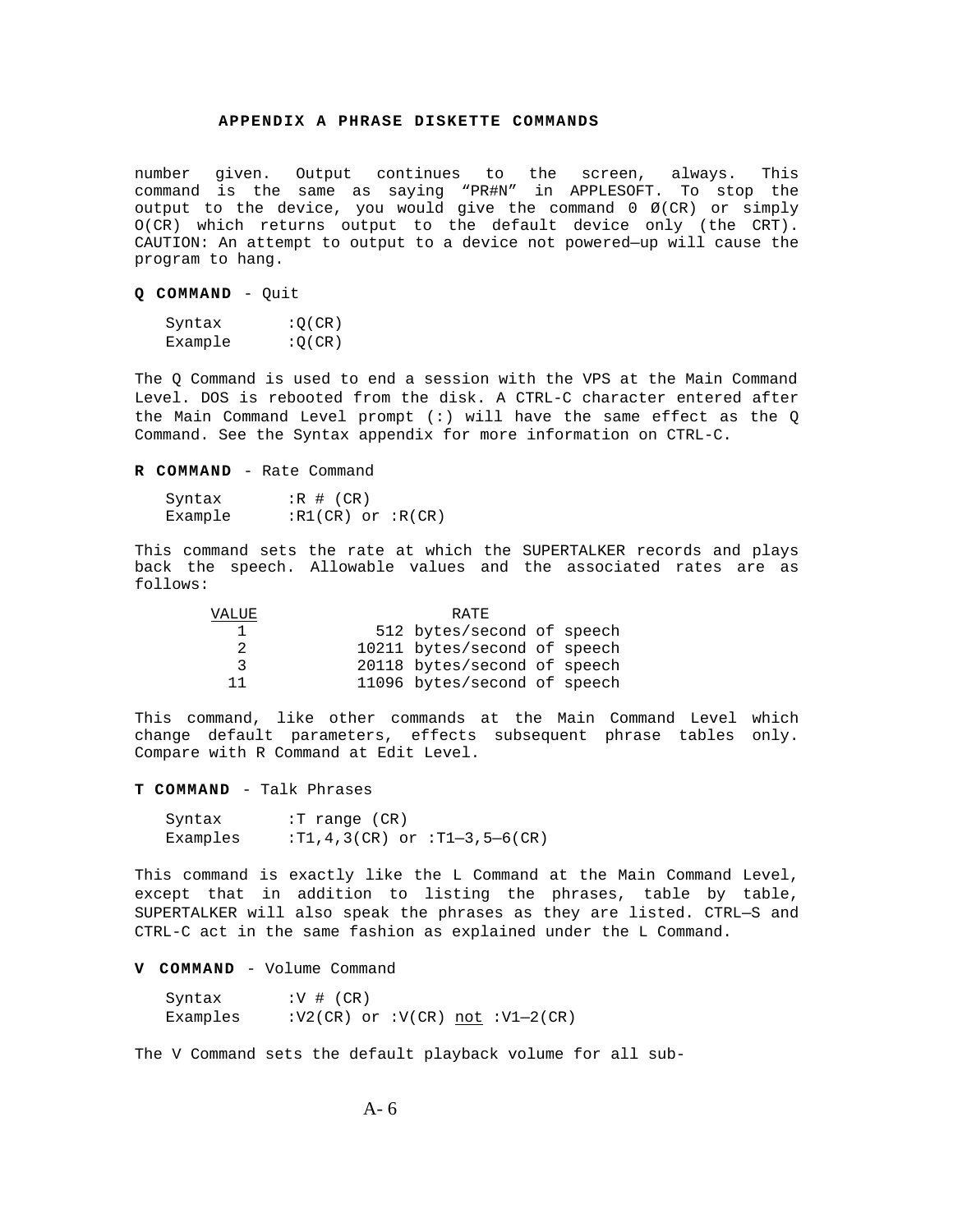sequent phrase tables. It does not affect phrase tables which already exist. The allowable values and associated volumes are:

| VALUE | VOLUME          |
|-------|-----------------|
|       | lowest          |
| 2     | next to lowest  |
| ્ર    | next to highest |
|       | highest         |

#### **EDIT LEVEL**

This is the middle level in the VPS. The prompt at this level is the exclamation point ! . You may go up one level to the Main Command Level, or down one level to the Vocal Creation Level. On the Edit Level, the commands which return control to the Edit Level are D,L,M,R,S,T and V.

<span id="page-27-0"></span>At the Main Command Level we could affect one or more phrase tables. At the Edit Level, we have narrowed the scope down to one phrase table and the phrases within it. By way of example, if you were in the Main Command Level and you gave the command "E6(CR)", you would enter the Edit Level and would be working on the phrase table you have specified, Table 6. Here on the Edit Level, we have some commands in common with the Main Command Level. These commands are the M,R and V commands which basically do the same functions as in the Main Command Level. The one important difference is that these commands operate only on the one phrase table you are editing, Table 6. The commands are local to their level, and lower level commands will not disturb anything on a higher level.

To reach the lowest level, the Vocal Creation Level, you use either of these commands: A, I. You may return to the Main Command Level by either the CTRL-S or the CTRL-E character. At the Edit Level, when you see the ! prompt, both CTRL—S and CTRL—E are considered commands and will be detailed below in the Command section.

In addition to the above control flows, you may also go directly from the Edit Level back to a rebooted DOS. This bypasses the Main Command Level, and any phrase table that you might have been working on in BALI would now be in bit-heaven. To reboot the DOS and while at the Edit Level (and send your phrase to bit—heaven), type the CTRL—C character in response to the **!** prompt.

| A COMMAND - Append Phrases Command |        |  |  |
|------------------------------------|--------|--|--|
| Syntax                             | IA(CR) |  |  |
| Example                            | !A(CR) |  |  |

This command sends the flow of control down to the lowest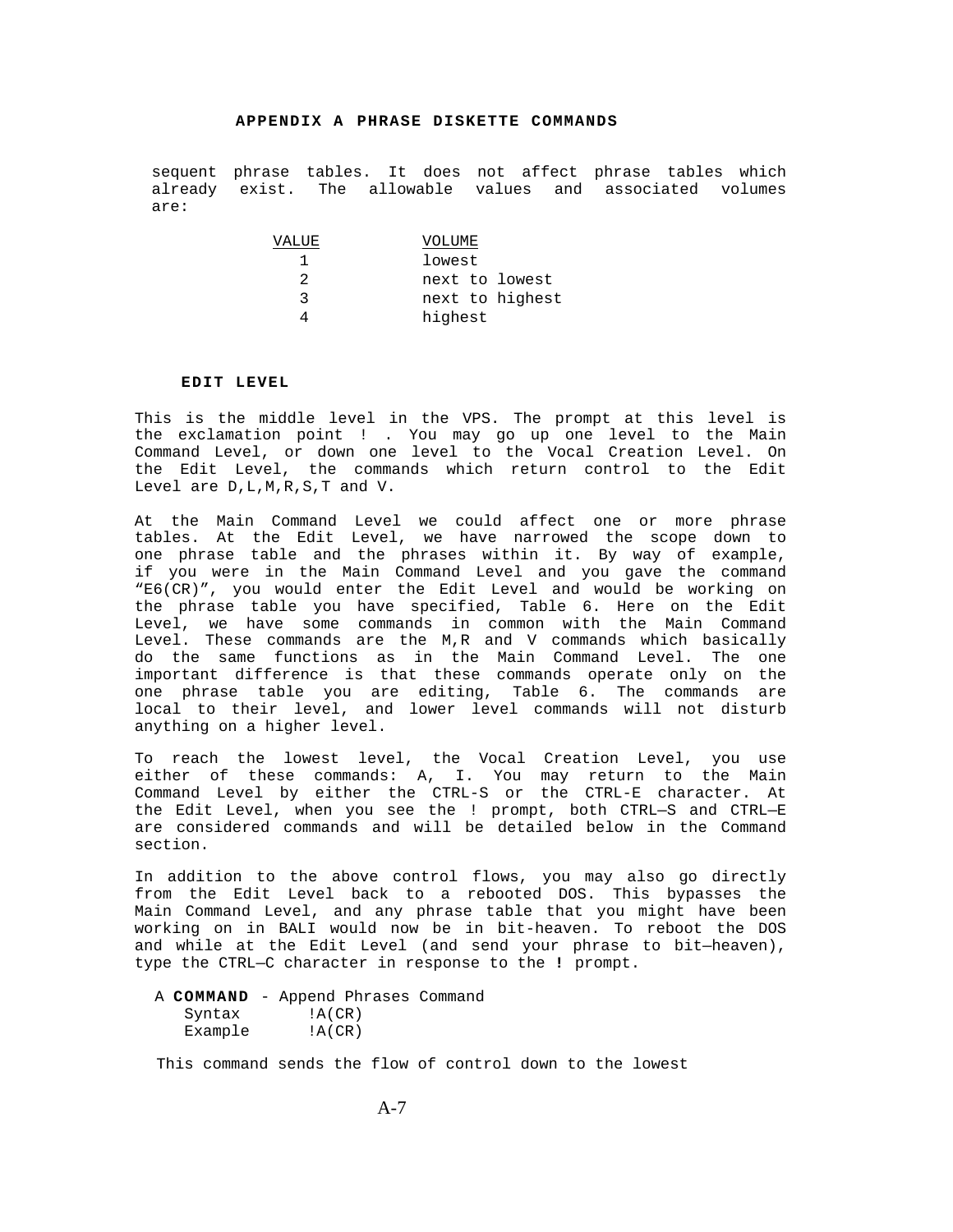<span id="page-28-0"></span>level**,** the Vocal Creation Level. The Append Command will place the phrases to be created after any phrases which now exist in the phrase table. For example, suppose your phrase table already had three phrases in it and you gave the Edit Level on A command. The next available phrase is #4 and this is your prompt. It should be noted that it is less expensive in computing time to append than it is to insert. For more information, see section on Vocal Creation.

**D COMMAND** — Delete Phrases Command

Syntax ID range (CR) Examples !D1,3(CR) or !D1,2~4,7,8—12(CR) or !D(CR)

The D Command will delete any range of phrases within the current phrase table. ID(CR) will delete all phrases. This will free space in a phrase table.

**I COMMAND** — Insert Phrases Command

Syntax  $\qquad \qquad \text{!I } \# (CR)$ Example :I(CR) or :13(CR) or :I\$A(CR)

This command, like the A Command, sends control down to the lowest level, the Vocal Creation Level. If the number is not specified, the insertion starts with phrase #1. If a number is specified, and it is less than the greatest phrase number, the insertion starts with the phrase number specified.

If the number is greater than the greatest phrase number, insertion is at the next phrase number after the greatest number. In this last case, we are actually appending.

Insertion is far more expensive than appending, in terms of computing time. This is because all higher phrases must be moved to make room for insertion3.

**L COMMAND** - List Phrases

Syntax : I range (CR) Examples !L1,2,3—6(CR) or !L1—3,\$A—12,\$F(CR)

This command lists the phrases of the range specified within the phrase table being edited. The CTRL—S will not stop this listing at the Edit Level, unlike its effect on the listing at the Main Command Level. See Syntax appendix. Ranges are commutative for this command. For example:

!L3—1(CR) yields the same output listing as !L1—3(CR)

**M COMMAND** - Set Maximum Table Length Command

Syntax  $\qquad \qquad \text{!} \ \mathsf{M} \ \# \ \text{(CR)}$ Examples :  $M10(CR)$  or  $1M(CR)$  or  $1M$30(CR)$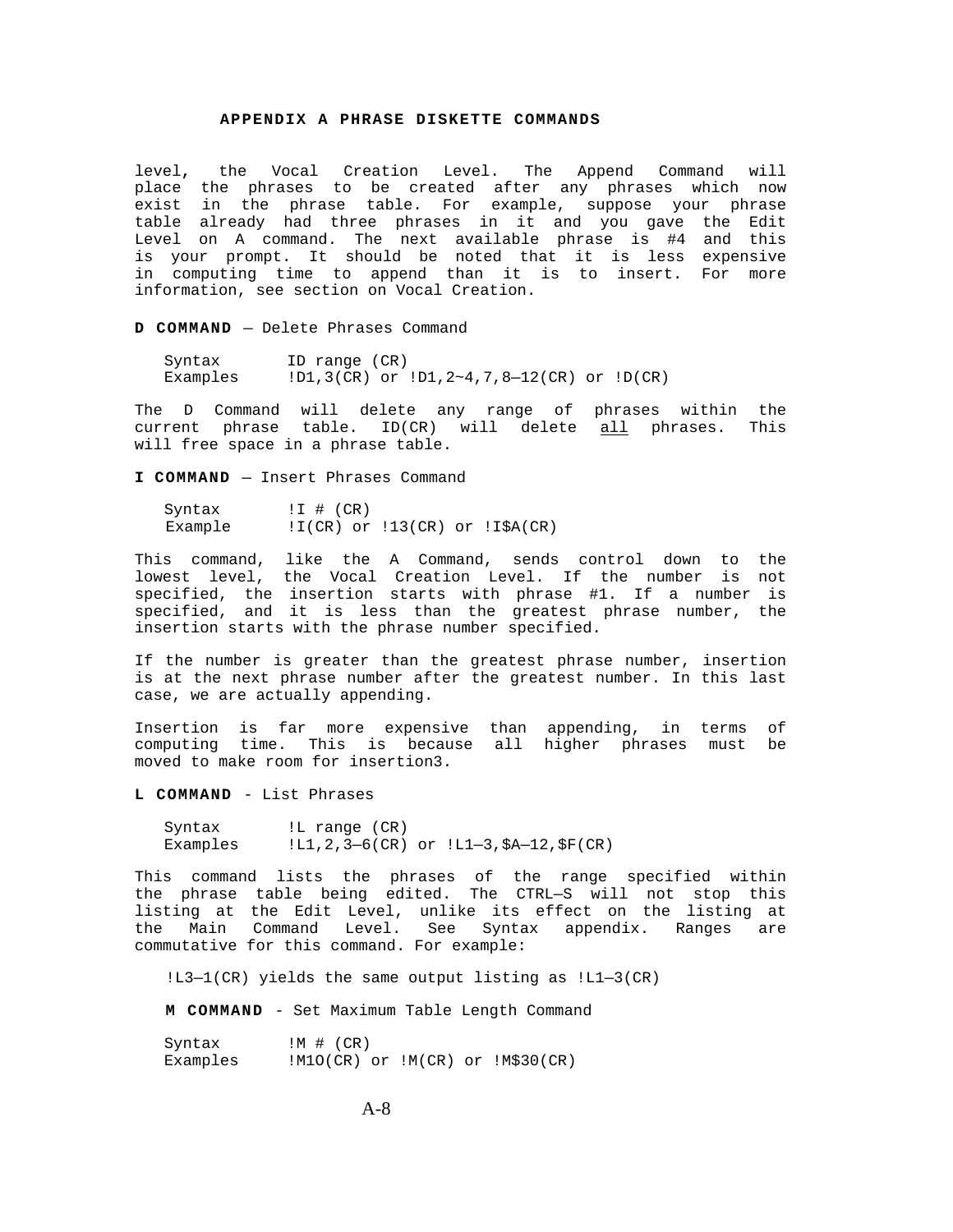<span id="page-29-0"></span>This command sets the maximum length that a phrase table may have. The number is an integer which represents the length in pages. This is useful for setting the limits on the phrase tables that are to reside in memory with your program. NOTE: All tables are at least 2 pages long. Please be aware of the boundary considerations mentioned at the end of the M Command in the Main Command Section.

**R COMMAND** - Set Digitizing Bate Command Syntax  $\qquad$   $\qquad$   $\qquad$   $\qquad$   $\qquad$   $\qquad$   $\qquad$   $\qquad$   $\qquad$   $\qquad$   $\qquad$   $\qquad$   $\qquad$   $\qquad$   $\qquad$   $\qquad$   $\qquad$   $\qquad$   $\qquad$   $\qquad$   $\qquad$   $\qquad$   $\qquad$   $\qquad$   $\qquad$   $\qquad$   $\qquad$   $\qquad$   $\qquad$   $\qquad$   $\qquad$   $\qquad$   $\qquad$   $\qquad$   $\qquad$   $\qquad$ Examples : R1(CR) or !R(CR) not !R2,1(CR)

This sets the SUPERTALKER's data rate for the phrase table you are editing. When the phrase table is saved, the current value for rate is stored in the phrase table directory entry for that phrase table.

**S COMMAND** — Statistics on the Phrase Table Syntax : IS range (CR) Examples !S(CR) All phrases or !S1—3.5(CR)

The S Command provides the user with exact information about how the space in the phrase table is being used and how much room remains. A sample listing is given below:

#### BYTE SUMMARY

| PHRASE # |      | <b>BYTES</b> |
|----------|------|--------------|
|          | 1689 | (699)        |
| 2        | 1558 | (616)        |
| २        | 1674 | (684)        |
| 14       | 1378 | (562)        |

TOTAL BYTES UNUSED - 13791 (35DF) PHRASE TABLE LENGTH IN PAGES — 80(50)

It is the user's responsibility to keep track of the space remaining in the phrase table. This command makes the bookkeeping simple.

**T COMMAND** - Talk Phrases Command

| Syntax   | !T range (CR) |  |  |                                               |
|----------|---------------|--|--|-----------------------------------------------|
| Examples |               |  |  | $T(CR)$ Talk all phrases or $TT1,3,2,1-3(CR)$ |

This command will talk in sequence the phrases given in the range following the command. The phrases will sound in combination as they would during program access. This command, therefore, allows the user to get immediate feedback so that fine tuning of silence or re—recording can be done if necessary.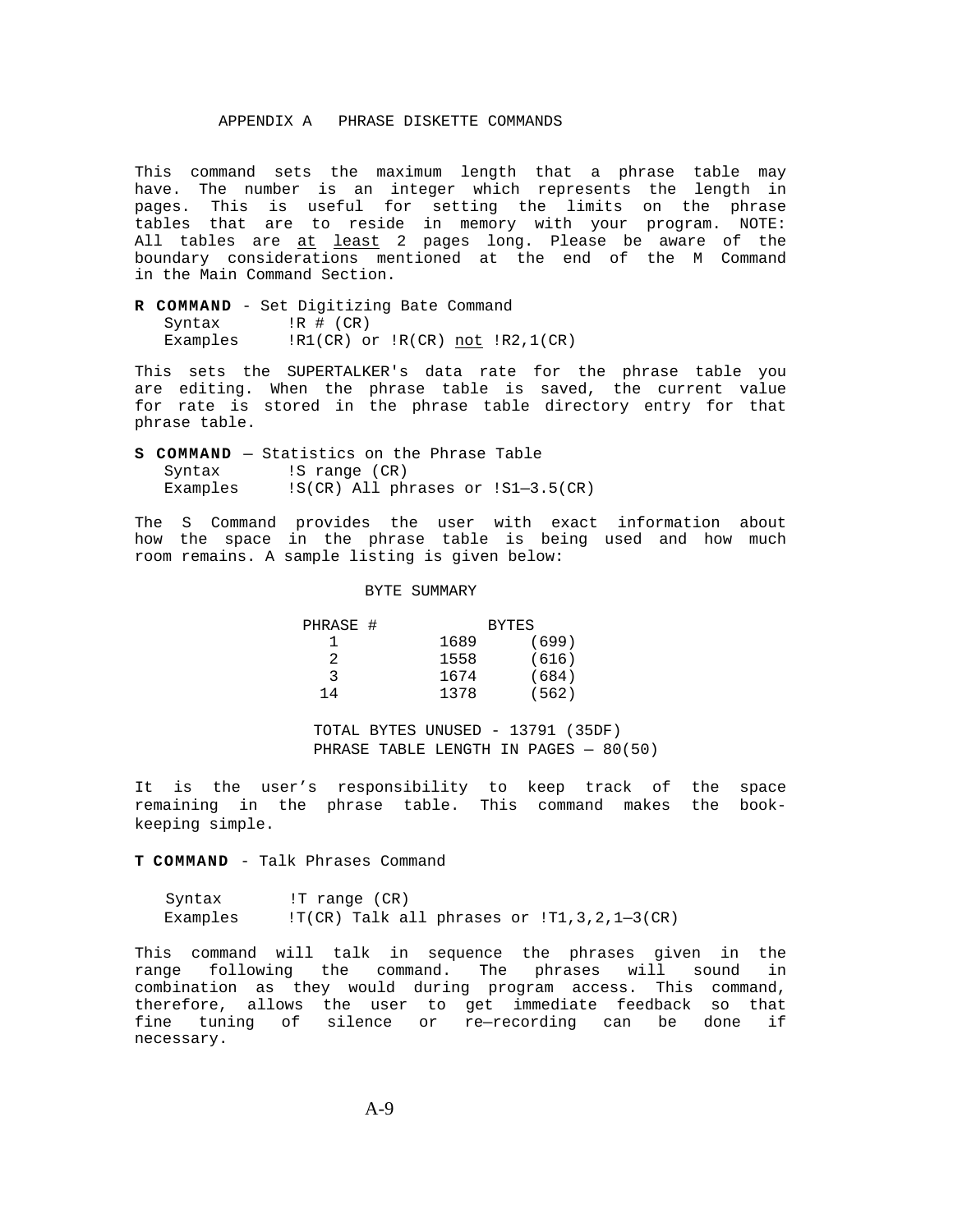**V COMMAND** - Set Volume Command Syntax IV # (CR) Examples : V1(CR) Sets volume to lowest level !V(CR) Default volume level

The V Command sets the playback volume for this phrase table to an integer value between 1 (lowest) and 4 (highest) inclusively. The current value of volume is stored in the directory for reference when the phrase table is saved.

The next two commands transfer control back to the Main Command Level. Basically, you may leave the Edit Level and save the phrase table you just edited, or discard it. Note that if you edit an existing phrase table and return without updating, then the original phrase table that existed before the edit session will still exist on the diskette.

**CTRL—S COMMAND** — Return to Main Command Level Without Update

Syntax  ${\tt lcrRL-S}$  No carriage return (a > character displayed)

<span id="page-30-0"></span>This returns control to the Main Command Level from the Edit Level. Note that the CTRL-S character in the Main Command Level has a different meaning. See Syntax Appendix. Any editing done on a phrase table is lost when this return is used.

**CTRL—E COMMAND** - Return to Main Command Level With Update

Syntax 1CTRL-E No carriage return (a > character displayed)

If there have been any changes made to the phrase table, then the modified phrase table is stored into the phrase diskette. If there are not enough sectors available on the phrase diskette for the phrase table, an error message will appear. You must delete a few phrases so that your table will fit. The C Command will tell you how many sectors are available and the S Command will indicate how many sectors your table requires. Use these commands to avoid problems.

Occasionally you will come across a situation where there is enough room for your phrase table, but it is not in consecutive sectors. The VPS will invoke a repacking operation whereby the phrase tables on the diskette will be shifted to make room for the new phrase table.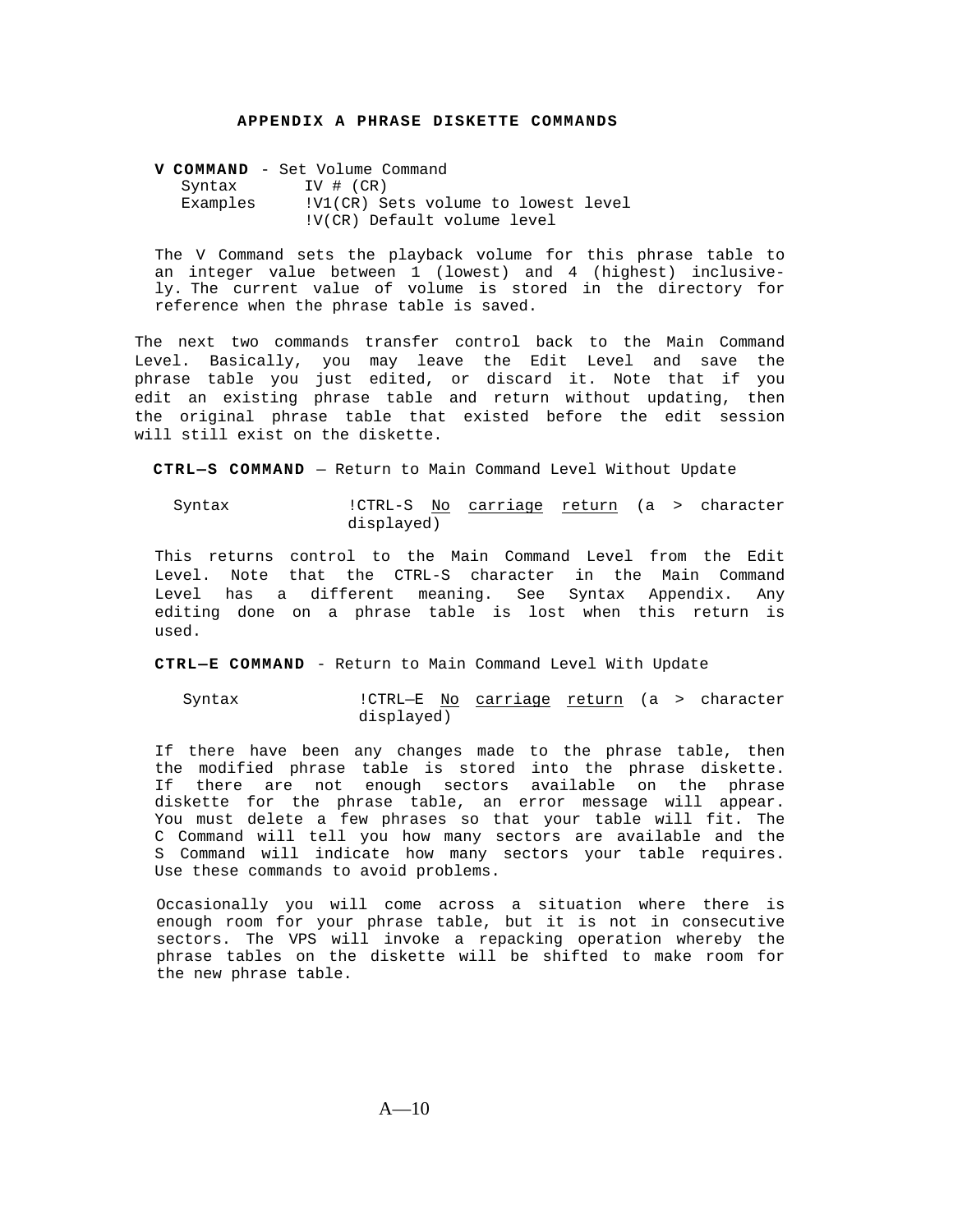#### **VOCAL CREATION LEVEL**

This is the bottom level in the VPS program. It is at this level that you speak into the microphone. At this level only, your voice is digitized by SUPERTALKER and stored into RAM. At last, you can finally enter some phrases into your phrase table.

On this level, the prompt is a number and a hyphen (#—)**.** The number is the phrase number. At this point, you should type in the words you want to be associated with this phrase. It can be anything you want. Although it is a good idea to type the word you speak, there is no reason why you could not type something totally different than the speech recorded.

Now you have typed your character string (up to 40 characters long) and are ready to record. Per instructions on the screen, type RETURN when you are ready to speak, but do not speak until you see your prompt. As soon as you finish your speaking, hit RETURN again. Your prompt will be the word "SPEAK" in flashing, inverse video on the screen. Before you speak, check your microphone to see that it is switched on. If you forgot to turn it on, you are informed of your possible error. Your blunder is recorded, but you are told that you recorded silence.

Between the time "SPEAK" prompts you and you hit RETURN to terminate your phrase, be aware that SUPERTALKER is recording and using up RAM at the specified rate (up to 4k/second!). It is a good idea not to wait too long before you speak. If you have a word which takes one second to speak and you pause two seconds after the Prompt, then speak the word, and then pause another second before hitting RETURN, you have just recorded II seconds of speech. Therefore, if there was only **3** seconds worth of memory left in your phrase table, the phrase will be chopped. How long do you think it would take to playback that phrase you just recorded? The answer is not necessarily 4 seconds. Instead, the playback time is the word plus the parameters now in effect for (in front) and (behind phrase) silence. (This is set by the F and B Commands.) In this case, we have F time + word time + B time **.** The program adds leading and trailing silence to comply with the parameters. What about the example where you forgot to turn on the microphone? How long does it take to playback? The answer is the sum of the B and the F parameters.

It is important to be aware of the time and memory used while building your phrase table. Use the S Command to check how much room is left in your phrase table.

As an option, you may have different silence lengths before and after your phrase than is given by F and B. This is done by entering the silence limits in parenthesis before the identifying text. For example: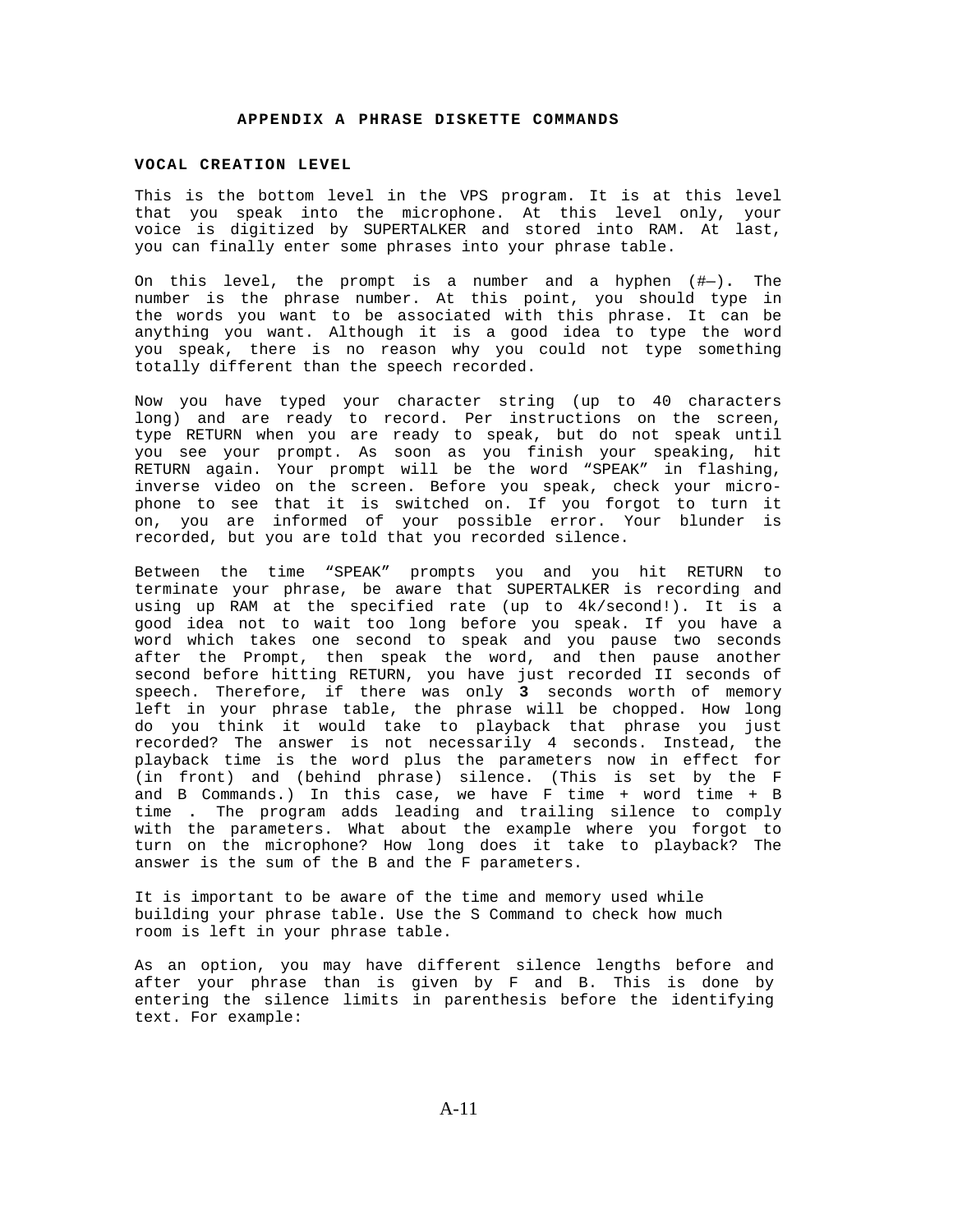1 - (5,3) You can lead a horse  $2 - (2)$  to water, but if'  $3 - (.4)$  you can make him float on his back 4- (Ø,Ø) you've really got something.

These are some of the possible ways that the silence limits will be accepted in place of the silence defaults.

### **CONTROL FLOW**

<span id="page-32-0"></span>From the Vocal Creation Level you may send control either back to the Edit Level (CTRL—T) or you may reboot DOS and enter APPLESOFT, destroying any phrase table you were editing.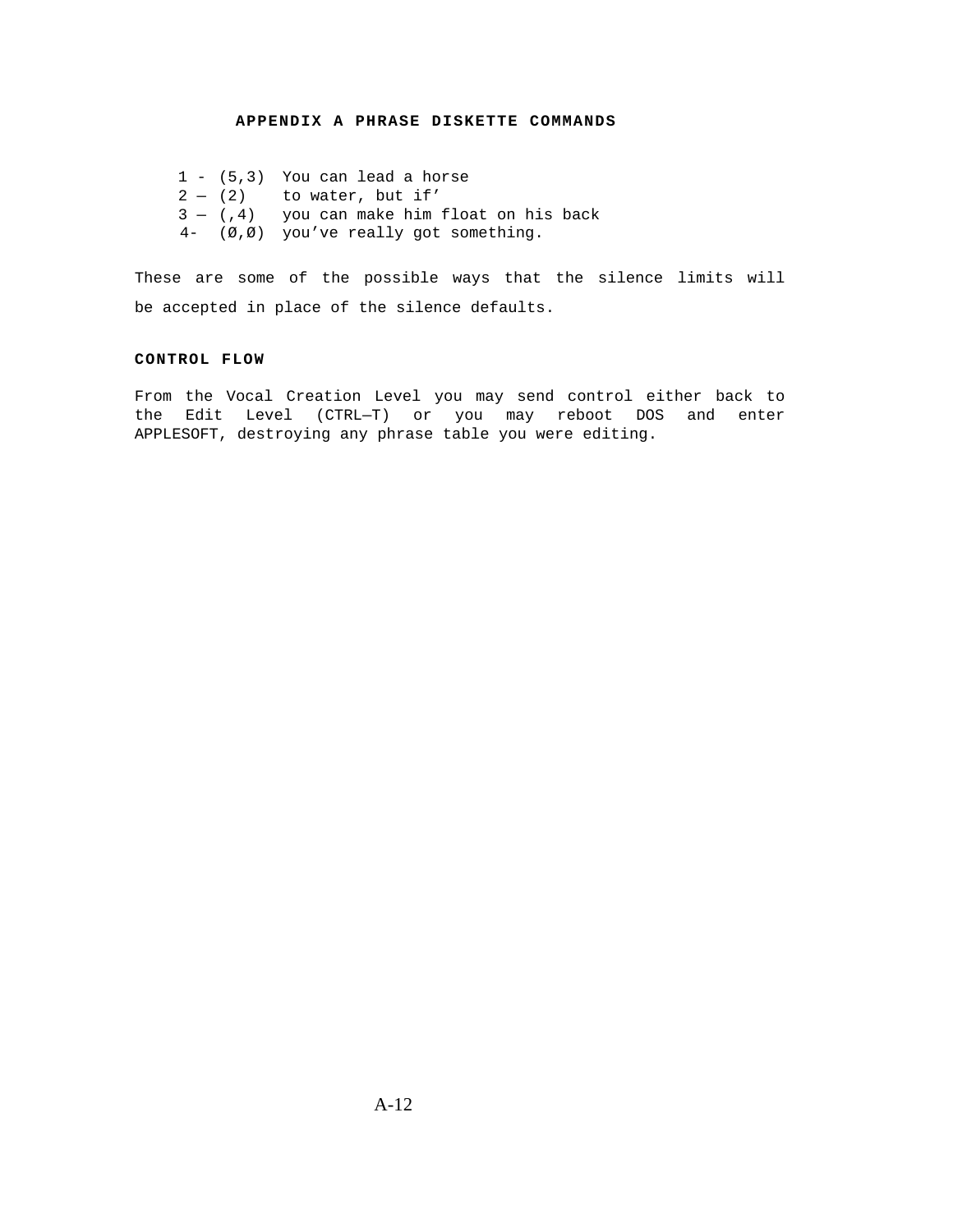#### **APPENDIX B**

#### **COMMAND SYNTAX**

Appendix B covers the syntax of the commands for the VPS program. Syntax is the structure of these commands.

The Character set is the first thing we will define. All characters lower in value than ASCII space (\$20) are illegal and characters lower in value than ASCII space (\$20) are illegal and cause the bell to ring. The exceptions are the carriage return (abbreviated "(CR)" throughout this manual), and these control characters: CTRL-E, CTRL-S, CTRL-C, CTRL-T and CTRL-X.

CTRL—X will issue a backlash, clear everything after it on a line, and cause the line entered to be ignored.

CTRL-C will cause the re—booting of DOS. During the list type commands (C,L & T) of the Main Command Level, the striking of CTRL-C after a CTRL-S will terminate the listing.

CTRL—E is an illegal character except at the Edit Level, where it will exit the Edit Level with an update of the current phrase table to disk.

<span id="page-33-0"></span>CTRL—S is an illegal character except at the Edit Level, where it will exit the Edit Level without an update.

CTRL—T is an illegal character except at the Vocal Creation Level, where it will return you to the Edit Level.

Some of the special control characters issue a symbol when they are pressed. These special characters and symbols are:

(CR) wipes out everything on a line after the (CR).

| $CTRL-X$ issues /, |  |  |  |  |  |
|--------------------|--|--|--|--|--|
| CTRL-E issues      |  |  |  |  |  |
| CTRL-S issues      |  |  |  |  |  |
| CTRL-T issues      |  |  |  |  |  |

We are allowed only one command per line. A command is a simple alphabetic character or a special control character. After we have typed the command, we could type one of three things. Some commands don't expect anything else, and they are terminated by a carriage return (CR). This has the structure:

command (CR)

Other commands will expect an ordinal number. This number is assumed to be decimal unless preceded by a dollar sign (\$) in which case it is evaluated as a hexidecimal number. A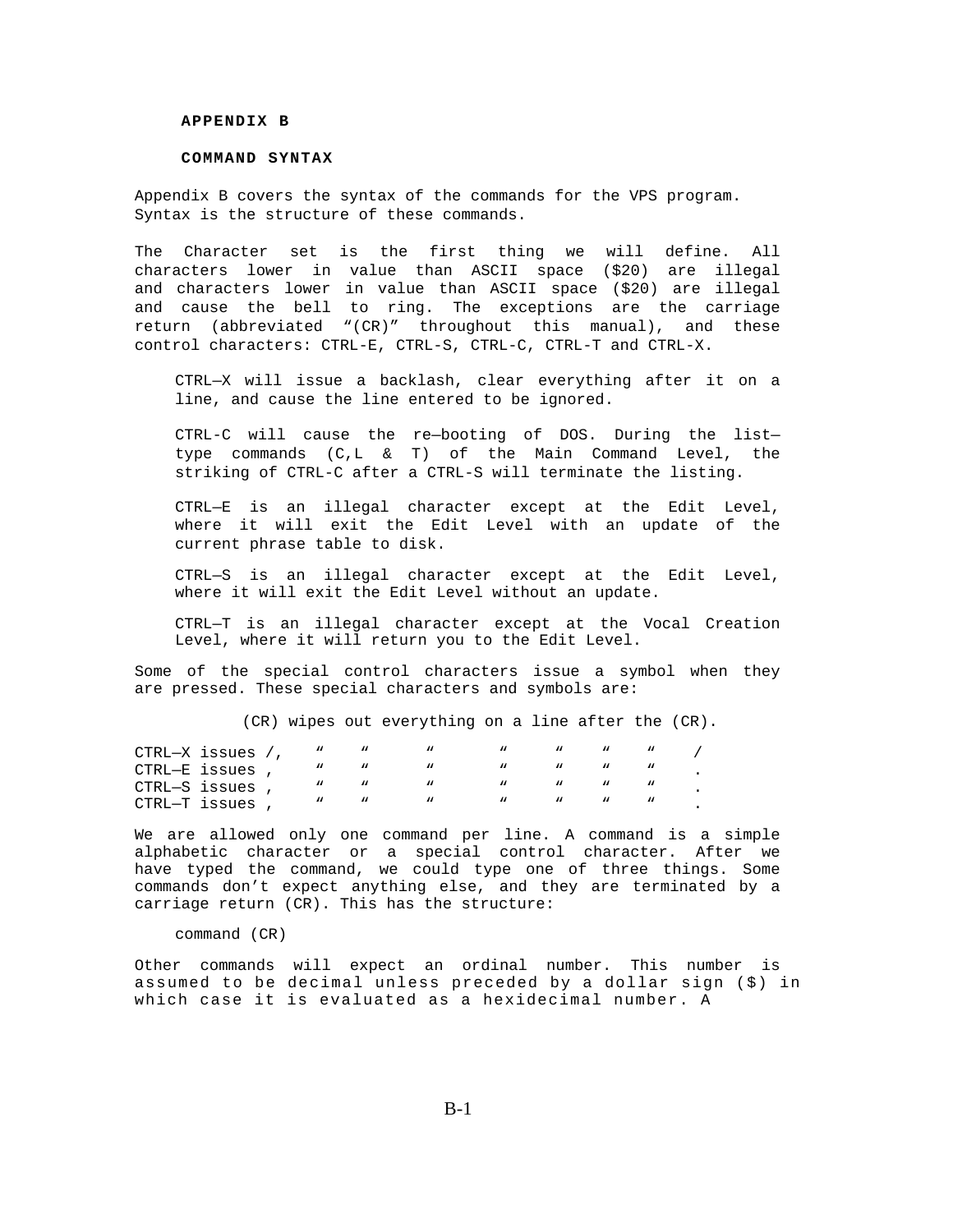### **APPENDIX B COMMAND SYNTAX**

hexidecimal number is from 0 to 9 and A to F. Hexidecimal numbers do not have to start with a numeric digit. In commands where the number is necessary, you may mix decimal numbers with hexidecimal numbers. The structure is:

command #(CR)

If this number is optional, we enclose it in square brackets:

command [#](CR)

Some commands expect a range of numbers. This structure looks like:

command range>( CR)

Range is defined as null, or a range element, or a range element and a range list.

<range>:= {null|<range element>|<range element>,<range list>}

Notice how the comma delimits the range element and the range list.

Range list is defined as a range element, or a range element and a range list.

<range list>:={<range element>|<range element>,<range list>}

Finally, the range element is defined as one number, or a number through a number.

 $\text{range element}$ ):=  $\{ \# | \# - \# \}$ 

The number sign represents an ordinal number in either decimal or hexidecimal.

| Examples of legal ranges are: |              |                                 |
|-------------------------------|--------------|---------------------------------|
|                               | (CR)         | $1-3.4.5-2.4$ (CR)              |
|                               | $2$ ( CR )   | $$1F, 3, $2-$f(CR)$             |
|                               | $3 - 2$ (CR) | $3, 4, \text{SC}, 3(\text{CR})$ |

When we are inserting or appending, we may also specify a silence range. It is defined as:

```
\{ \text{ } \{ \text{ (} \# \text{ } \text{ } \} \} \} \{ \{ \# \text{ } \text{ } \# \text{ } \} \}
```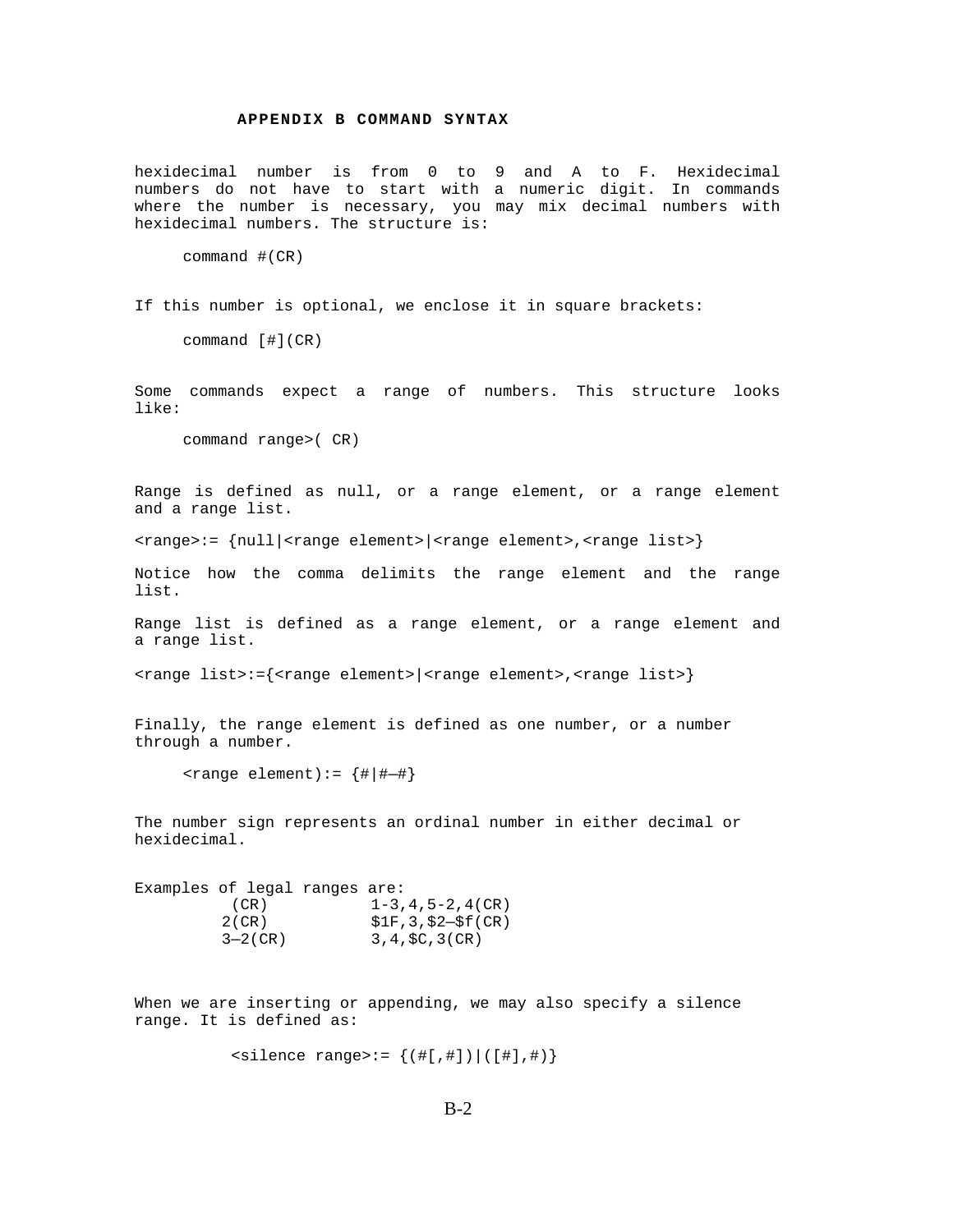### **APPENDIX B COMMAND SYNTAX**

Examples of legal silence range are:

| (3)     | (,#F)    |
|---------|----------|
| (7, 4)  | (510, 3) |
| (3, 14) |          |

The numbers correspond to units of silence. For the meaning of these values, see the B command and the F command in Appendix A under Main Command Level.

In some of the commands (C, D, and S) we observe a commutative effect in the range. If we ask for a catalog with a range of 5—1, i.e., C 5—1 (CR), we will get a catalog from 1 to 5. This makes the list come out in order. All other commands are now commutative.

| Here is a list of the syntax of the commands: |                       |                           |
|-----------------------------------------------|-----------------------|---------------------------|
| MAIN COMMANDS                                 | EDIT COMMANDS         | VOCAL CREATION            |
| A (range> (CR)                                | A(CR)                 | text $(CR)$ .             |
| B [#] (CR)                                    | D <range>(CR)</range> | (silence range>j text(CR) |
| C <range>(CR)</range>                         | $I$ [#](CR)           |                           |
| D <range>(CR)</range>                         | $I$ [#](CR)           | CTRL-T                    |
| $D$ < $r$ ange > $(CR)$                       | L(range(CR))          |                           |
| E#(CR)                                        | M[#](CR)              |                           |
| $F$ [#](CR)                                   | $R[$ # $(CR)$         |                           |
| $[$ (CR)                                      | $S$ (range>( $CR$ )   |                           |
| $L$ < $r$ ange > $(CR)$                       | T(range>(CR))         |                           |
| $M[$ $\#$ $]$ (CR)                            | $V[$ #](CR)           |                           |
| $O[$ $\#$ $C$ $R$ $)$                         | CTRL-E                |                           |
| O(CR)                                         |                       |                           |
| $R$ [#] (CR)                                  |                       |                           |
| $T$ < $r$ ange > $(CR)$                       |                       |                           |
| $V$ [#] $(CR)$                                |                       |                           |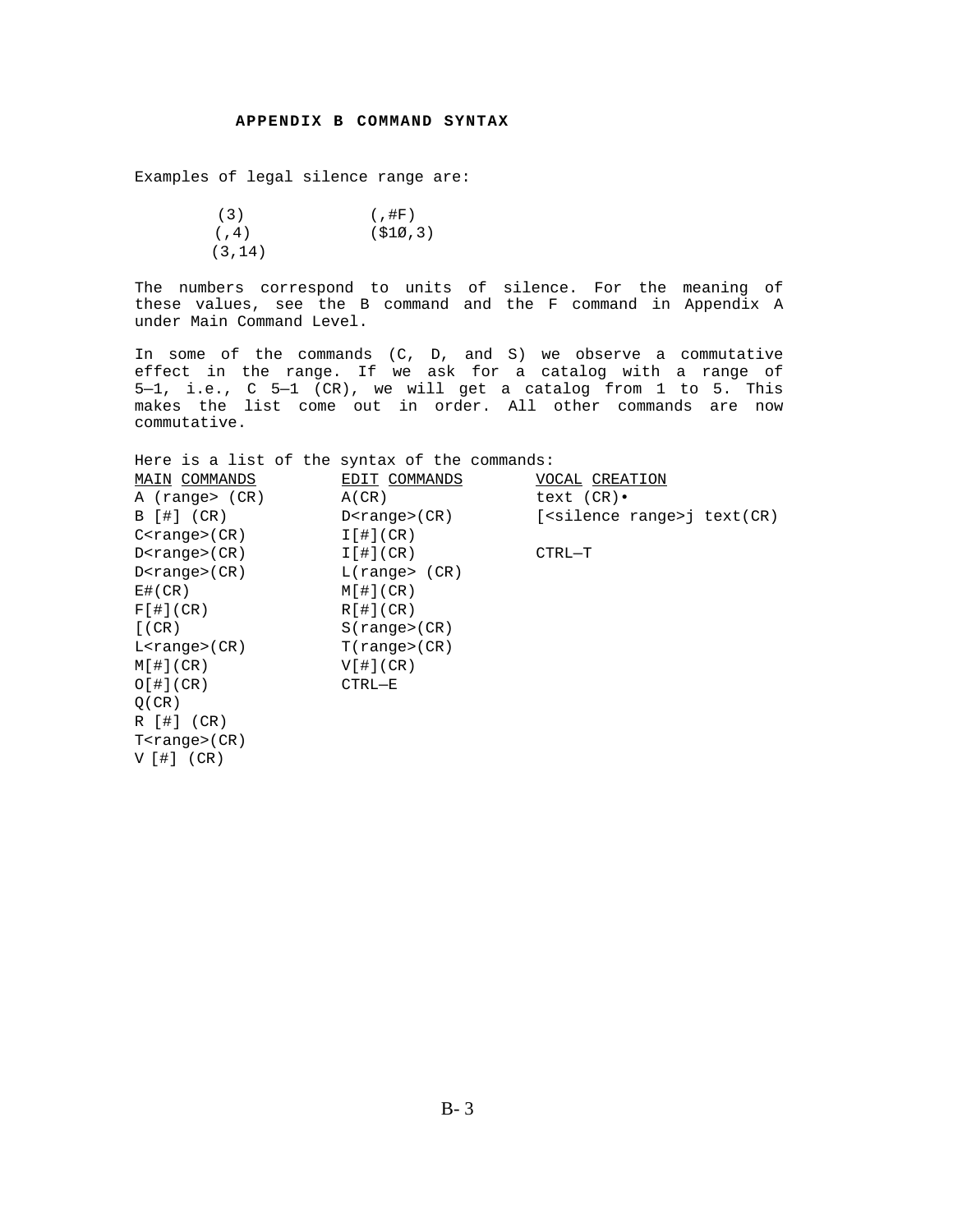#### **INTRODUCTION**

This section will describe the steps to be taken in order to use SUPERTALKER and phrase diskettes prepared by the VPS in your application program. Memory allocation, program relocation, linking with the USER.TXT module, run-time procedures, and strings are discussed. This is structured to allow you to follow along on your own system.

#### **VPS INTERFACE**

It is assumed that you have prepared a phrase diskette and have an understanding of VPS and its functions.

First, USER.BIN should reside on the same diskette as your user program. To accomplish this, BLOAD USER.BIN from the diskette containing VPS modules and then BSAVE USER.BIN, A\$9200,L\$380 onto your user program diskette. Plan your memory use; you will need to decide where your programs and phrase tables are to be located in memory.

<span id="page-36-0"></span>Next, link a module supplied on the VPS Program diskette to your program. When the linkage has been made, determine the upper and lower memory bounds for your program. After this, save your program in its present state. Later, you need only to run that program and load your phrase diskette and SUPERTALKER will speak to you.

Inside your program, you simply set parameters when necessary and GOSUB the subroutine to do any of these functions: Initialize SUPERTALKER, Initialize Another Phrase Diskette, Load a New Phrase Table, Save a Phrase Table, Switch Among Phrase Tables in Memory, Talk a Phrase, Talk a Series of Phrases, and Listen to a Phrase.

LINKING WITH VPS MODULE

First, load your user program into memory. Next, marry the user program to SUPERTALKER by linking to the VPS.TXT module. This module contains the BASIC statements which make up the subroutine calls to be described. With your BASIC program in memory, execute this DOS command:

EXEC USER.TXT,[S#],[D#]

#### NOTE

If EXEC is done on a different slot or drive number, be sure to use the correct slot and drive number when saving your program.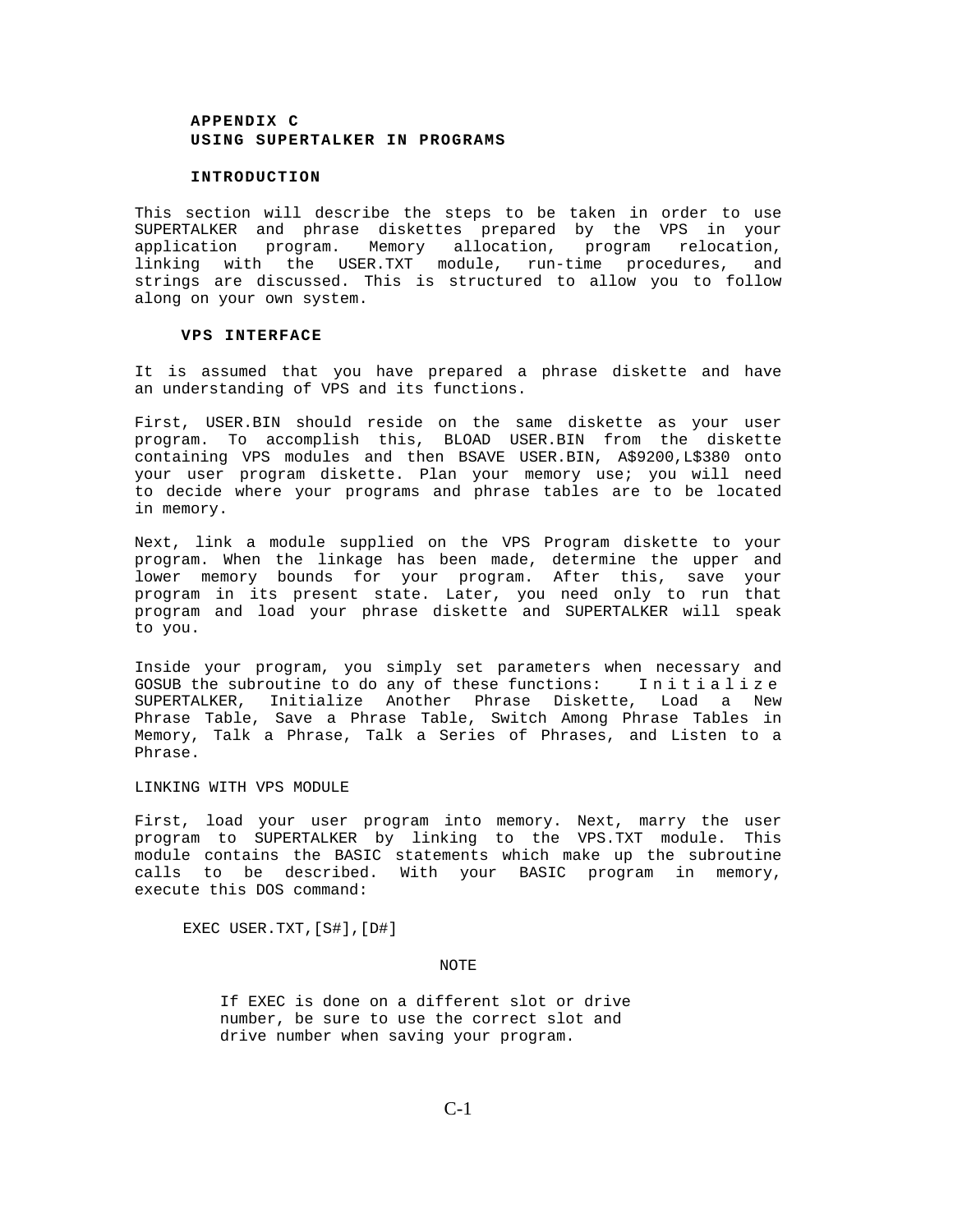This will load lines 25000 through 25999 into the BASIC program. These lines have been reserved for this code. These subroutines also make use of these variables:

P,T,PP(0)—PP(9) ,PØ— P9,TT,P1\$,P2\$,CC,C,CØ—C2.

#### CAUTION

Make sure that the assigned reserved lines and variables do not exist anywhere in the program. Now would be a good time to check your program for variable conflicts.

MEMORY ALLOCATION

The next step is the allocation of the APPLE's memory. When you use the SUPERTALKER, memory allocation must be given a fair bit of consideration. Since you will have at least one phrase table in memory plus your BASIC program, DOS and USER.BIN, and possibly even two pages of high resolution graphics, you will need to use every byte of memory efficiently. For any application program, the user is responsible to plan memory use so that there will be no conflicts.

<span id="page-37-0"></span>One way to do this is to first decide how many phrase tables you want in memory at any one time. In most cases, this will be one phrase table at a time. In that case, you can use the value given by the catalog listing for HIMEM (the entry in square brackets). See the text later in this section for an example. However, you may have more than one phrase table in memory at one time. In this case, you must address the tables so that they don't conflict with each other or the program. When you know which table or tables you want to use, figure the maximum memory requirements of the table(s) to be in memory at one time.

Now that you know the requirements for your phrase tables, you can turn your attention to the program and graphics requirements. The programs which don't use graphics have that area of memory available for phrase table or program use. Most of the memory left over is available for your application program.

Plan now how you will allocate your memory. This is important as it will affect where you want to load your phrase tables in memory. (See A Command, Appendix A, for a detailed discussion on setting this address for a phrase table.) The routine which loads a phrase table from the phrase diskette will look at the load address information for the phrase table selected in order to determine where in memory to load the phrase table.

An example on memory allocation: Assume that you have an APPLESOFT program that is using two phrase tables, two pages of high resolution graphics, and DOS. Also assume that you have an APPLESOFT ROM card. A possible memory allocation might be (all addresses hex.):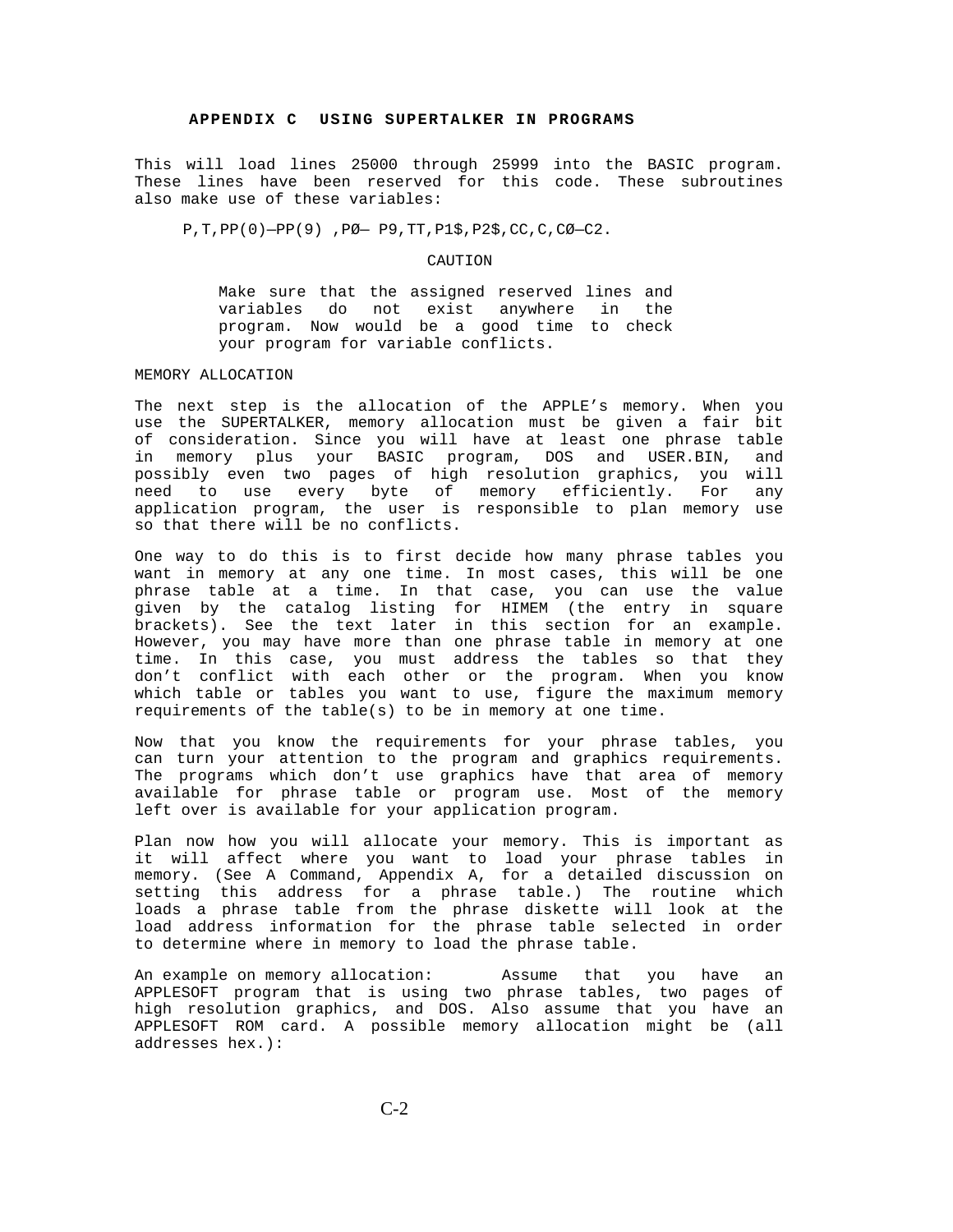| $$0 - $7FF$     | System use, reserved                  |
|-----------------|---------------------------------------|
| \$800 - \$1FFF  | Phrase Table 1 of length \$1800 (6k)  |
| \$2000 - \$3FFF | $Hi$ -Res page 1 (8k)                 |
| \$4000 - \$5FFF | $Hi$ -Res page 2 $(8k)$               |
| \$6000 - \$7FFF | BASIC Program (8k)                    |
| \$8000 - \$93FF | Phrase Table 2 of length $$1400$ (5k) |
| $$9100 - $95FF$ | USER.BIN and PHRASE TABLE DIRECTORY   |
| \$9600 - \$BFFF | <b>DOS</b>                            |

To get this configuration, follow these steps, assuming the BASIC program already existed on the diskette.

- I. Boot DOS.
- 2. Load your application program. Note that at this time your program would be loaded starting at \$8ØØ, but it has been assigned to \$6ØØØ—\$7FFF. You need a procedure to relocate it to \$6ØØØ Below is a procedure that works for APPLESOFT. A later example gives the procedure to relocate an INTEGER BASIC program.

Here is the procedure for APPLESOFT:

 ]NEW ]POKE 1Ø3, (low byte of "START ADDRESS+1") ]POKE 1Ø4, (high byte of "START ADDRESS+1") ]POKE START ADDR,0 ]LOAD program

In the example, the POKEs take on these values:

]POKE 1Ø3,1 ]POKE 1Ø4,96 ]POKE 214576,Ø :REM(\$6ØØØ)

Each time before loading this program the POKEs must be in place  $(i.e., address 1Ø3 = low byte + 1 : address 1Ø4 = high byte:$ starting address =  $\varnothing$ ). A RESET, CONTROL C or CONTROL B do not reset these addresses. However, a boot of the disk does change them.

To eliminate having to type in the POKEs every time your system is initialized, a text file containing the following lines could be written. Then, just EXEC the text file to run your program.

> >FP NEW POKE 1Ø3,1 POKE 1Ø4,96 POKE 24576,Ø NEW RUN PROGRAM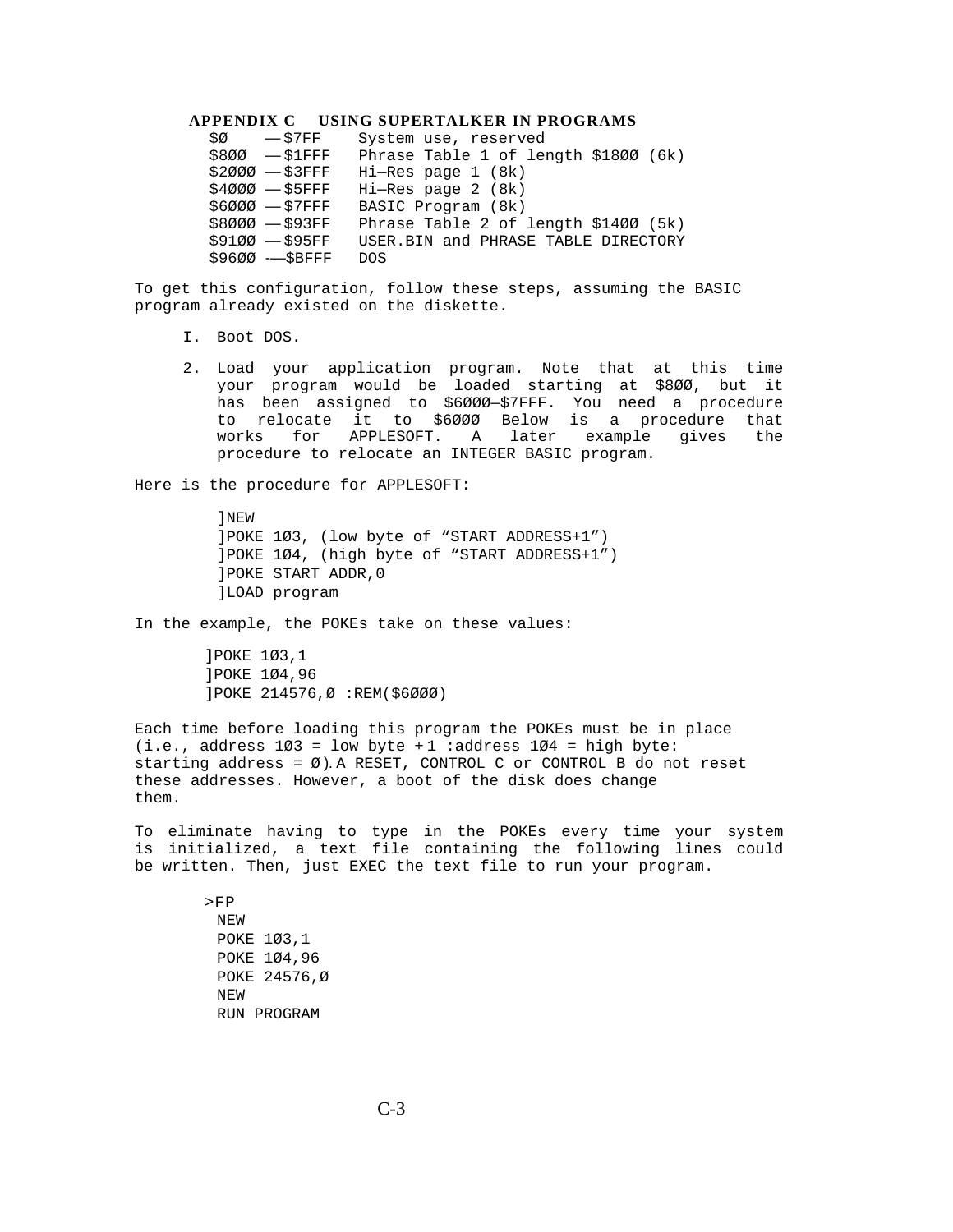Your first statement in the APPLESOFT program should be a HIMEM statement. In our example, we set HIMEM:32768 which is (\$8ØØØ).

If your application program is written in INTEGER BASIC, you will use a different procedure to relocate your program. Assume that you want the same allocation you had for the previous example. The first statement will have to be a HIMEM: statement. But HIMEM: is executed only in the immediate mode in INTEGER BASIC. There is a trick you can use to get around that problem. After you determine what your HIMEM: should be (-32767 which equals \$7FFF in our example), just type a GOTO instead of HIMEM.

Ø GOTO —32767 :GOTO 1

On the same line you must have a GOTO 1 (the next statement). When statement 0 is executed, the program will be moved down to the HIMEM boundary. It is important also to establish a lower bound for variable generation if it differs from \$800 as in the example. To accomplish this, add the following code:

1 POKE 2Ø4, (Low byte of Lower Bound Address):

POKE 2Ø5, (High byte of Lower Bound Address)

For our example, the Low byte  $\varnothing$  and the High byte = 96.

Now we get to the trick. After your INTEGER BASIC program is linked with the USER.TXT module, and otherwise ready to run, enter the monitor using this statement:

#### CALL -151

Now, examine locations \$CA and \$CB. These locations contain a pointer to an address. Examine the address (\$CA=low byte, \$CB=highbyte) pointed to by locations \$CA and \$CB. At this address plus three, we should find the value \$5F. This is the "GOTO" token. Replace the contents of that location with the token for "HIMEM:", which is the value \$10.

For example, if in the monitor: \*CA.CB produced ØØCA — CF 8Ø

Then enter the following: 8ØD2:10

Next, enter a CTRL—C and you will be back in your program. If you list line 0, notice that the line has become a HIMEM statement followed by a GOTO. (And you thought you weren't a magician.) Now you may save the program, and whenever it is run it will be relocated to the right place.

Please note: If, during execution, you get a message about running out of memory, relocate your phrase tables; if that is not possible, reduce their size. Consider re—recording and removing some of the silence. Sometimes if words are repeated, it may be possible to talk word combinations to reduce the table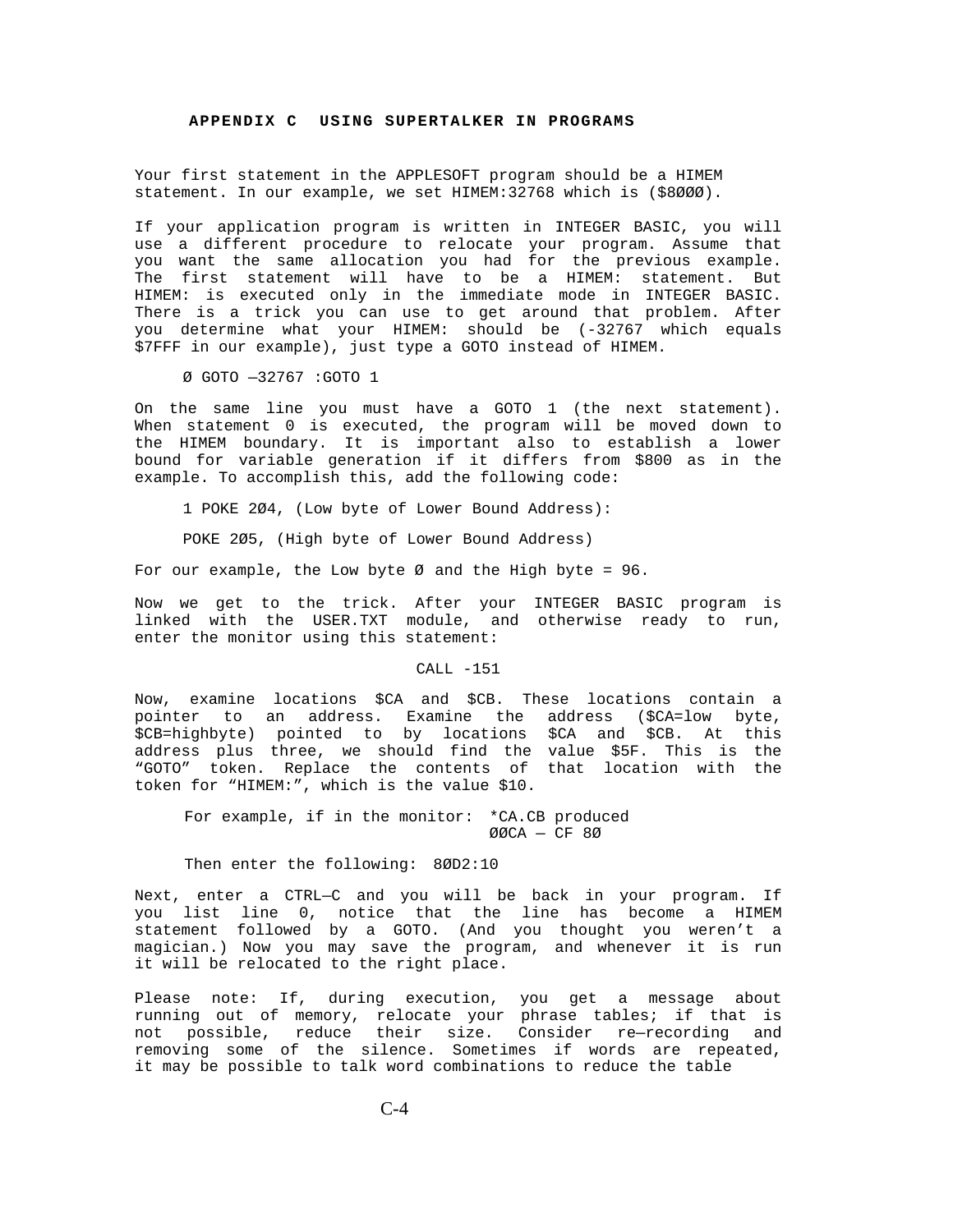<span id="page-40-0"></span>size. See the color math example in Talking Color Math section with reference to speaking numbers.

Normally you will be placing your phrase table(s) into memory just below DOS and below the area you always reserve for USER.BIN (\$91ØØ—\$96ØØ), that is, from \$93FF and below. You have HIMEM already calculated for any given table. This is true for both APPLESOFT and INTEGER BASIC. This information is in the square brackets in the catalog listing. See the C Command (in Appendix A) for an example listing. This value in the square brackets is the HIMEM you may use for this particular phrase table, if it sits up against \$91ØØ in memory. If you are going to overlay another phrase table into the same memory area, then you need to pick the lower of the two HIMEM values. In this way, your program and phrase tables are protected.

If you have found this all very confusing, check the Color Math example (in Talking Color Math section) where we describe what address origins were set for our phrase tables and how we set HIMEM for our program.

#### SUBROUTINE CALLS

In this part is detailed the names and functions of the different subroutines contained in the VPS.TXT module. We also indicate when it is appropriate to use these subroutines, and what parameters are passed to the subroutines.

INITIALIZATION (Line number 251ØØ)

Example: P=6:T=1: C=3:GOSUB 251ØØ

This is the first subroutine call you make to set up SUPERTALKER. This initialization subroutine should be called just once in your user program.

Before you call this subroutine, you must set up three variables, P, T and C. You may select one of four options for initialization which are explained below. The variables and the options are as follows:

- P This variable is set equal to the slot number of the controller for the disk drive which contains your phrase diskette. Legal values are 1 through 7 inclusive.
- T This variable is set equal to the drive number of the disk drive connected to the controller specified by the "P"" variable above. Legal values are 1 and 2.
- C This variable is used to select the initialization option. These options are detailed below: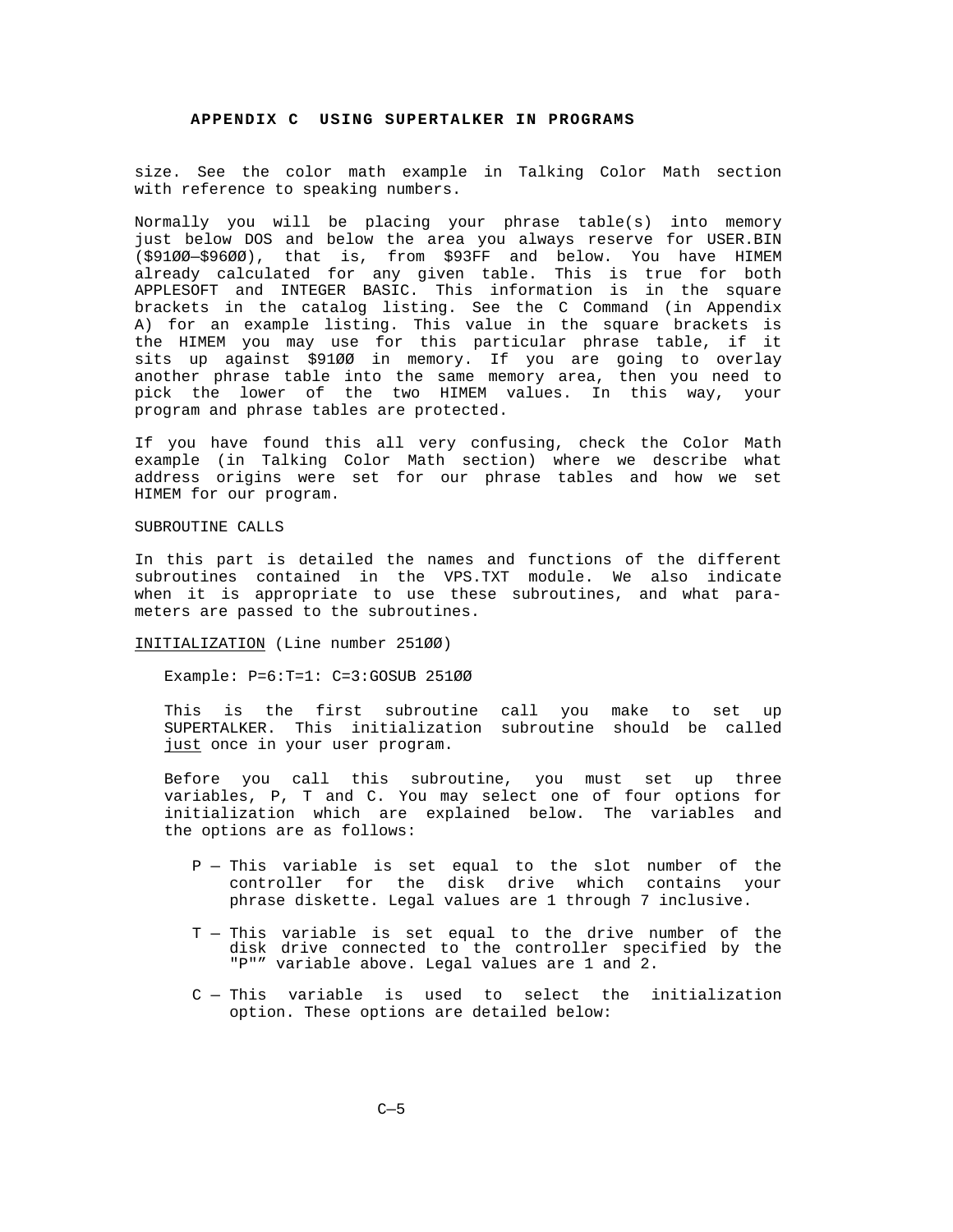- C=Ø Select this option if you have one disk drive, and you want a prompt when it is time to change the diskette in the drive. With this option, you want your program disk in the drive when you call init ialization. The subroutine will load the USER.BIN module into memory, and then prompt the user to remove the program diskette. It will then load the directory from the phrase diskette.
- C=1 Select this option if you have one disk drive, and you do not want a prompt. This option requires that the user have a phrase diskette in the drive and ready to go. This option also requires the user to BLOAD USER.BIN before initialization. The directory is loaded from phrase diskette into memory.
- C=2 Select this option if you have more than one disk drive in your system, and you want a prompt when it is time to load the phrase diskette. The INIT ialization subroutine will load USER.BIN from the same drive containing the user program. You will get a prompt to insert the phrase diskette into the drive. The directory is then loaded from the phrase diskette into memory.
- C=3 Select this option if you have more than one disk drive, and you do not want a prompt. You will be responsible for having the phrase diskette in the proper drive and ready to go. The subroutine will load USER.BIN from the user's program diskette and then load the directory from the phrase diskette.

In all cases of initialization, all three parameters must be set. P and T will always specify the drive where the phrase diskette is located. These must be correctly set even in a one disk system. Initialization will always load the USER.BIN module into memory except in the case of C=1. When this option is selected, the user is responsible for having USER.BIN loaded before the call to the initialization subroutine. The other initialization options will all load the USER.BIN module automatically. In the other options (C=Ø, C~2, C=3), the program will try to load USER.BIN from the current disk drive, i.e., the drive last used by DOS. We recommend you have USER.BIN on the diskette where your program lives.

If you use the C1 option, you must load USER.BIN before you call the initialization subroutine. Here are the statements to do that (we choose line #5ØØØ arbitrarily):

5ØØØ D\$="":REM D\$ EQUALS CONTROL-D 5Ø1Ø PRINT D\$: "BLOAD USER.BIN"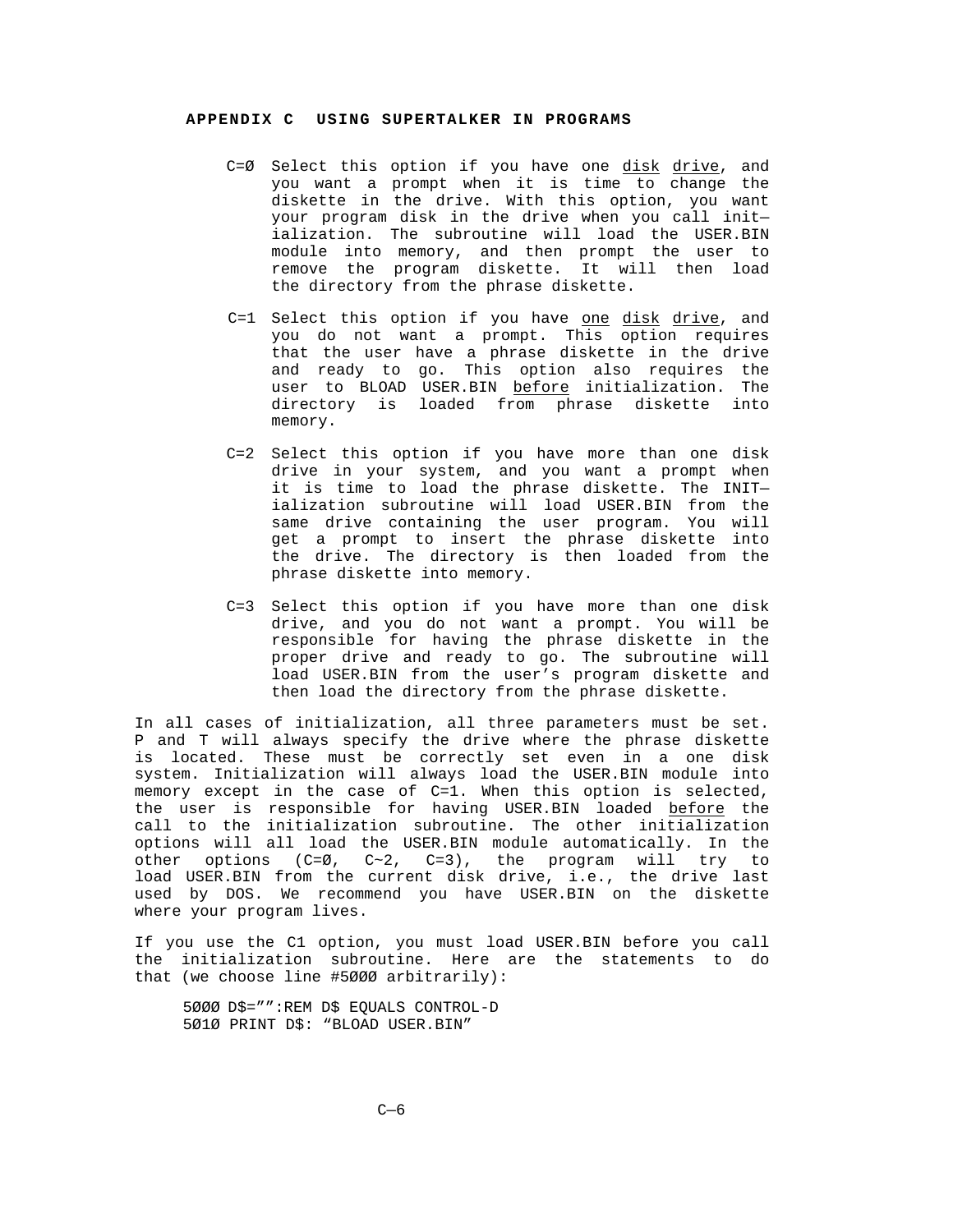The initialization subroutine will find the slot which has the SUPERTALKER, prepare entry points, load USER.BIN into memory (except if C=1), then load the phrase table directory into memory. This routine should be called only once. If you wish to change the phrase diskette during program execution, call the Initialize Another Diskette subroutine.

INITIALIZE ANOTHER DISKETTE (Line Number 252ØØ) Example: P=6:T=2:C=Ø:GOSUB 252ØØ

This subroutine will load a new phrase diskette directly into memory, establishing new entry points, and will prepare SUPERTALKER for using a different phrase diskette.

The parameters used are:

P — same use as in Initialization T — same use as in Initialization C — same use as in Initialization

This subroutine is called whenever you wish to get a phrase table of f a phrase diskette other than the phrase diskette you first initialized. After this routine has been executed, the first phrase diskette will no longer be accessible (unless you initialize another phrase diskette on that former drive). All subsequent phrase tables are loaded from the most recently initialized phrase diskette. This routine may be called any number of times.

LOAD PHRASE TABLE (Line Number 253ØØ)

Example: T=3:GOSUB 253ØØ

This subroutine will load a phrase table in from the phrase diskette and make it the current phrase table. T is set to the table number we wish to load. The legal values range from 1 through 47. A message is printed if the phrase table does not exist.

SAVE PHRASE TABLE (Line Number 254ØØ)

Example: GOSUB 254ØØ

This subroutine will save the current phrase table only. This is useful if your program has recorded new data into a phrase table or has changed a phrase table somehow, and you wish to save it. You may not enlarge the phrase table beyond the limits already set for this particular phrase table. There are no parameters for this subroutine.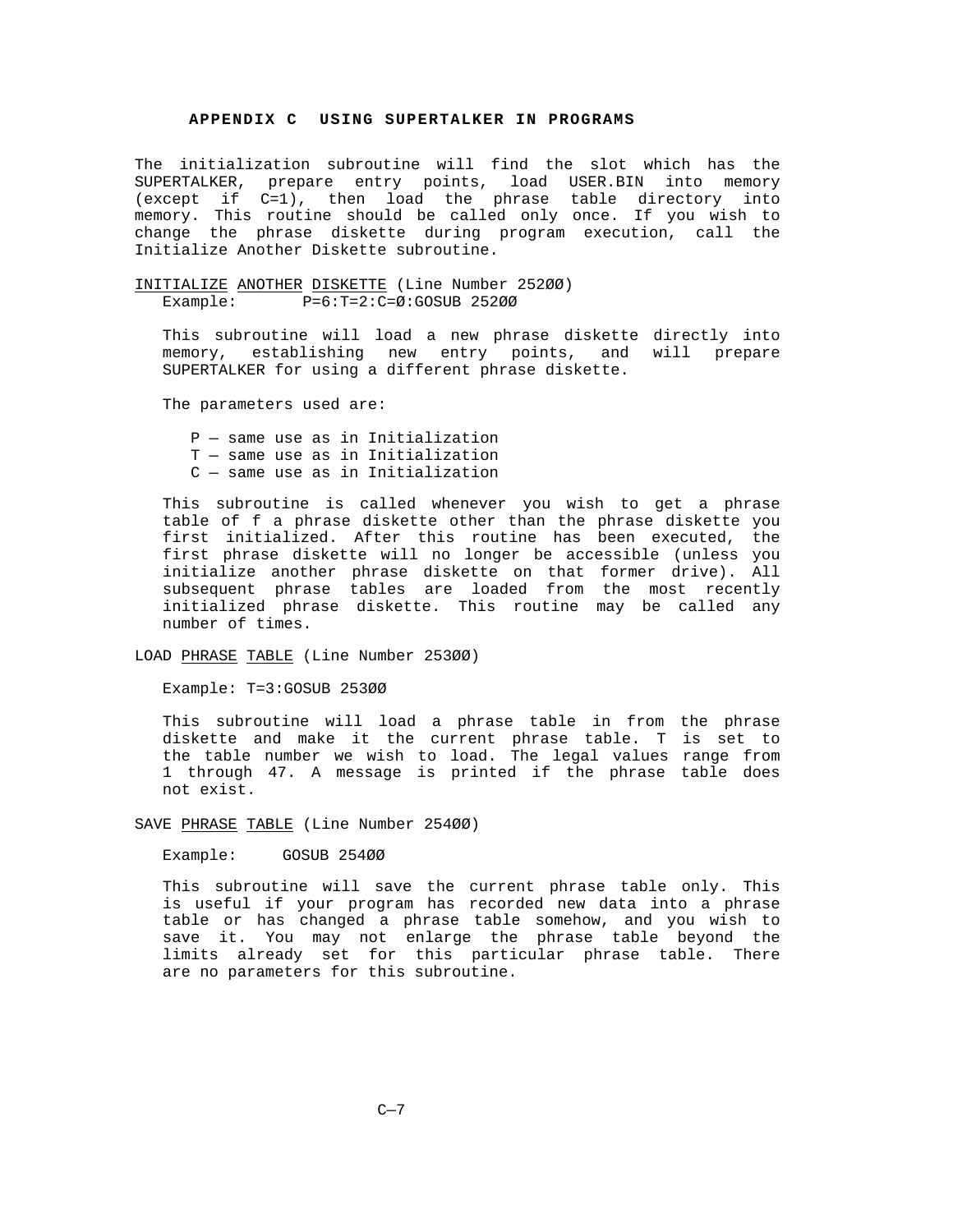SWITCH PHRASE TABLE (Line Number 255ØØ)

Example: T:10:GOSUB 255ØØ

This subroutine is used to switch the current phrase table in memory. The phrase table indicated by the parameter becomes the current phrase table. If the table you wish to switch is not in memory, an error message is printed.

T is set to the number of the phrase table in memory that is to become the current phrase table.

TALK PHRASE (Line Number 256ØØ)

Example: P=2:GOSUB 256ØØ

This is the subroutine you call to make the SUPERTALKER speak. This subroutine uses the current phrase table. If the phrase does not exist, a message is printed. Legal values for P are 1 to 6=4.

P is set equal to the phrase number in the current phrase table that is to be spoken by SUPERTALKER.

LISTEN PHRASE (Line Number 257ØØ)

Example: P=3:GOSUB 257ØØ

This subroutine is used to record speech into the current table. The recording starts at the phrase number you specify. All existing phrases from the number you select onward are altered. All phrases before the number you select are not changed and may still be used.

P is set equal to the phrase number in the current phrase table where you begin to record SUPERTALKER input data.

TALK PHRASES IN SERIES (Line Number 258ØØ)

Example:  $C=4:CC(\emptyset) = 3:CC(1) = 2:CC(2) = 5:CC(3) = 1:GOSUB 258ØØ$ 

This subroutine is used when you wish to have phrases spoken in combination. You may have up to ten phrases in your series. C is set to the count of phrases in the array CC. In the example, you have a count of four phrases to speak. The value of C must be 1 through ~O, inclusively. The array CC is set up with the phrase numbers of the phrases to speak in the correct sequential order. The subroutine will then speak the phrases in the array CC from  $CC(\emptyset)$  to  $CC(C-1)$ . Of course, C and CC must be set up before you call this subroutine. In the example, the phrases spoken are 3,2,5,1. For further use of this feature, see the Color Math example.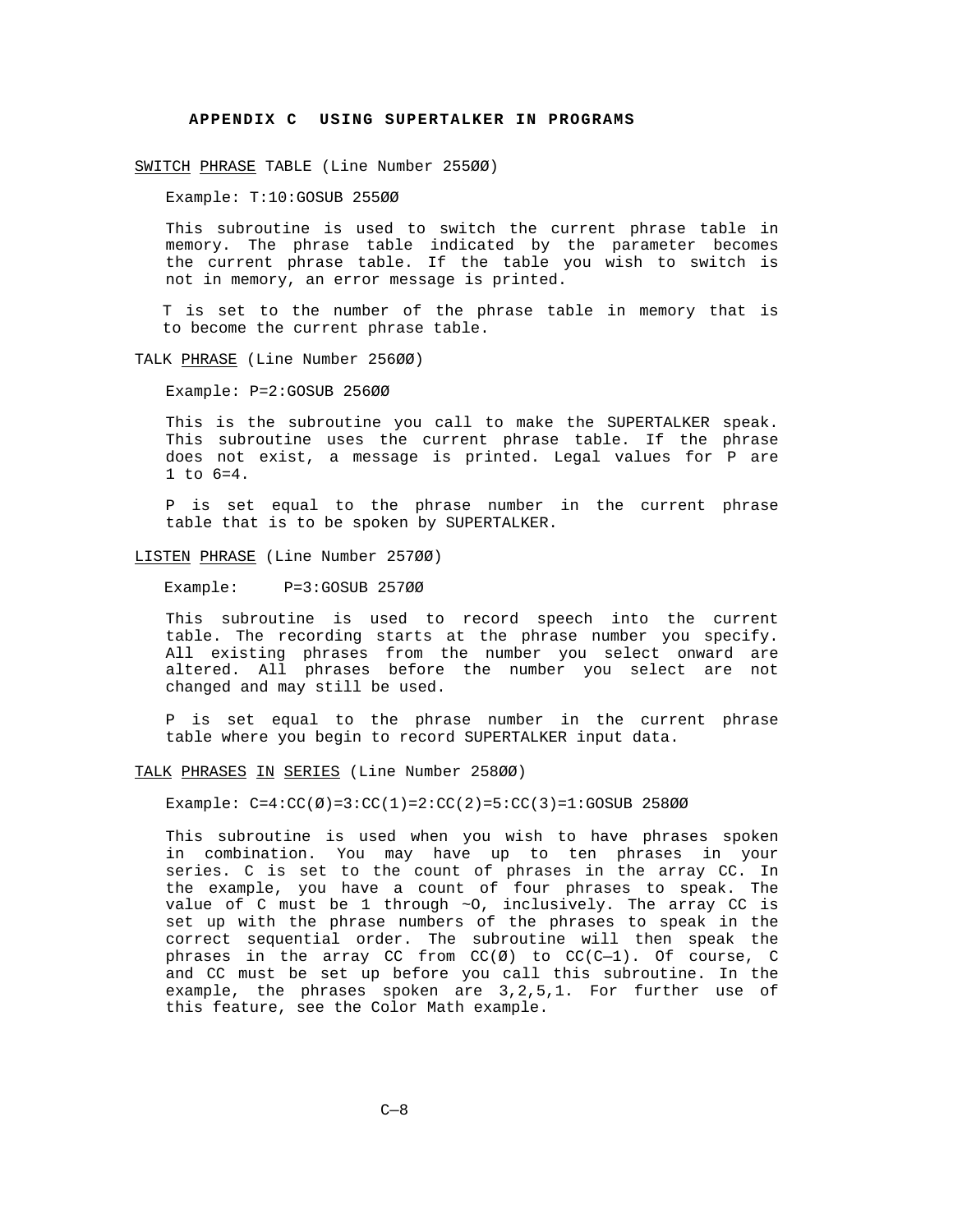#### **STRINGS**

Each phrase table that is created by the VPS has an area for string storage. When you are appending or inserting into a phrase table, you are allowed to type a character string at each phrase number prompt. The character string that you type is stored with the phrase table on the phrase diskette. There is a maximum of 256 bytes available for storing all the strings for one phrase table.

In many of your application programs, you will find it very useful to have strings available which correspond to a phrase. Mountain Computer's Accent program is a good example. With this program a student is allowed to practice his accent for a number of phrases. It would be possible to have many phrase diskettes to use with the Accent program. You could place French phrases on one diskette, Spanish on another, German on a third, and so on. Each diskette would have many phrases or words in another language to practice. Since we would like to print the phrase that SUPERTALKER will speak, and we have a lot of phrases, it would make no sense to store all possible strings in the program. Instead, we store the strings for a particular phrase table with that table on the phrase diskette. When we load the phrase table into memory, the strings are loaded also. All we have to know is how to access those strings.

<span id="page-44-0"></span>The strings are stored in a table in memory. After you initialize SUPERTALKER (GOSUB 25100) or switch a phrase table (GOSUB 25500) the BASIC variable P5 contains a pointer to the end of the string table (see below). The start of the table is (P5—256). The first byte contains a count of the number of strings in the string table. If you did a PEEK (P5—256), you would get a value which was the number of phrases in that phrase table.

A = PEEK (P5—256) REM A EQUALS NUMBER OF PHRASES IN THIS TABLE

The next byte (P5—255) is the start of the first string. The first byte in a string contains a count of the number of characters within that string. After the count, the ASCII values of the characters are stored. There are no delimiters for the strings, as the count will specify where one string ends and the next begins. Therefore, the address of the start of the second string is given by:

ADDR2 = (P5—255)+PEEK(P5—255)+1

By way of example, let's construct strings in APPLESOFT from the entries in a given table.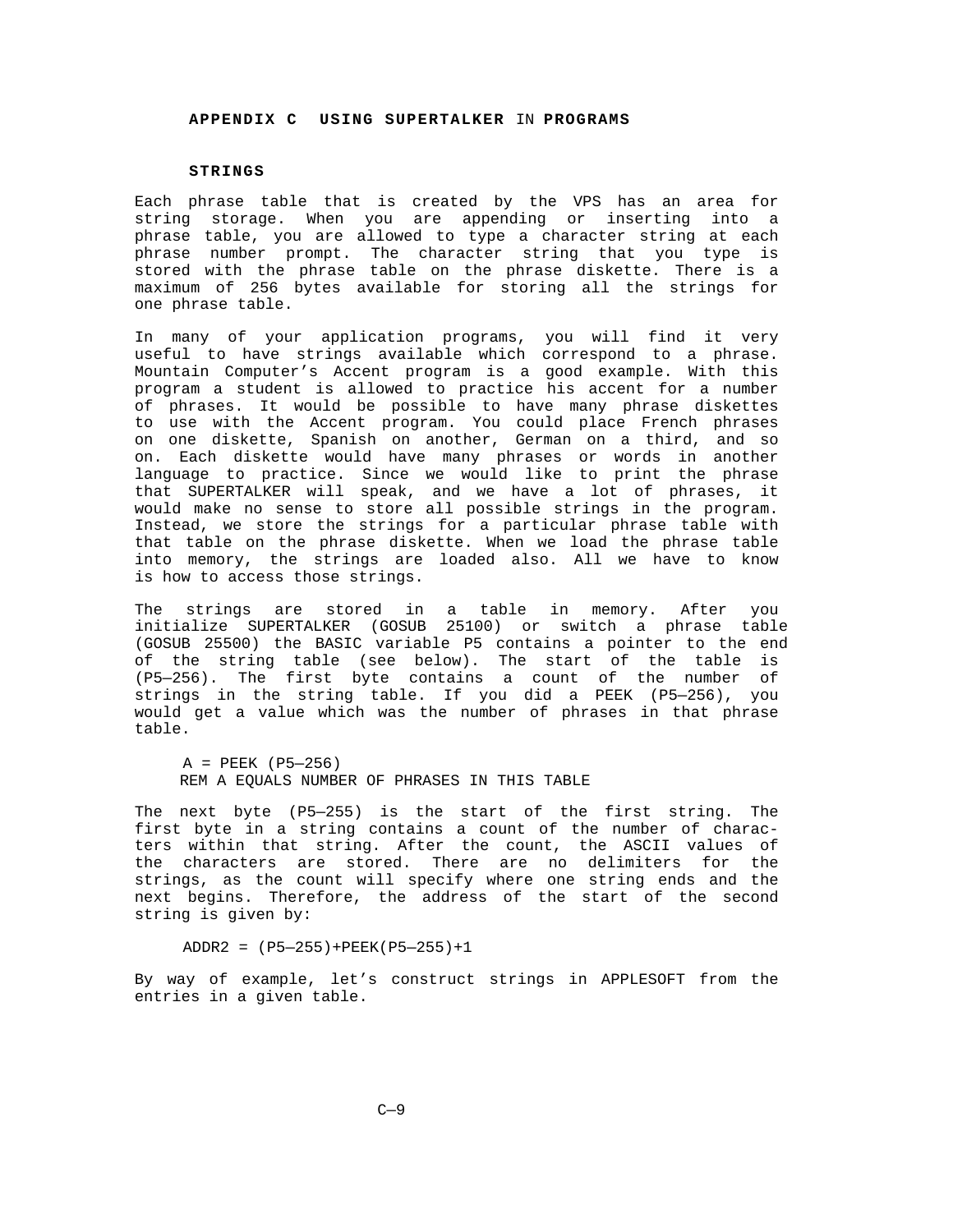| APPENDIX C | USING SUPERTALKER IN PROGRAMS |             |    |             |             |   |    |   |
|------------|-------------------------------|-------------|----|-------------|-------------|---|----|---|
| $P5 - 256$ | 3                             | 16          | N  | $\mathbf 0$ | S           | T | Α  | L |
| $P5 - 218$ | G                             | I           | Α  |             | I           | S |    | N |
| $P5 - 240$ | $\Omega$                      | т           | 7  | W           | н           | Α | т  |   |
| $P5 - 232$ | I                             | т           | 1Ø | U           | S           | Е | D  |   |
| $P5 - 224$ | T                             | $\mathbf 0$ |    | B           | Е           | ? | 2  | ? |
| $P5 - 216$ | ?                             | 2           | ?  | S.          | $\tilde{S}$ | 5 | S. | ? |

A program that will create strings from the table is as follows: **16 I PEEK <P5 — 256>:K = P5 — 255 20 DIM A\$(I) 36 FOR J S TO I — 1 4Ø FORL=Ke-1 TO K+ PEEK<K).e-1 56 A\$(J) A\$(J> + CHR\$ ( PEEK (L)> 66 NEXT L 76 K = L — 1 8Ø NEXT J**

The resulting strings are:

A\$(Ø) = "NOSTALGIA IS NOT"

A\$(1) "WHAT IT"

A\$(2) "USED TO BE"

These strings are now available to the program. Thus, it is possible to construct programs in which data contained in the phrase tables will determine the flow of the program and input to it.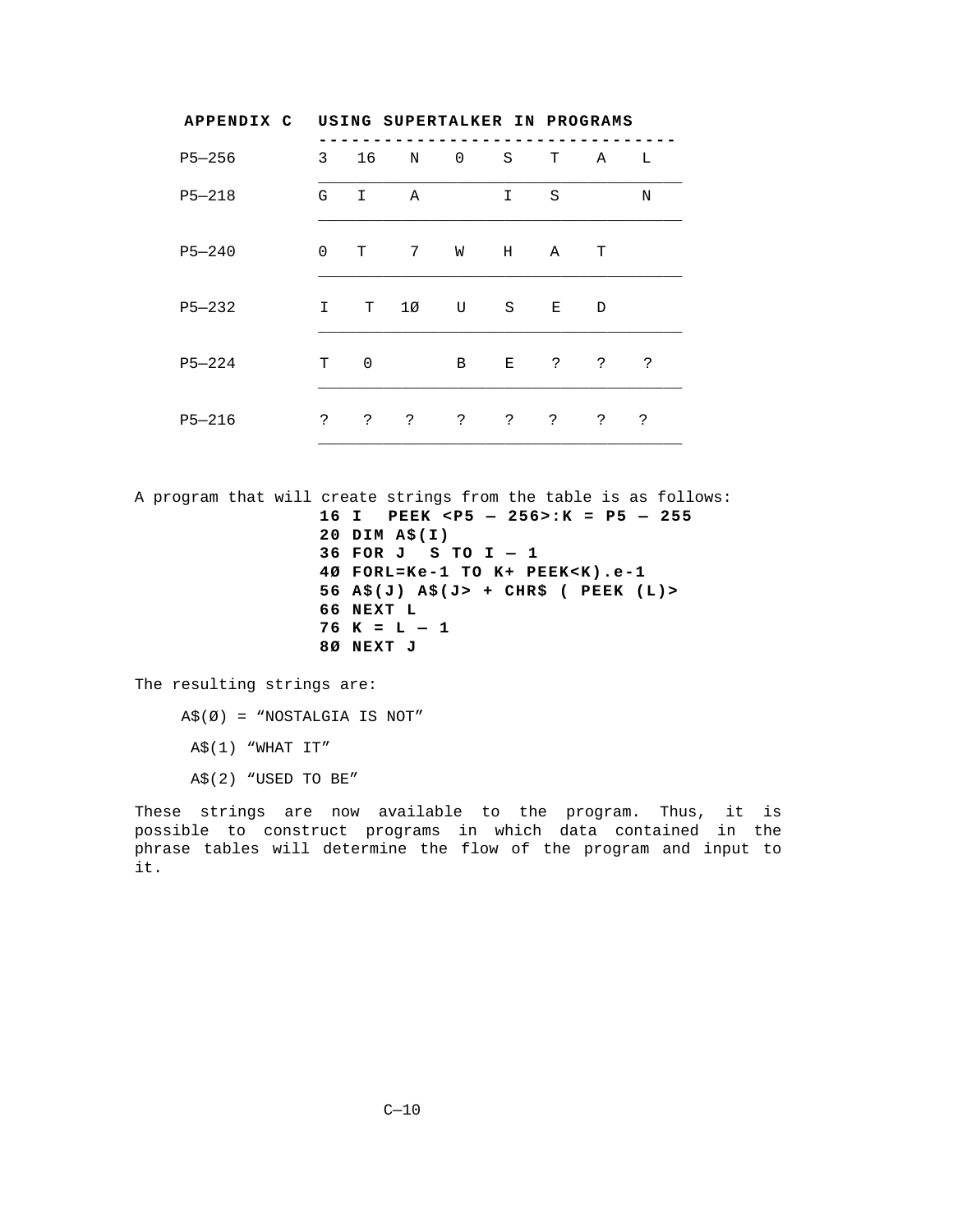#### **SIMPLE INTERFACE**

<span id="page-46-0"></span>It is possible to use the SUPERTALKER without the support of the VPS. In the USER.TXT module are subroutines which support SUPERTALKER on a simple level. There is an initialization subroutine, and subroutines for both talking and listening with SUPERTALKER

When using SUPERTALKER at this basic level, the user is responsible for the phrase table's location and length. You must also pass legal values with the parameters, or indefined things will happen. The reserved variable names are: PP(5), P, P1—P5.

We should set up some values in the PP array. We define the variables in the PP array as follows:

- PP(1) Slot 1k of SUPERTALKER. This is always set by auto slot finder.
- PP(2) Starting page of Phrase Table data. This is a decimal number.
- PP(3) Ending page of Phrase Table data. This is a decimal number.
- $PP(14)$  Volume, with 1 being the softest and 4 being the loudest.
- PP(5) Digitizing Rate, with 1 being 512 bytes/second and 4 being 4k bytes/second.

We set the values of  $PP(2)$ ,  $PP(3)$ ,  $PP(4)$  and  $PP(5)$  to the proper values and then call the table initialization routine.

GOSUB 25Ø1Ø:REM THIS INITIALIZES SUPERTALKER

Any time you want to change any of the values in PP(2) through PP(5), you must do a GOSUB 25ØØØ to initialize SUPERTALKER with the new values.

The SUPERTALKER is now ready. Let's next see how to place phrases into the table. We will assume that PP(2), PP(3),PP(4) and PP(5) have all been set to the values we want. Next, we set P=1 for our first phrase. P is the phrase number, and when we are listening, P must start with 1 and count up in numerical order. The maximum value for P should be 64. Then, in order to listen:

 $P = 1$ GOSUB 25ØØØ:REM CALL LISTEN ROUTINE

As soon as the Listen subroutine is called, it starts to record. A carriage return will stop the recording. You should provide a minimum prompt. This could be done in the following way: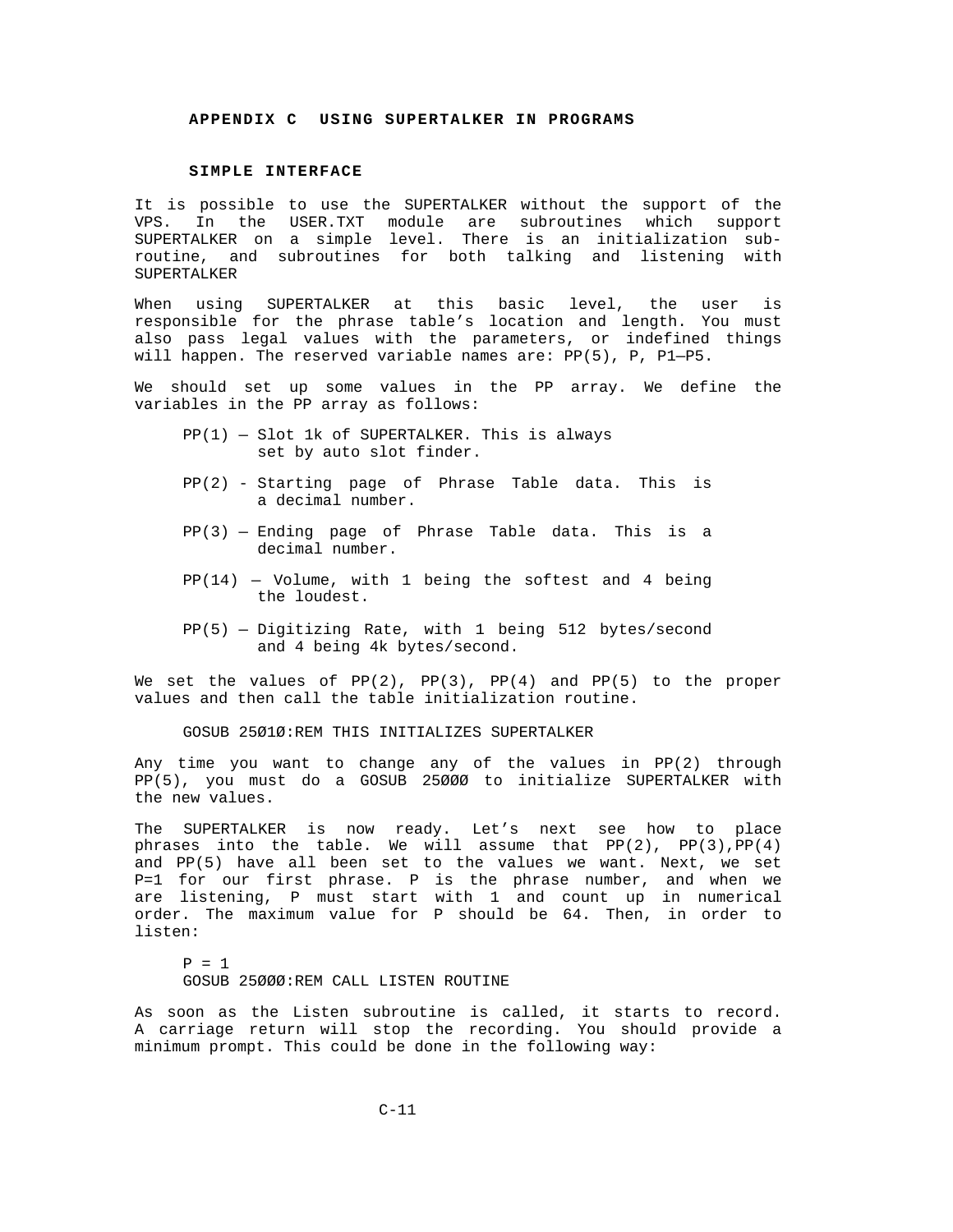1Ø PRINT "HIT RETURN TO START RECORDING" 2Ø PRINT "AND HIT RETURN AGAIN TO STOP RECORD" 3Ø INPUT A\$:REM THIS WAITS FOR THE FIRST RETURN TO START RECORDING. 4Ø P1 GOSUB 25Ø3Ø: REM THIS IS THE LISTENING ROUTINE 5Ø REM THE LISTENING ROUTINE WILL RETURN WHEN IT RUNS 6Ø REM OUT OF MEMORY, OR WHEN THE RETURN KEY IS 7Ø REM STRUCK

After you have placed a few phrases into the phrase table, play them back to see how they sound. When you want to talk a phrase, simply set P equal to the phrase number and call the Talk subroutine.

P = 3:GOSUB 25Ø2Ø:REM This speaks Phrase #3. P = 14:GOSUB 25020:REM This speaks Phrase #14.

Any phrase table that you create may be saved with the BSAVE command. Likewise, a saved phrase table may be restored to memory with a BLOAD command. When you are ready to save the phrase table, use these statements.

NAME\$="TABLE.1":REM THIS IS THE FILE NAME OF YOUR PHRASE TABLE D\$="":REM D\$ EQUALS CONTROL—D PRINT D\$;"BSAVE ";NAME\$;",A";256#PP(2);",L";256#(PP(3)-PP(2)+l)

When you want to load the phrase table into memory, use these statements:

PRINT D\$; "BLOAD "; NAME\$

The phrase table will be loaded into the same location in memory that it was saved from.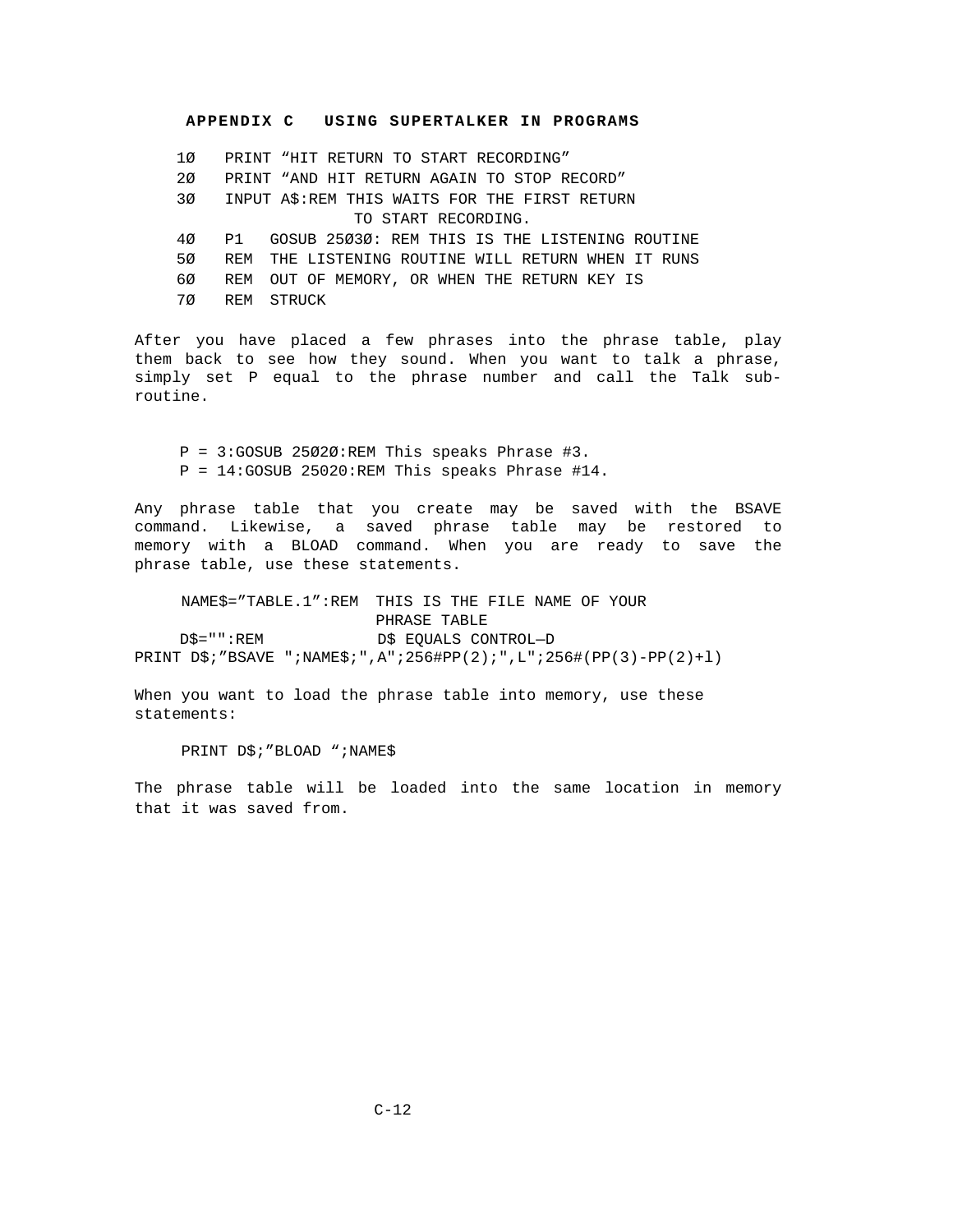#### **APPENDIX D SUPERTALKER FUNCTIONAL DESCRIPTION**

The following is a brief functional description of the electronic circuits on the SUPERTALKER SD200 circuit card. Figure E—1 is a schematic for the SD200 circuit.

The MOTOROLA LM3418 (U4) is the heart of the system. It is a Delta Slope Modulator/Demodulator. An analog waveform will produce a stream of is during the positive transition of the incoming audio signal. It will produce a stream of zeros during negative transition of the audio signal (WI pin—9). This serial bit stream is sent to the Serial/Parallel and Parallel/Serial Converter (U8 pins J4 & 5). Data bit 7 gates a four bit nibble onto the bus via driver U12 (completing one record cycle).

In "playback mode" the unit performs the same operation in reverse. Accepts a 14—bit nibble from the data buss (via U11), converts it to serial (U8), and delta slope converts the serial stream back to audio (WI).

The clock (U14) drives the serial stream. The Phi 0 clock enters the 4O40 Ripple Divider (U15) pulses several divided points on the chain into a dual, 4 to 1 multiplexer. And thus, via the mixer, the sample rate (FO & Fl) can be controlled.

<span id="page-48-0"></span>Control over wheather WI and U8 are in the record or playback mode and selection of the output amplifier (via Q14) is controlled by the LISTEN/TALK line. Output volume is selected by the VOL 0 & VOL 1 signals. This circuit is a simple digital control 'L Pad', switching in another leg of 'L', will increase the audio attenuation.

Devices U7 and Ul0 control most of the Supertalker operations. The WR STAT signal controls the mode of operation. The WR Data line enables digital data from the Apple to be input for audio conversion (enables U11). READ DATA will output the converted nibble (via U12). CLR STAT will clear the nibble flag for data bit 7 (U5).

The overall frequency response is the speech portion of the audio range(300Hz to 3KHz). From the mic input the stage descriptions are: AMP STAGE 1 (GAIN 15), AMP STAGE 2 (GAIN 20), HIGH PASS FILTER (300 Hz), LOW PASS STAGE 1 (3KHz), LOW PASS STAGE 2 (3KHz). The stages from the analog out are: LOW PASS STAGE 3 (300 Hz), LOW PASS STAGE 4 (300Hz), and final Amp out (U3).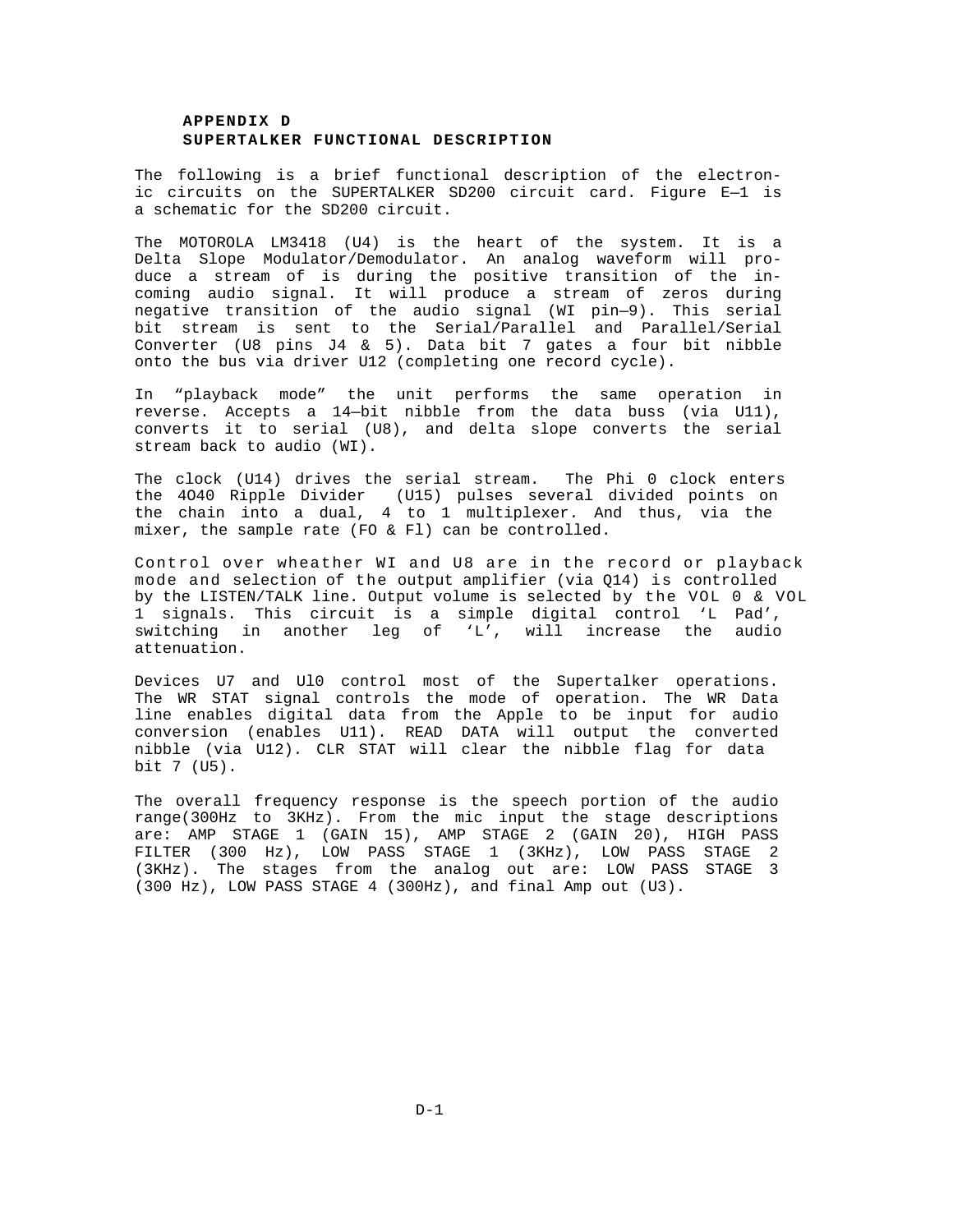



 $D-2$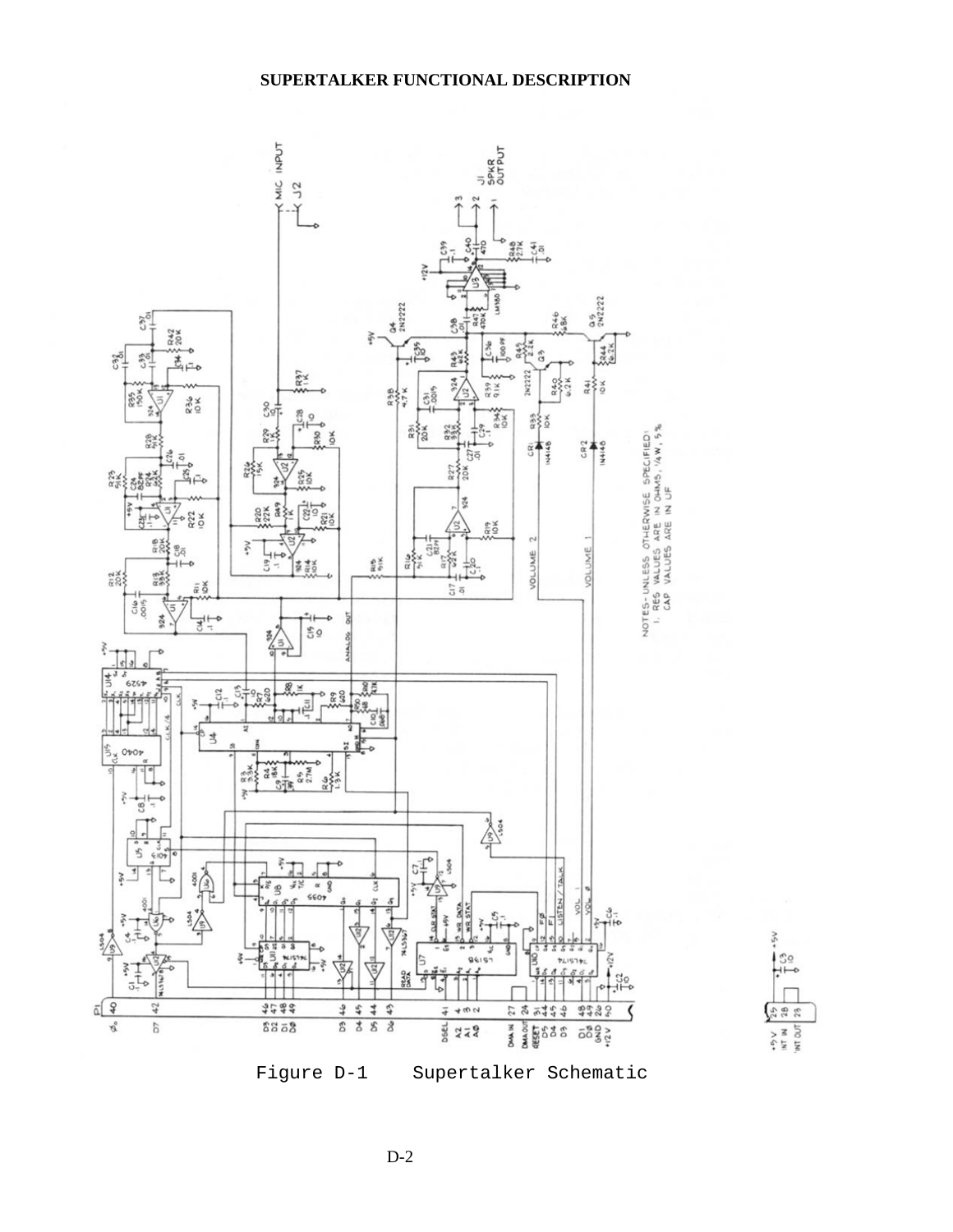#### **APPENDIX E GLOSSARY OF TERMS**

- BASIC A simplified high level computer language intended for use with the SUPERTALKER. Acronym for "Beginner's All—Purpose Symbolic Instruction Code." Both Integer BASIC and Applesoft BASIC programs have been included on the MCI 12-OO246 diskette.
- binary A numbering system using a base number, or radix, of 2. There are two digits (1 and 0) in the binary system.
- bit Abbreviation for binary digit. The smallest amount of information which a computer can hold. Bits are grouped to form larger values (see Byte).
- boot Short for bootstrap. To get a system running from a cold start.
- byte A basic unit of measure of a computer's memory. An Apple byte contains eight bits.
- character Any graphic symbol. Letters, both upper and lower case, numbers, punctuation marks, various symbols are all characters.
- <span id="page-50-0"></span>circuit — An electronic device between two or more points capable of providing one or a number of functions.
- circuit card Computer hardware equipment containing circuits (e.g. the SUPERTALKER SD200 card is a circuit card).
- configuration The relative arrangement of parts (or components) in a circuit.
- cursor "Blinking square". An electronically generated indicator which moves back and forth, up and down, over the surface of the monitor to delineate the next location.

CR — Acronym for Carriage Return (or RETURN key).

CRT - Acronym for Cathode-Ray Tube, meaning any monitor or television screen, or a device containing such a screen.

data — Information of any type.

- digitize To convert an analog measurement of a physical variable into a number expressed in digits in a scale or notation, (e.g. SUPERTALKER audio input is converted to digital bytes).
- diskette Also called floppy disk, 5 1/4" flexible disk or mini disk. A round nonrigid piece of magnetic tape, contained in a plastic envelope. It is coated on the inside with a soft material that permits easy rotation of the disk inside the envelope at 360 rpm. A slot in the envelope provides access for the read—write head to the disk surface.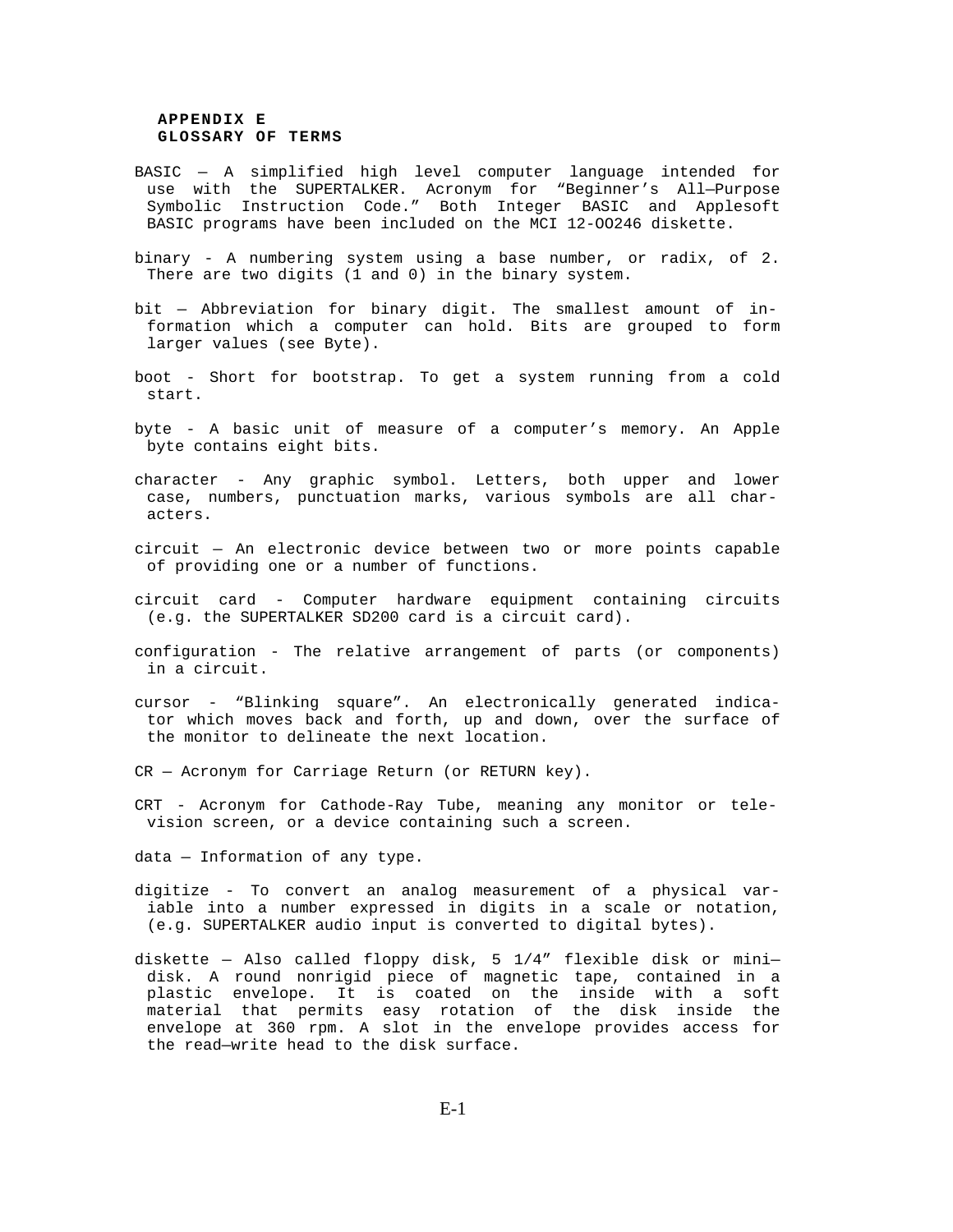DOS - Acronym for Disk Operating System. drive - A sloppy reference to the floppy disk drive.

floppy disk - see diskette.

- hang Short for hangup. A condition in which the 6502 central processor of the Apple is trying to perform an illegal or forbidden operation or in which it is continually repeating the same routine.
- hardware Physical equipment that you see video screen, keyboard, disk drive, etc. - mechanical, magnetic, electrical, or electronic devices. (Contrasted with software).
- initialization The process in which information is supplied to a computer prior to the running of a program.

input-output - See I/O.

- integer A whole number, not fractional or mixed  $(e.g., 1,2,9,$ 100 etc. — not 1.1 or 1/1).
- interface An exchange of information between one thing and another (e.g. the Apple and the floppy disk drive), or the mechanisms which make such an exchange possible.
- I/O Acronym for input-output. The transmission of information from an external source to the computer, or from the computer to an external source.
- menu A list of options or functions which are displayed on a CRT.
- memory The Apple RAM (Random Access Memory) used to hold machine—language information in electrical form. Collecting and holding pertinent information until it is needed by the computer.
- monitor The video screen of the Apple. (See CRT.)
- motherboard The main board in the Apple that has the I/O slots at the rear.

output — See input—output.

- peripheral Something attached to the Apple which is not part of the Apple itself. The SUPERTALKER System and the floppy disk drives are peripherals.
- program A sequence of instructions that tells the Apple how to receive, store, process, and deliver information.

RAM — Acronym for Random—Access Memory.

ROM - Acronym for Read-Only Memory.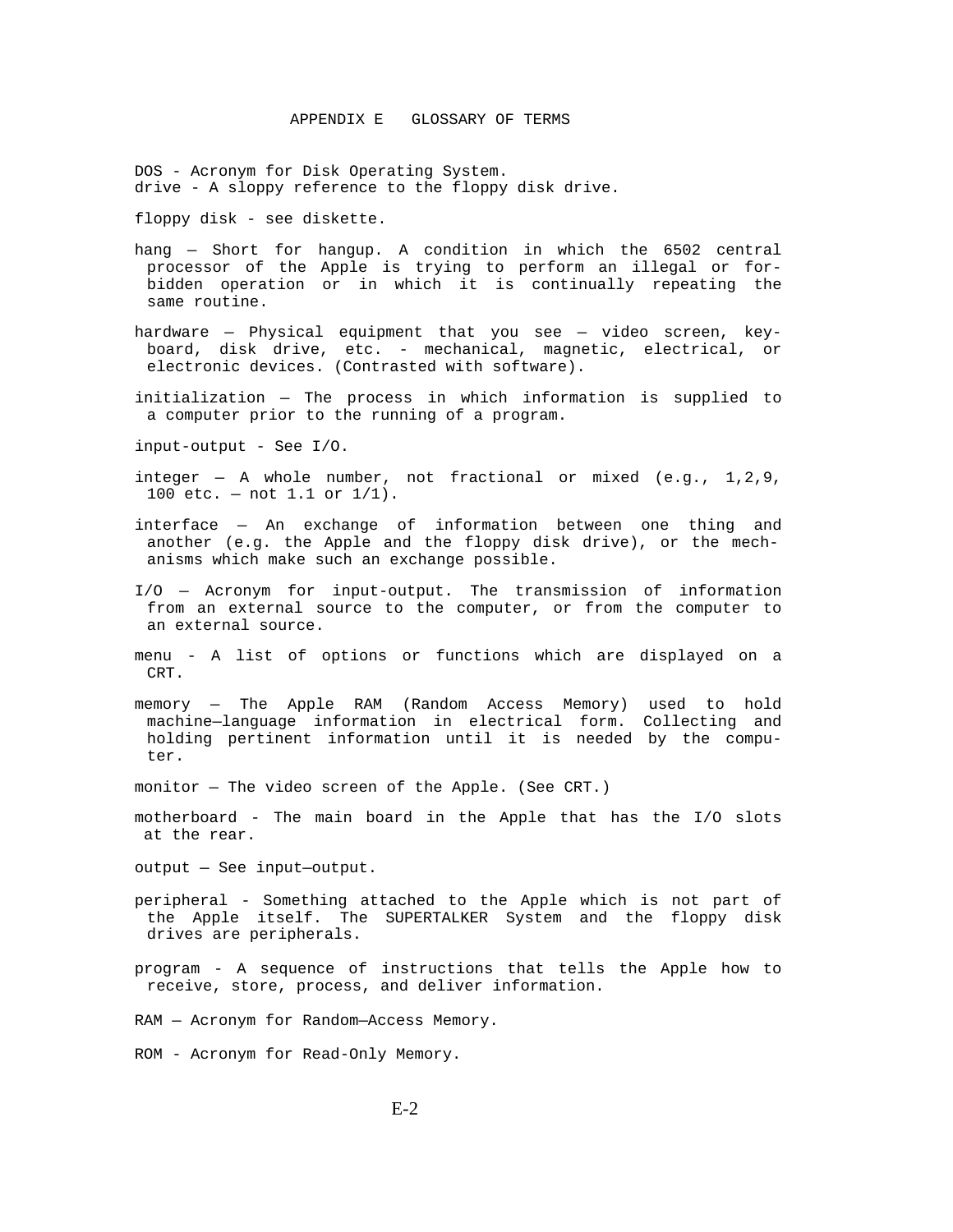#### **APPENDIX E GLOSSARY OF TERMS**

- run To follow the sequence of instructions which comprise a program, and to complete the process outlined by the instructions.
- slot One of the rear connectors provided in the Apple motherboard for the purpose of insertion of circuit cards. The slot numbers are located above the connectors and range from 0 to 7.
- software Programs and routines, codes and other written information for use with the Apple (as distinguished from the Apple and its peripherals which are referred to as "hardware").
- string A connected sequence of entities, such as characters, in a command string.
- subroutine A segment of a program which can be executed by a single call. Subroutines are used to perform the same sequence of instructions at many different places in one program.
- syntax The make—up of expressions in a language. The rules that govern the structure of expressions in a language.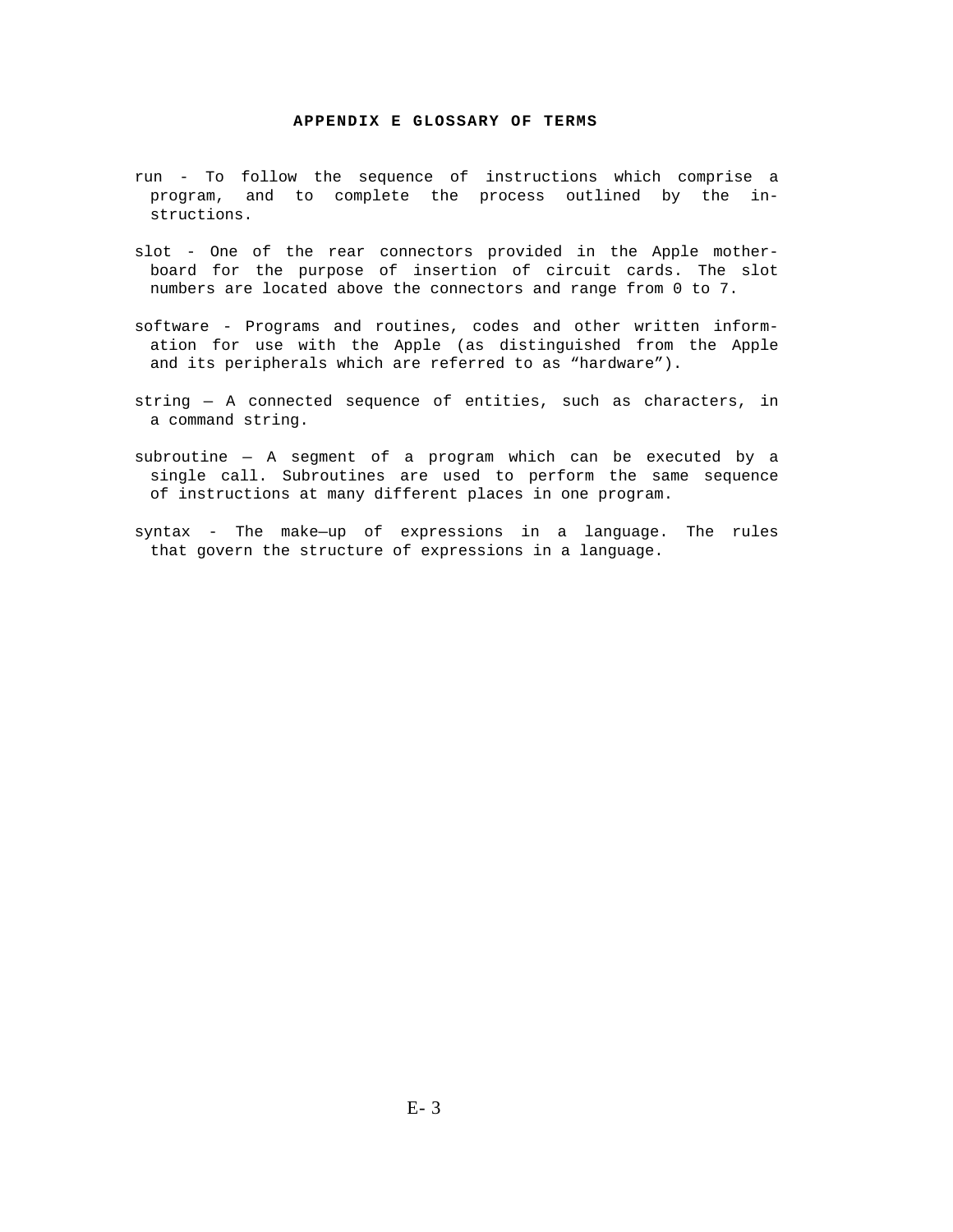A G Accent Graphics, C-2 French, 2—3 German, 2-3 H practice,  $2-2$ ,  $2-3$  Hang,  $A-5$ Address, 3-6, A-3, C-2, C-4 Hexidecimal, B-2 Address origins, C—S Append, A-7 I Applesoft, C-3 Insert, A-7 BASIC, 2-3, C-1 Integer BASIC, 0-4<br>Boot, 2-3, C-3 Interface carde, 2 Byte, A—3, 0—2, C—9 Byte summary, 3-4, 3-5, A-9 L Bytes, A—5, 0-9 Language card, 1—2, 2-3 Carriage return, B-1 Catalog, 3–6 M Characters, A-5, B-1, 0-9 allocation, C-1, C-2<br>control, B-1 microphone, 1-1, 3-3, A Circuit Card, 1-1 Circuit Card **positioning**,  $1-4$  connector, 1-1 Monitor, 1—3, 2—1, 2-4 Commands, 3-1, A—1, A-14, A—7, A—10 black and white, 2—3 Configuration,  $2-1$ ,  $3-2$  color,  $2-3$ Connector Motherboard, 2-1 input/output, 1-2 D Output, A—S Decimal, B—2 Overlay, C—S Default, A—3, A-6 Digitize, A-9, C-11 P Digitized speech, 3—1, A-11 Phrase table, 3—1 Disk drive, 2—1 Playback, A—14, A—1O, A—11 Disk drives, 2—2, 2—4, 0—6 Power switch, 1—1, 1—2 16 sector, 1—1 audio, 2—2 backup copy, 1-3 booting,  $1-3$ ,  $2-1$  R working copy,  $1-3$  Range,  $B-2$ Error message, A-lO, 0-8 background noise, 1—4 Exiting, 2—3 exit, 1-4  $\begin{array}{ccc}\n\text{F} & \text{rate, } 1-4 \\
\text{y disk, } 2-1 & \text{volume, } 1-4\n\end{array}$ Floppy disk,  $2-1$ 

<span id="page-53-0"></span>Insertion, A—8 B Integer, A-3, A-9, A-10, C-3, 0-5<br>BASIC, 2-3, C-1<br>Integer BASIC, 0-4 Interface carde, 2-1 Linking, C—1 C Load, 3—1, A—4, C-1, 0—3, C—6, 0—12 Character Memory, 1-4, 3-1, 3-3, 3-4, A-1, A-5, illegal,  $B-1$   $A-11$ ,  $C-1$ ,  $C-2$ ,  $C-4$ ,  $C-9$ ,  $C-12$ Microphone,  $1-1$ ,  $3-3$ ,  $A-11$ <br>connector,  $1-1$  0 Diskette Prompt, 1—3, 3—2, A—i, A—~4, A—7, 0—6 Reboot, A—1, A—7 E Recording, 1-4, 3—3, A—6, 0—4 playback, 3—4 RETURN key, 1—3, 1-4, 2-1

**Index**